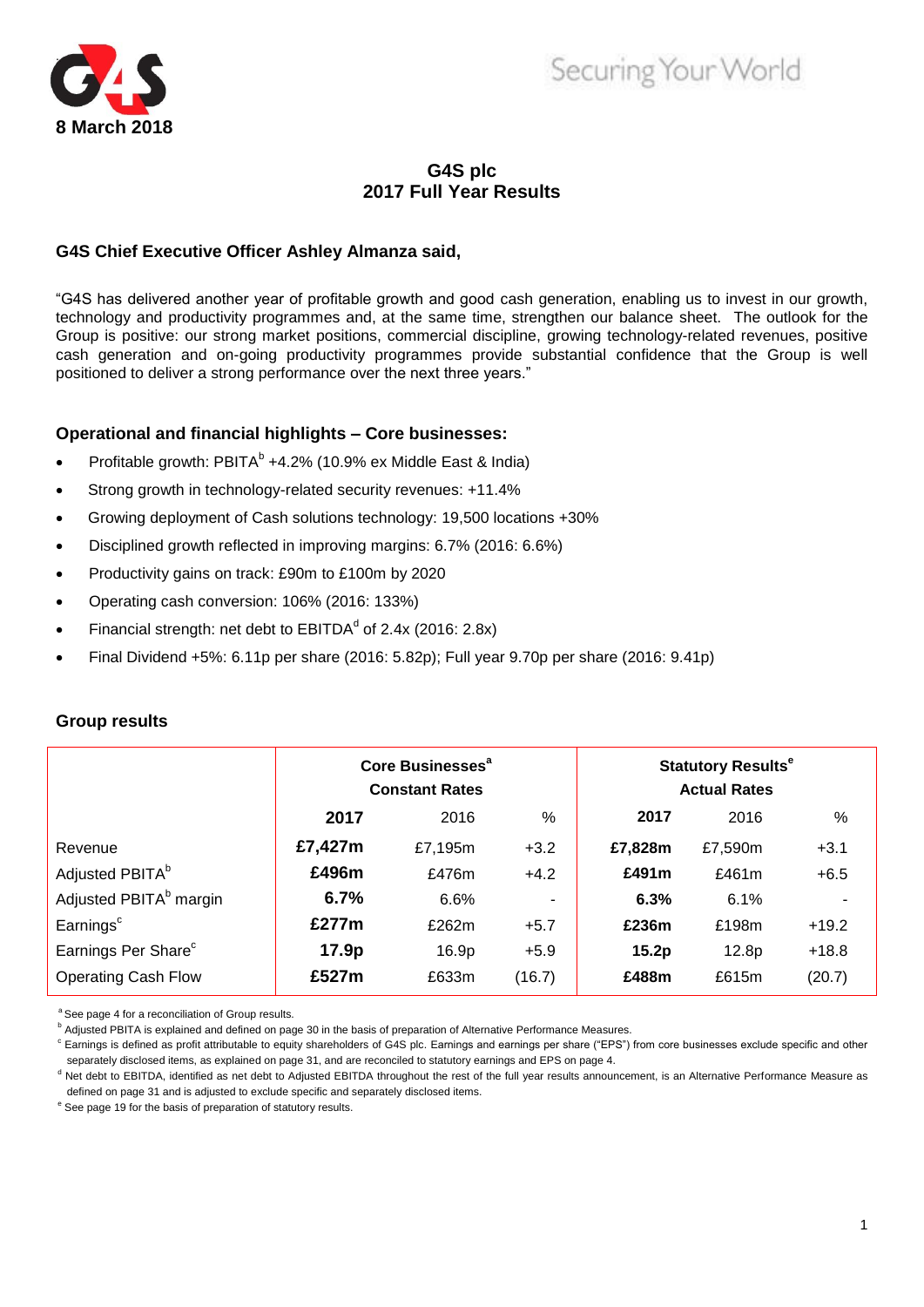### **G4S STRATEGY AND INVESTMENT PROPOSITION**

G4S is the world"s leading, global integrated security company, providing security and related services across six continents.

Our strategy addresses the positive, global demand outlook for security services and our enduring strategic aim is to demonstrate the values and performance that make G4S the company of choice for customers, employees and shareholders. We do this by designing innovative solutions, by delivering outstanding service to our customers, by providing engaging and rewarding work for employees and by generating sustainable growth in returns for our shareholders. These aims are underpinned by the key programmes in our strategic plan:

- People and values
- Customer service excellence
- Technology and innovation,
- Productivity and operational excellence
- Financial and commercial discipline

Since 2013, revenues from core businesses have grown by 17%, adjusted earnings per share by 48%, and the Group has delivered operating cash flow of £2.5 billion. The Group"s strong cash flow has enabled us to invest in growth, pay dividends of more than £700 million and, at the same time, strengthen the Group"s financial position, reducing net debt to Adjusted EBITDA to 2.4x at the end of 2017.

Over the same period we have created innovative new products and services and have greatly improved safety performance for our employees.

To realise the substantial revenue potential inherent in our strong market positions, we plan to continue investing in product and service innovation and in the sales and business development capability needed to maintain a pipeline of between £6bn and £7bn.

### **Organisation**

Our portfolio programme is substantially complete and we now have a more focused business. Over the past four years we have invested in sales, business development, technology and support and control systems and resources. We now have sufficient strength and depth in these areas to enable us to implement the next phase of our organisational development and with effect from 1 January 2018 we have reorganised the group-wide management of our core businesses.

The principal features of this change are:

- Creation of a Global Cash Solutions division
- Consolidation of our Secure Solutions businesses into four regions: Americas, Europe & Middle East, Africa and Asia

Our new organisation will enable us to strengthen further our strategic, commercial and operational focus in each of our core service lines. We will continue to build and utilise shared services for the provision of efficient and fit-for-purpose support functions to all businesses and this element of our organisational development has significant unrealised potential.

### **Business Segments, Service Lines and Regions**

The Group has two business segments, **Secure Solutions** and **Cash Solutions**, each with a number of key service lines.

### **Secure Solutions**

- Security Solutions incorporating risk consulting, manned security, software and systems and integrated security solutions
- Facilities Management (FM): including integrated security and FM services
- Care & Justice services including custody, health, rehabilitation and transportation

Security Solutions and FM (77% of revenues<sup>a</sup>): G4S delivers industry-leading security services and FM in 90 countries around the world. Building on our established security services, we have invested in developing the capabilities to design and deliver integrated security solutions that combine G4S"s people and security technology to offer our customers more efficient and valuable security solutions. This is paying dividends with a growing technology-related revenue base. We believe that the ability to design and deliver technology-enabled security solutions strengthens our customer-value proposition and provides G4S with the opportunity to increase the longevity and grow the value of existing customer relationships, win new business and earn higher margins.

Today more than £2.45 billion (2016: £2.2 billion) of our revenues are derived from technology-related security services and we expect this to continue to grow. Technology-related security revenues are from the sale of security technology (£0.7 billion) and security solutions which combine our people with technology (technology-enabled security £1.75 billion). The global market for security systems integration is estimated to be around \$80 billion by 2021 .

Our Care & Justice services (7% of revenues<sup>a</sup>), are concentrated in the UK and Australia where we have built significant knowledge and expertise in delivering complex public services. Our strategic focus is on selective, profitable growth and operational delivery. We expect improved cash generation from our Care & Justice services over the next 18-24 months as we continue to be highly selective in bidding and negotiating for new business and as certain legacy contracts expire or otherwise improve.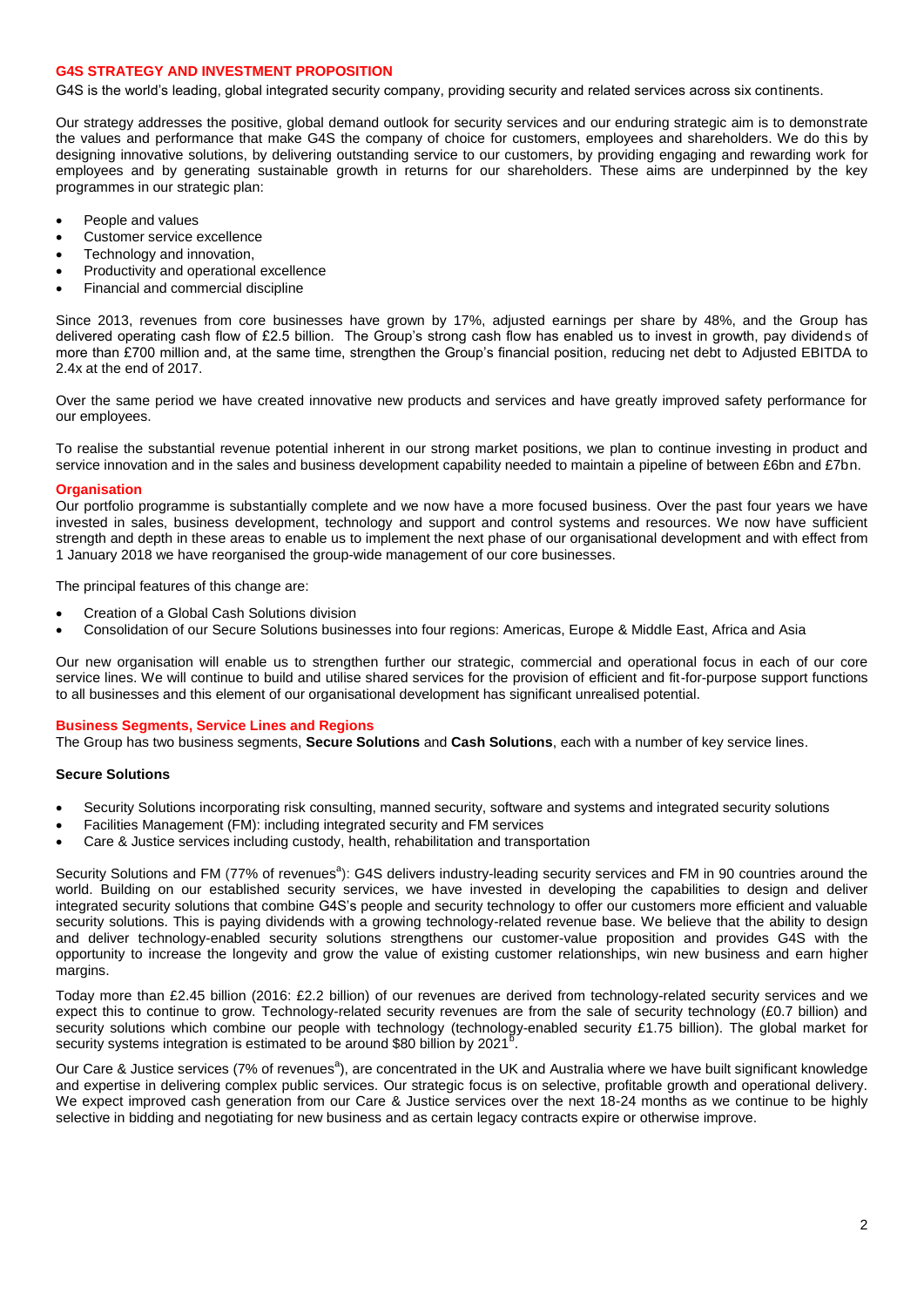### **Cash Solutions**

- Cash in transit, cash processing and ATM services
- Smart safes and cash-recycling technology
- Cash-management software and services

In our Cash Solutions business (16% of revenues<sup>a</sup>), we provide software, hardware, systems and services that improve the security, control and efficiency of our customers' cash handling. We believe that there is a substantial and valuable opportunity to extend and grow our new products and services within and across our global markets reinforced by the creation of a new Global Cash Solutions division. These new products are being adopted by banks and some of the world"s leading retailers and we expect this market to continue to grow strongly.

At the end of December 2017 we had over 19,500 (2016: 14,600) cash automation locations, a 30% increase, across North America, Europe, Asia Pacific and Africa. Industry research data indicates that the addressable market for smart safes and recycling solutions is around £20-25 billion per annum<sup>c</sup>.

### **Financial Outlook**

The outlook for the Group is positive: our strong market positions, commercial discipline, growing technology-enabled revenues, positive cash generation and on-going productivity programmes provide substantial confidence that the Group is well positioned to deliver a strong performance over the next three years. To realise this potential G4S is investing in:

- Sales, technology and new products, services and solutions to support our aim of growing revenues from core businesses by an average of 4-6% per annum.
- Restructuring and efficiency programmes to deliver recurring operating gains of £70 million to £80 million by 2020, through efficient organisation design and leaner processes. Additional refinancing gains of around £20 million are also anticipated by 2020. A portion of these gains will be re-invested in growth, with the majority expected to benefit the bottom line.

We intend to remain soundly financed with average operating cash flow conversion of more than 100% of Adjusted PBITA and a net debt to Adjusted EBITDA ratio of less than 2.5x. Priorities for excess cash will be investment, dividends and, in the near term, further leverage reduction. Following the achievement of the Group's leverage-reduction target, the directors propose a 5% increase in the final dividend to 6.11p reflecting the board's confidence in the Group's performance and prospects. Our dividend policy is to increase the dividend in line with the long-term growth in earnings.

<sup>a</sup> Results from core businesses are reconciled to statutory results on page 4, and an explanation of Alternative Performance Measures ("APMs") is provided on page 30. **b** Physical Security Systems Integration Report, IHS Markit 2017.

<sup>c</sup> Source: Company research and 3rd party data including RBR, Panteia, Euromonitor International, World Retail Data and Statistics.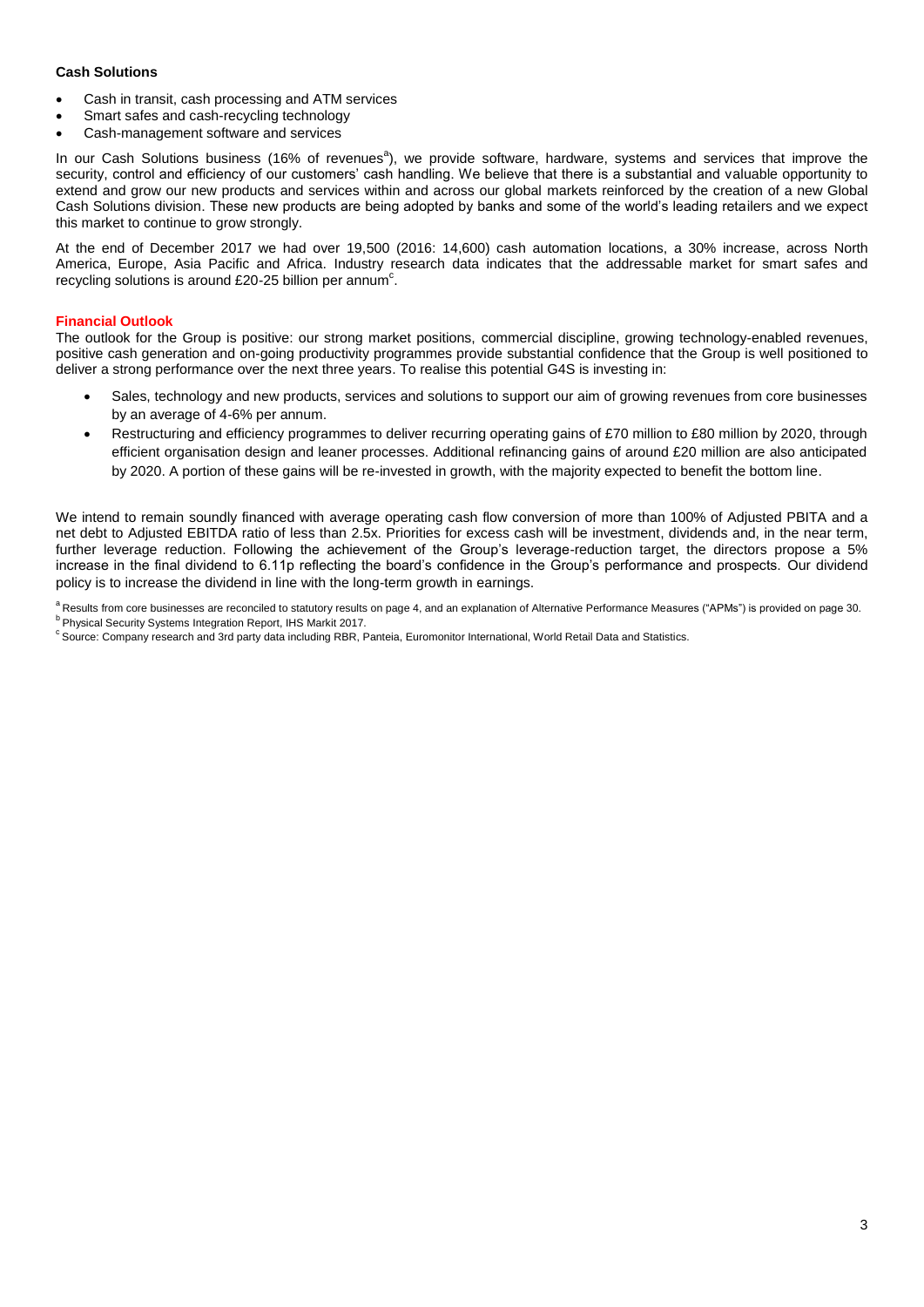# **GROUP RESULTS FOR THE YEAR ENDED 31 DECEMBER 2017**

### **Year ended 31 December 2017 (at 2017 average exchange rates)**

| £m                               | Core<br>businesses <sup>a</sup> | <b>Onerous</b><br>contracts | <b>Portfolio</b><br>businesses <sup>b</sup> | <b>Restructuring</b> | <b>Acquisition-</b><br>related<br>amortisation<br>and other <sup>c</sup> | <b>Statutory</b> |
|----------------------------------|---------------------------------|-----------------------------|---------------------------------------------|----------------------|--------------------------------------------------------------------------|------------------|
| Revenue                          | 7,427                           | 119                         | 282                                         |                      |                                                                          | 7,828            |
| Adjusted PBITA <sup>a</sup>      | 496                             |                             | (5)                                         |                      |                                                                          | 491              |
| Profit before tax                | 383                             | (19)                        | (7)                                         | (20)                 | 49                                                                       | 386              |
| Tax                              | (92)                            | 4                           | (7)                                         | 4                    | (37)                                                                     | (128)            |
| Profit after tax                 | 291                             | (15)                        | (14)                                        | (16)                 | 12                                                                       | 258              |
| Earnings <sup>d</sup>            | 277                             | (15)                        | (15)                                        | (16)                 | 5                                                                        | 236              |
| EPS <sup>d</sup>                 | 17.9 <sub>p</sub>               | (1.0)p                      | (1.0)p                                      | (1.0)p               | 0.3p                                                                     | 15.2p            |
| Operating cash flow <sup>e</sup> | 527                             | (13)                        | (7)                                         | (19)                 | ٠                                                                        | 488              |

### **Year ended 31 December 2016 (at 2017 average exchange rates)**

| £m                               | Core<br>businesses <sup>a</sup> | <b>Onerous</b><br>contracts | <b>Portfolio</b><br>businesses <sup>b</sup> | <b>Restructuring</b> | <b>Acquisition-</b><br>related<br>amortisation<br>and other <sup>c</sup> | <b>Adjusted</b><br>statutory <sup>'</sup> |
|----------------------------------|---------------------------------|-----------------------------|---------------------------------------------|----------------------|--------------------------------------------------------------------------|-------------------------------------------|
| Revenue                          | 7,195                           | 115                         | 617                                         |                      |                                                                          | 7,927                                     |
| Adjusted PBITA <sup>a</sup>      | 476                             |                             | 6                                           |                      |                                                                          | 482                                       |
| Profit before tax                | 375                             |                             |                                             | (13)                 | (52)                                                                     | 311                                       |
| Tax                              | (90)                            |                             | (3)                                         | 3                    | 9                                                                        | (81)                                      |
| Profit after tax                 | 285                             |                             | (2)                                         | (10)                 | (43)                                                                     | 230                                       |
| Earnings <sup>d</sup>            | 262                             |                             | (3)                                         | (10)                 | (42)                                                                     | 207                                       |
| EPS <sup>d</sup>                 | 16.9p                           |                             | (0.2)p                                      | (0.6)p               | (2.7)p                                                                   | 13.4p                                     |
| Operating cash flow <sup>e</sup> | 633                             | (10)                        | 10                                          | (18)                 |                                                                          | 615                                       |

### **Year ended 31 December 2016 (at 2016 average exchange rates)**

| £m                               | Core<br>businesses <sup>a</sup> | <b>Onerous</b> | <b>Portfolio</b><br>contracts businesses <sup>b</sup> | <b>Restructuring</b> | Acquisition-<br>related<br>amortisation<br>and other <sup>c</sup> | <b>Statutory</b> |
|----------------------------------|---------------------------------|----------------|-------------------------------------------------------|----------------------|-------------------------------------------------------------------|------------------|
| Revenue                          | 6,896                           | 112            | 582                                                   |                      |                                                                   | 7,590            |
| Adjusted PBITA <sup>a</sup>      | 455                             |                | 6                                                     |                      |                                                                   | 461              |
| Profit before tax                | 354                             |                |                                                       | (12)                 | (47)                                                              | 296              |
| Tax                              | (85)                            |                | (2)                                                   | 2                    | 9                                                                 | (76)             |
| Profit after tax                 | 269                             |                | (1)                                                   | (10)                 | (38)                                                              | 220              |
| Earnings <sup>d</sup>            | 247                             |                | (2)                                                   | (10)                 | (37)                                                              | 198              |
| EPS <sup>d</sup>                 | 16.0p                           |                | (0.1)p                                                | $(0.6)$ p            | (2.4)p                                                            | 12.8p            |
| Operating cash flow <sup>e</sup> | 633                             | (10)           | 10                                                    | (18)                 |                                                                   | 615              |

<sup>a</sup> Results from core businesses, presented at constant exchange rates other than for operating cash flow, exclude results from portfolio businesses identified for sale or closure and from onerous contracts. For the Group"s 2017 results, continuing businesses have been renamed "core" businesses to provide a clear distinction from the Group"s statutory results from continuing operations. In addition, PBITA has been renamed "Adjusted PBITA" to reflect the exclusion of specific and other separately disclosed items set out on page 10. Core businesses and Adjusted PBITA are defined and calculated in exactly the same way as continuing businesses and PBITA were previously defined and calculated. The basis of preparation of results of core businesses and an explanation of Alternative Performance Measures, including Adjusted PBITA, are provided on page 30.

b Portfolio businesses that remain part of the Group, having not yet been sold or closed, contributed £158 million revenue (2016: £167 million at 2017 average exchange rates; £155 million at 2016 average exchange rates) and a loss of £9 million to Adjusted PBITA (2016: loss of £21 million at 2017 average exchange rates; £20 million at 2016 average exchange rates).

<sup>c</sup>Other includes net specific items (other than those presented within onerous contracts), net profit on disposal/closure of subsidiaries/businesses, the results of discontinued operations and, in 2016, goodwill impairment. The associated tax impact of these net specific items is recorded within the tax charge within "other". In addition, tax-specific charges or credits, such as those arising from changes in tax legislation which have a material impact, and which are unrelated to net specific items, are also included within the tax charge within "other". The full accounting policy regarding specific and other separately disclosed items is provided on page 31.

d Earnings is defined as profit attributable to equity shareholders of G4S plc. Adjusted Earnings and Adjusted Earnings per share ("EPS") from core businesses exclude specific and other separately disclosed items, and likewise the tax impact of those specific and other separately disclosed items and the impact of tax-specific charges or credits unrelated to those specific and other separately disclosed items, as explained on page 31. Adjusted Earnings and Adjusted EPS from core businesses are reconciled to statutory earnings and statutory EPS above.

<sup>e</sup> Operating cash flow is defined on page 31 and is stated after pension deficit contributions of £40 million (2016: £39 million) and for the year ended 31 December 2016 is presented at 2016 average exchange rates. Operating cash flow from core businesses is reconciled to the Group's movements in net debt on page 33. Statutory operating cash flow is net cash flow from operating activities of continuing operations.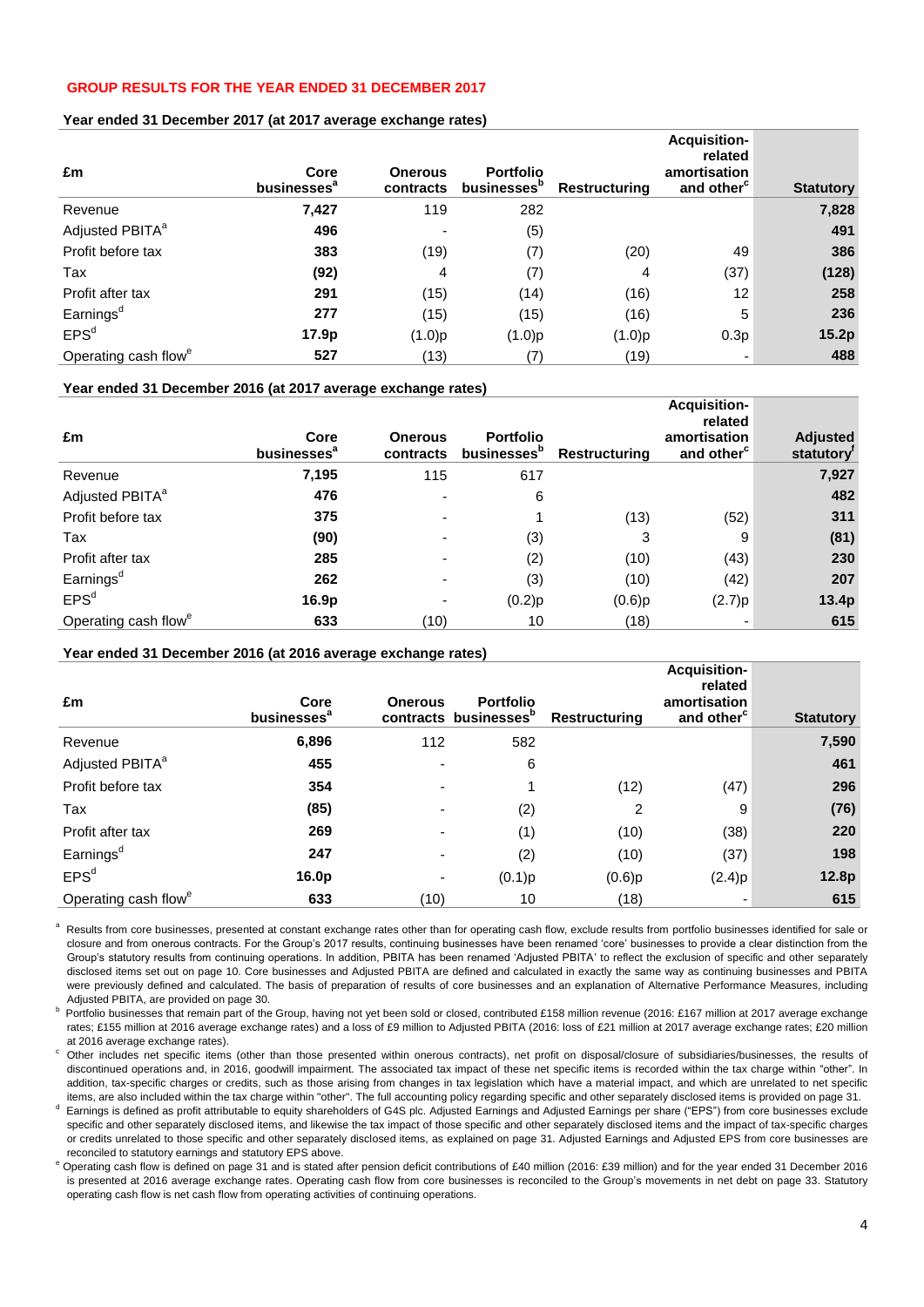$^{\mathfrak{f}}$  The 'adjusted statutory' figures represent the comparative 2016 statutory results translated at 2017 average exchange rates (other than for operating cash flow) but should not be considered as or used in place of the Group"s statutory results.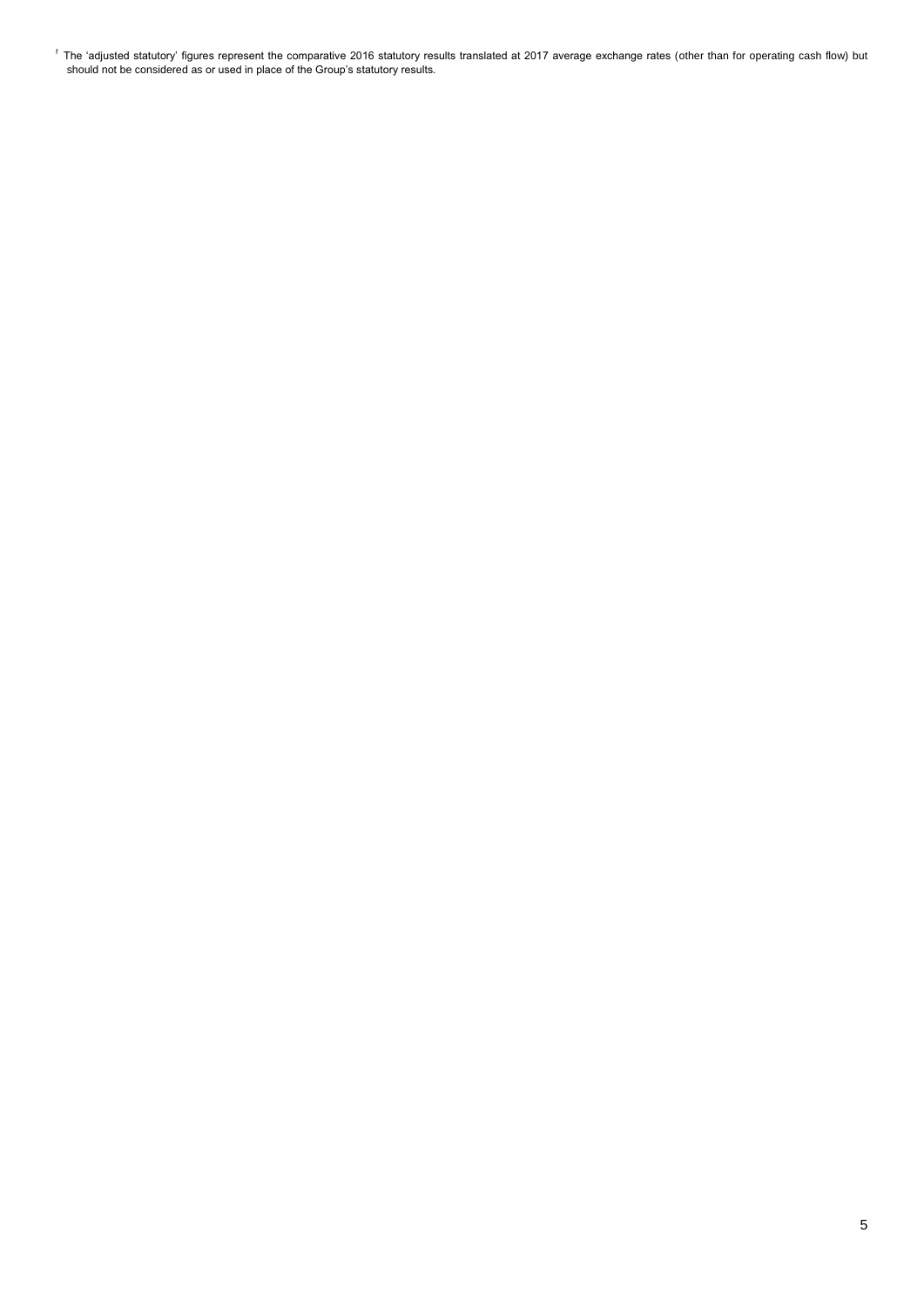### **BUSINESS REVIEW RESULTS OF CORE BUSINESSES BY SERVICE LINE AND REGION**

The following Business Review focuses primarily on the G4S plc Group's ("the Group's") core businesses, as these represent the Group"s long-term operations, whereas onerous contracts and portfolio businesses do not. In addition, throughout the Business Review, to aid comparability the 2016 prior-year results are presented on a constant-currency basis by applying 2017 average exchange rates, unless otherwise stated.

# **RESULTS OF CORE BUSINESSES BY SERVICE LINE**

| <b>Secure Solutions</b>        | <b>Revenue</b> Revenue |       |      | <b>Adjusted</b><br><b>PBITA</b> | Adiusted<br><b>PBITA</b> |           | <b>Adjusted</b><br><b>PBITA</b><br>margin | Adjusted<br><b>PBITA</b><br>margin |
|--------------------------------|------------------------|-------|------|---------------------------------|--------------------------|-----------|-------------------------------------------|------------------------------------|
|                                | 2017                   | 2016  | YoY  | 2017                            | 2016                     | YoY       | 2017                                      | 2016                               |
| At 2017 average exchange rates | £m                     | £m    | %    | £m                              | £m                       | %         | $\%$                                      | %                                  |
| <b>Emerging markets</b>        | 2,343                  | 2.277 | 2.9% | 143                             | 149                      | $(4.0\%)$ | 6.1%                                      | 6.5%                               |
| Developed markets              | 3.875                  | 3,736 | 3.7% | 242                             | 225                      | 7.6%      | 6.2%                                      | 6.0%                               |
| Total                          | 6.218                  | 6,013 | 3.4% | 385                             | 374                      | 2.9%      | 6.2%                                      | 6.2%                               |

Our services range from conventional manned security offerings to risk consulting, highly sophisticated security technology, security systems and integrated solutions. We are investing in the resources and capabilities which enable us to innovate and apply technology in the design and delivery of integrated solutions for our customers, and this is reflected in the increasing share of revenue from these solutions. Our technology-related security revenues for the Group grew by 11.4% to £2.45bn (2016: £2.2bn).

Our Secure Solutions business segment also includes our Care & Justice and FM services. Our Care & Justice business is concentrated in the UK and Australia and provides custody, detention, rehabilitation, education and transport services, typically in complex operating environments.

As previously reported, our secure solutions businesses faced challenging trading conditions in the Middle East & India region and this partially offset the good rates of profitable growth in our other markets. Overall, the Secure Solutions businesses delivered 3.4% growth in revenue and 2.9% growth in Adjusted PBITA.

|                                |                        |       |           |                 |              |           | <b>Adjusted</b> | Adiusted     |
|--------------------------------|------------------------|-------|-----------|-----------------|--------------|-----------|-----------------|--------------|
|                                |                        |       |           | <b>Adjusted</b> | Adiusted     |           | <b>PBITA</b>    | <b>PBITA</b> |
| <b>Cash Solutions</b>          | <b>Revenue</b> Revenue |       |           | <b>PBITA</b>    | <b>PBITA</b> |           | margin          | margin       |
|                                | 2017                   | 2016  | YoY       | 2017            | 2016         | YoY       | 2017            | 2016         |
| At 2017 average exchange rates | £m                     | £m    | %         | £m              | £m           | %         | $\%$            | %            |
| Emerging markets               | 388                    | 414   | $(6.3\%)$ | 55              | 59           | $(6.8\%)$ | 14.2%           | 14.3%        |
| Developed markets              | 821                    | 768   | 6.9%      | 105             | 93           | 12.9%     | 12.8%           | 12.1%        |
| Total                          | 1.209                  | 1.182 | 2.3%      | 160             | 152          | 5.3%      | 13.2%           | 12.9%        |

Revenues in Cash Solutions grew 2.3% and Adjusted PBITA rose by 5.3%.

The overall growth in revenue and profit was driven by strong volume growth, particularly in our Retail Cash Solutions business in North America, Cash360 in Europe and Deposita in Africa and Asia. At the end of January 2018, we had an installed base of over 19,500 cash automation solutions at retail and banking customers around the world, a 30% increase compared with 14,600 in 2016. The strong growth in Adjusted PBITA in our developed markets reflects the benefits of our systematic restructuring and productivity programmes which have been implemented over the past three years, partially offset by investment in sales and business development.

The robust growth in developed markets was partially offset by the effect of weak trading in our Middle East & India region, where our businesses have been adjusting to the challenging trading environment and where we expect trading to begin to stabilise during 2018.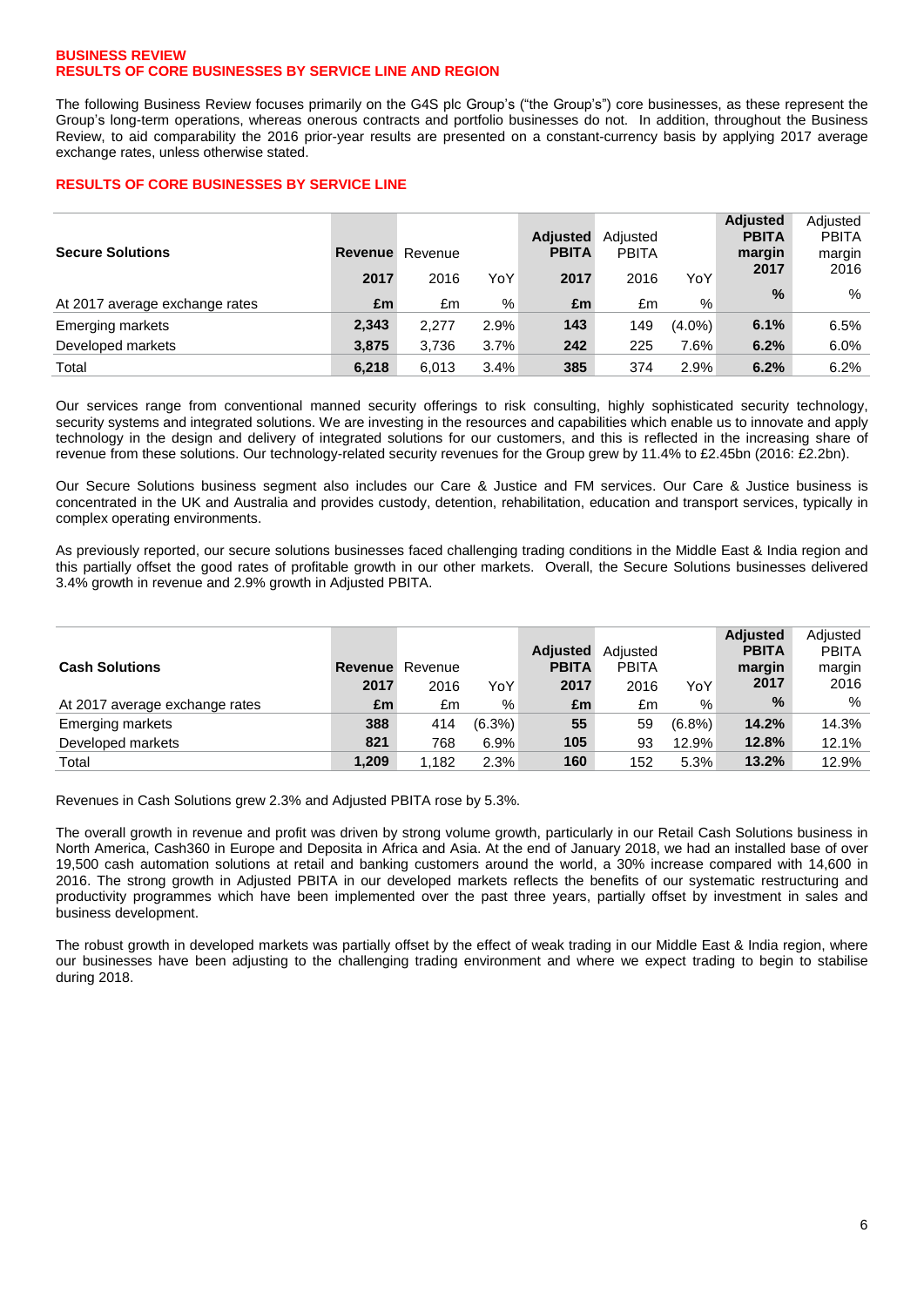### **BUSINESS REVIEW RESULTS OF CORE BUSINESSES BY REGION**

|                                    |                |         |           |                     |                 |              |            | <b>Adjusted</b> | Adjusted     |
|------------------------------------|----------------|---------|-----------|---------------------|-----------------|--------------|------------|-----------------|--------------|
|                                    |                |         |           |                     | <b>Adjusted</b> | Adjusted     |            | <b>PBITA</b>    | <b>PBITA</b> |
|                                    | <b>Revenue</b> | Revenue |           | Organic             | <b>PBITA</b>    | <b>PBITA</b> |            | margin          | margin       |
| At 2017 average exchange rates     | 2017           | 2016    | YoY       | growth <sup>a</sup> | 2017            | 2016         | YoY        | 2017            | 2016         |
|                                    | £m             | £m      | $\%$      | $\%$                | £m              | £m           | $\%$       | %               | $\%$         |
| Africa                             | 457            | 431     | 6.0%      | 6.0%                | 46              | 43           | 7.0%       | 10.1%           | 10.0%        |
| Asia Pacific                       | 736            | 715     | 2.9%      | 2.9%                | 65              | 60           | 8.3%       | 8.8%            | 8.4%         |
| Latin America                      | 693            | 655     | 5.8%      | 5.8%                | 29              | 24           | 20.8%      | 4.2%            | 3.7%         |
| Middle East & India                | 845            | 890     | $(5.1\%)$ | $(5.1\%)$           | 58              |              | 81 (28.4%) | 6.9%            | 9.1%         |
| <b>Emerging markets</b>            | 2,731          | 2,691   | 1.5%      | 1.5%                | 198             | 208          | $(4.8\%)$  | 7.3%            | 7.7%         |
|                                    |                |         |           |                     |                 |              |            |                 |              |
| Europe                             | 1,356          | 1,305   | 3.9%      | 3.9%                | 104             | 91           | 14.3%      | 7.7%            | 7.0%         |
| North America                      | 2,006          | 1,892   | 6.0%      | 6.0%                | 123             | 115          | 7.0%       | 6.1%            | 6.1%         |
| UK & Ireland                       | 1,334          | 1,307   | 2.1%      | 2.1%                | 120             | 112          | 7.1%       | 9.0%            | 8.6%         |
| <b>Developed markets</b>           | 4,696          | 4,504   | 4.3%      | 4.3%                | 347             | 318          | 9.1%       | 7.4%            | 7.1%         |
|                                    |                |         |           |                     |                 |              |            |                 |              |
| Total Group before corporate costs | 7,427          | 7,195   | 3.2%      | 3.2%                | 545             | 526          | 3.6%       | 7.3%            | 7.3%         |
| Corporate costs                    |                |         |           |                     | (49)            | (50)         | 2.0%       |                 |              |
| Total Group                        | 7,427          | 7,195   | 3.2%      | 3.2%                | 496             | 476          | 4.2%       | 6.7%            | 6.6%         |

a Organic growth is calculated based on revenue growth at 2017 average exchange rates, adjusted to exclude the impact of any acquisitions or disposals during the current or prior year.

# **AFRICA**

Revenue growth across the Africa region was 6.0%, with growth in both secure solutions and cash solutions. Cash solutions revenue growth benefited from continued strong growth in cash volumes and retail solutions such as Deposita, which uses technology and software to service the retail and banking sectors. Adjusted PBITA increased by 7.0%.

New and renewed contracts won across the region include manned security, security technology and systems and risk management services work for multi-lateral agencies.

Our sales and business development opportunities in Africa are broad based, covering more than 20 countries and key sectors such as aviation, banking, mining, consumables, telecommunications and oil and gas.

### **ASIA PACIFIC**

Revenue growth in Asia Pacific was 2.9% and Adjusted PBITA increased by 8.3%, reflecting the benefits of our productivity programmes and a favourable revenue mix.

We secured new and renewed contracts across a broad range of sectors including financial services, consumer products and government services in Australia. We won our 100<sup>th</sup> customer for retail and banking cash solutions in the region in February 2018.

Across the region we have a diverse set of new business opportunities in security, cash management and, in Australia, care and justice services.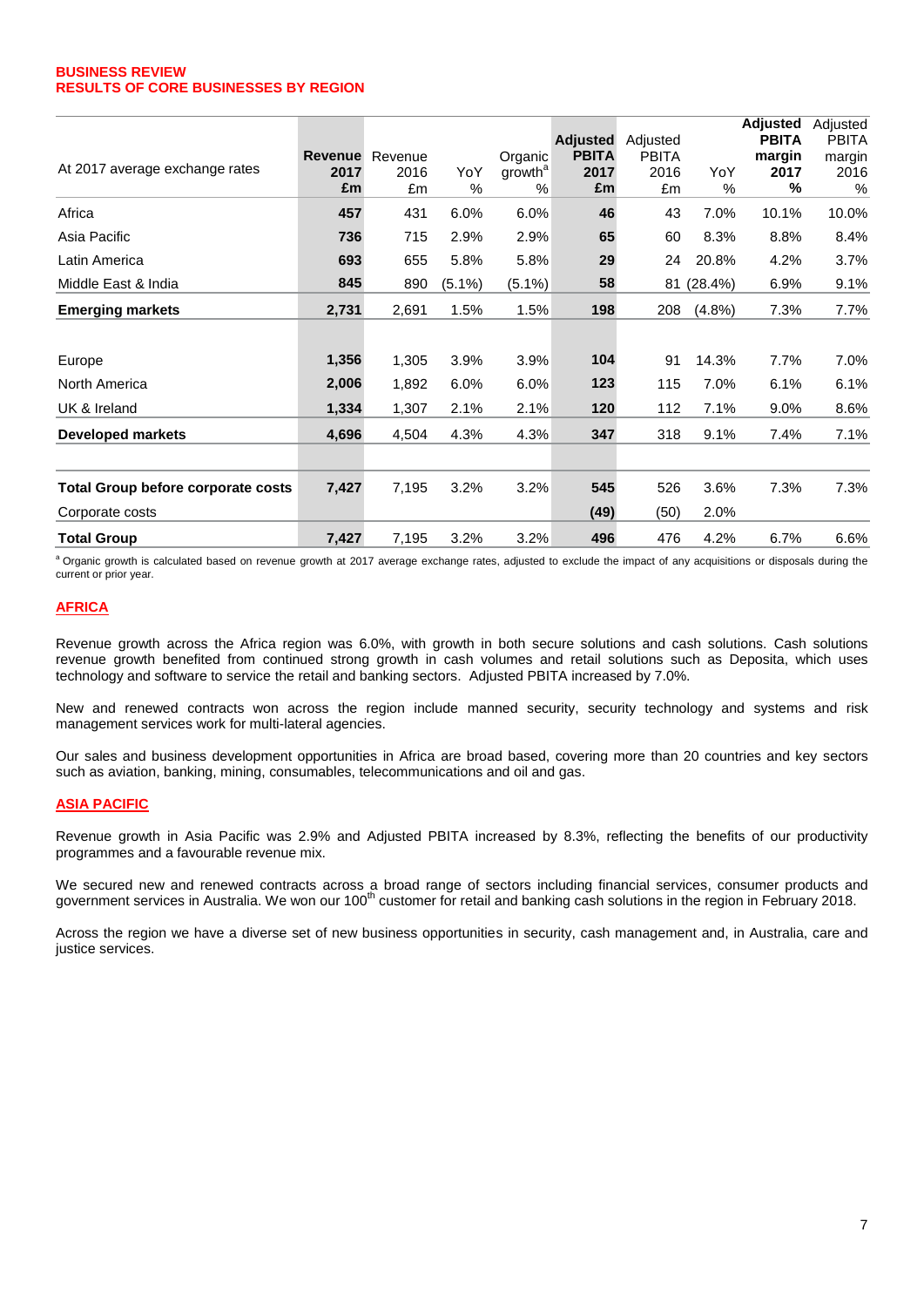# **BUSINESS REVIEW RESULTS OF CORE BUSINESSES BY REGION continued**

# **LATIN AMERICA**

Our revenue growth across Latin America markets was 5.8%, principally driven by growth in Brazil, Argentina and Colombia.

We improved productivity across the region, particularly in Brazil, and Adjusted PBITA increased by 20.8%.

During 2017, we continued expanding our footprint and leveraging our expertise, winning new contracts in manned security and cash solutions for the banking, retail and mining sectors. We have won and retained US Embassy contracts, renewing the contracts for Barbados, Grenada, Trinidad & Tobago and Colombia and adding Argentina, Paraguay, Saint Lucia, Martinique, Antigua and Peru. The focus on selling Integrated Solutions brought significant improvements for the technology business.

Whilst competition remains robust and wage inflation needs proactive management, demand for our security and FM services is expected to be positive during 2018 and our businesses are well positioned in our key markets.

### **MIDDLE EAST & INDIA**

Revenue in the Middle East & India region was down 5.1% on the prior year as the macro-economic and fiscal environment weighed on trading in the Gulf. As previously reported, our business in India was adversely impacted in 2017 by the effects of demonetisation and by changes to regulatory processes.

Adjusted PBITA was 28.4% lower across the region, reflecting the decline in revenue in businesses with high operating leverage. Our businesses in the region have been adjusting to the challenging trading environment and we expect trading to begin to stabilise during 2018.

### **EUROPE**

Our sustained investment in Europe in sales, technology and service continued to produce positive results, and revenues rose by 3.9% across all service lines. Adjusted PBITA rose by 14.3% in the region, reflecting the compound benefits of revenue growth and successful productivity programmes.

We established a technology academy in Denmark where our growing technology business has become one of our technology centres of excellence, supporting product and service development across the region.

In Cash Solutions, we continued to grow our annuity revenues from CASH360 and won a large new CASH360 contract for one of the largest retailers in the Netherlands, to be implemented from Q1 2018. We have also recently launched a new service in Europe, G4S Pay, which includes an electronic payment module with CASH360 and is in over 400 locations.

We succeeded in winning new security contracts for aviation and retail customers, electronic monitoring equipment, systems security for infrastructure and cash management and we retained some of the largest contracts in the region through successful rebids in the aviation and banking sectors. Our European pipeline has a large number of opportunities across a diversified range of customer segments.

# **NORTH AMERICA**

In North America, our revenues grew by 6.0%, with good growth rates in both our cash solutions and secure solutions businesses.

In Cash Solutions, G4S's technology-enabled cash management services are now delivered to over 6,900 retail locations across the United States, including over 5,000 in large store formats where G4S has established a market leading position. We are expanding the number of locations in Canada and believe that our retail cash solution offers unique customer value and this is reflected in a substantial pipeline and active pilot programmes.

Our Secure Solutions business produced revenue growth of around 5% as our integrated security solutions continued to find traction in the market place. This rate of revenue growth was constrained as we continued to apply commercial discipline in those market locations facing tight labour conditions. In North America we continue to monitor and manage wage inflation, particularly in Canada following recent minimum-wage increases. Overall in the United States we are managing wage inflation pressure through productivity improvements and commercial discipline, and we believe that increased unit labour costs are encouraging customers to move to our integrated security solutions combining G4S security professionals with technology. We continue to see good demand for our products and services across the US and Canada.

Adjusted PBITA increased by 7.0%, helped by a favourable revenue mix and efficiency gains, partially offset by the cost of investing in capacity to support our growing integrated secure solutions and retail solutions businesses.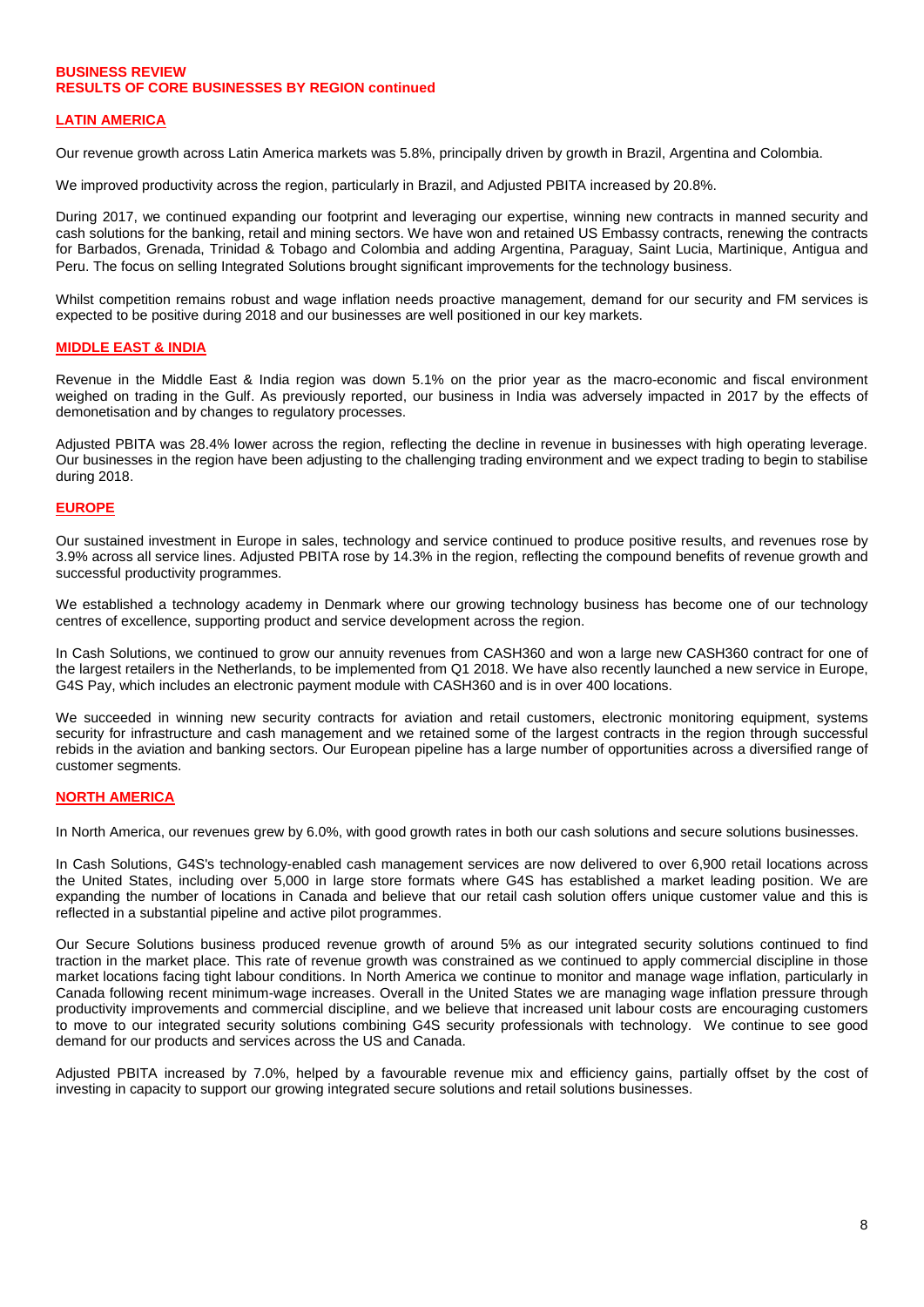# **BUSINESS REVIEW RESULTS OF CORE BUSINESSES BY REGION continued**

### **UK & IRELAND**

Revenue in the UK & Ireland increased by 2.1%, with a solid performance in our core businesses, including double-digit growth in our security technology business. The deployment of integrated security solutions, combining technology and manned security, was instrumental in retaining and expanding a number of our existing contracts and is increasingly relevant in winning new business. We are able to draw on substantial expertise in our UK & Ireland security systems business, supported by product research and development at our UK technology centre.

Revenue from our Care & Justice services and FM businesses was broadly flat as we maintained a disciplined and selective approach to new contract bidding.

Adjusted PBITA increased by 7.1%, reflecting the combination of revenue growth and the benefit of our on-going productivity programmes.

The roll-out of our lean process design for the back-office operations of our manned security business commenced in Ireland in the third quarter of 2017 and we expect it to be implemented in the UK during 2018.

### **CORPORATE COSTS**

Corporate costs comprise the costs of the G4S plc Board and the central costs of running the Group including executive, governance and central support functions, and are slightly lower compared with the prior year.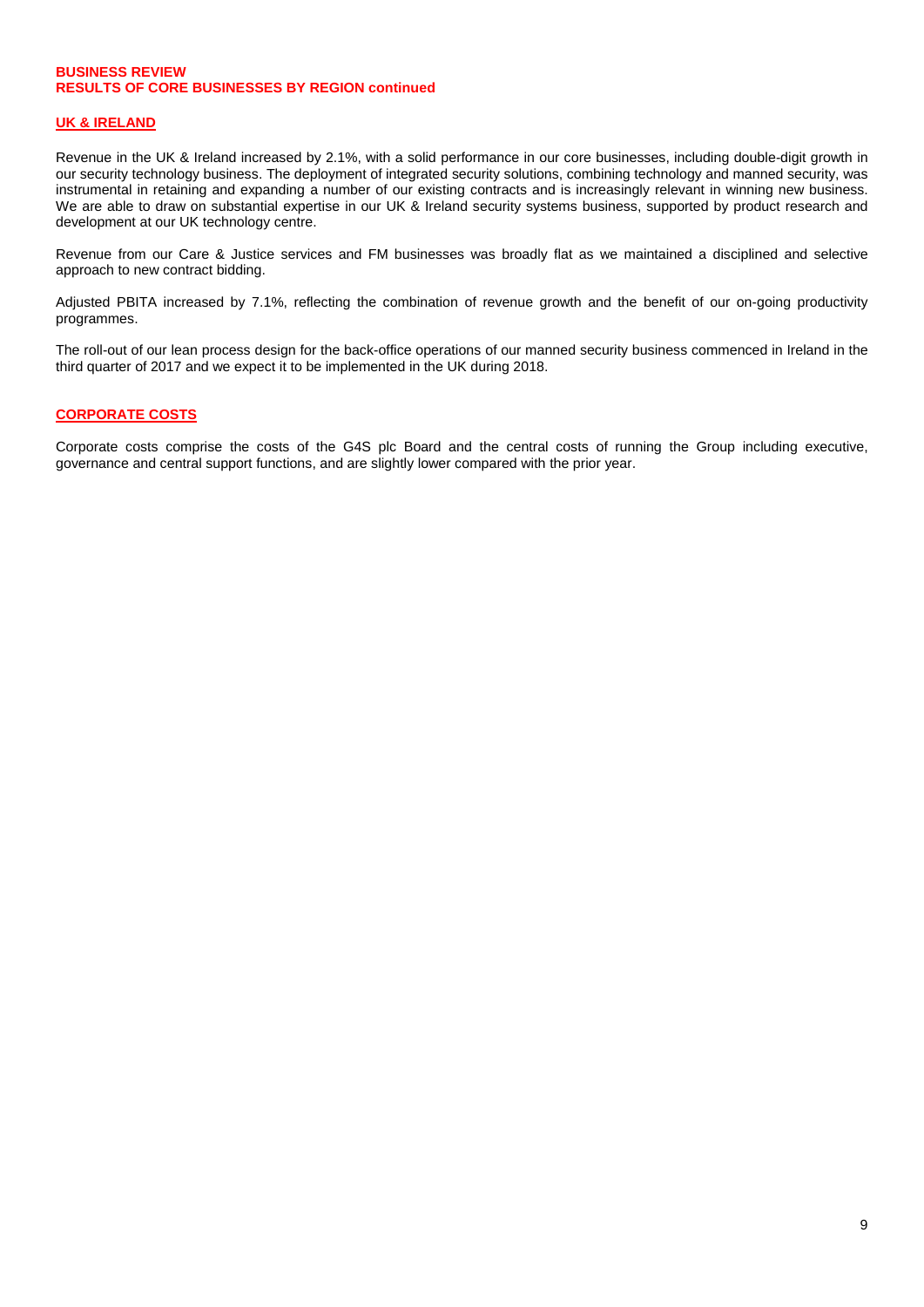### **Summary results of core businesses**

|                                                                                      | 2017              | 2016  | YoY        |
|--------------------------------------------------------------------------------------|-------------------|-------|------------|
| At 2017 average exchange rates (other than operating cash flow)                      | £m                | £m    | %          |
| <b>Revenue</b>                                                                       | 7,427             | 7,195 | 3.2%       |
| Adjusted profit before interest, tax and amortisation (Adjusted PBITA <sup>a</sup> ) | 496               | 476   | 4.2%       |
| Adjusted PBITA <sup>a</sup> margin                                                   | 6.7%              | 6.6%  | $+10 b.p.$ |
| Interest                                                                             | (113)             | (101) | 11.9%      |
| Adjusted profit before tax <sup>a</sup>                                              | 383               | 375   | 2.1%       |
| Tax <sup>a</sup>                                                                     | (92)              | (90)  | 2.2%       |
| Adjusted profit after tax <sup>a</sup>                                               | 291               | 285   | 2.1%       |
| Non-controlling interests                                                            | (14)              | (23)  | $(39.1)\%$ |
| Adjusted earnings <sup>a</sup> (profit attributable to equity holders of the parent) | 277               | 262   | 5.7%       |
| <b>Adjusted EPS<sup>a</sup></b>                                                      | 17.9 <sub>p</sub> | 16.9p | 5.9%       |
| Operating cash flow <sup>a,b</sup>                                                   | 527               | 633   | $(16.7)\%$ |

<sup>a</sup> Alternative Performance Measures ("APMs") for core businesses are explained on pages 30 and 31 and are reconciled to the Group's statutory results on page 4.<br><sup>b</sup> 2016 comparatives for operating cash flow from core busi

#### *Revenue*

At £2.7 billion, emerging markets revenue increased by 1.5% on the prior year, with growth in all regions except for Middle East & India. Emerging markets represent 37% of Group revenue (2016: 37%). Developed markets" revenues were 4.3% higher than the prior year, with 6.0% growth in North America, 3.9% in Europe and 2.1% in UK & Ireland.

### *Adjusted PBITA*

Adjusted PBITA of £496 million (2016: £476 million) was up 4.2%. This growth reflects the strong performance of the Group in developed markets, improved product mix and the results of our on-going productivity programmes, partially offset by weaker trading in the Middle East & India. Overall, the Adjusted PBITA margin increased to 6.7% (2016: 6.6%) with improvements delivered in six out of the seven regions.

#### *Interest*

Net interest payable on net debt from core businesses was £90 million (2016: £85 million). The increase primarily reflects a temporary increase in gross borrowings (matched by an increase in cash balances) following the issuance of a €500 million Public Bond in November 2016 and a €500 million Public Bond in June 2017 that were used mainly to re-finance the March and May 2017 debt maturities in addition to drawings under the Revolving Credit Facility. Net other finance costs of £12 million (2016: £6 million) increased compared with the prior year due to an additional £2 million relating to discount unwound on provisions, a £2 million charge in respect of overseas tax settlements, and a £2 million indebtedness-related foreign exchange gain recognised in 2016. The pension interest charge, related to the unwinding of the discount in relation to long-term pension liabilities, was £11 million (2016: £10 million), resulting in a total net interest cost of £113 million (2016: £101 million).

#### *Tax*

A tax charge of £92 million (2016: £90 million) was incurred on the adjusted profits of core businesses of £383 million (2016: £375 million) which represents an effective tax rate of 24% (2016: 24%). The effective tax rate is a function of a variety of factors, with the most predominant being the geographic mix of the Group"s taxable profits and the respective country tax rates, the recognition of, and changes in the value of, deferred tax assets and liabilities, permanent differences such as expenses disallowable for tax purposes, and irrecoverable withholding taxes.

### *Non-controlling interests*

Profit from core businesses attributable to non-controlling interests was £14 million in 2017, a decrease from £23 million for 2016, reflecting the non-controlling partners" share of the lower level of profitability of certain businesses in the Middle East & India region.

#### *Adjusted profit for the year (adjusted earnings) – core businesses*

The Group generated adjusted profit from core businesses attributable to equity holders ("adjusted earnings") of £277 million (2016: £262 million), an increase of 5.7% for the year ended 31 December 2017.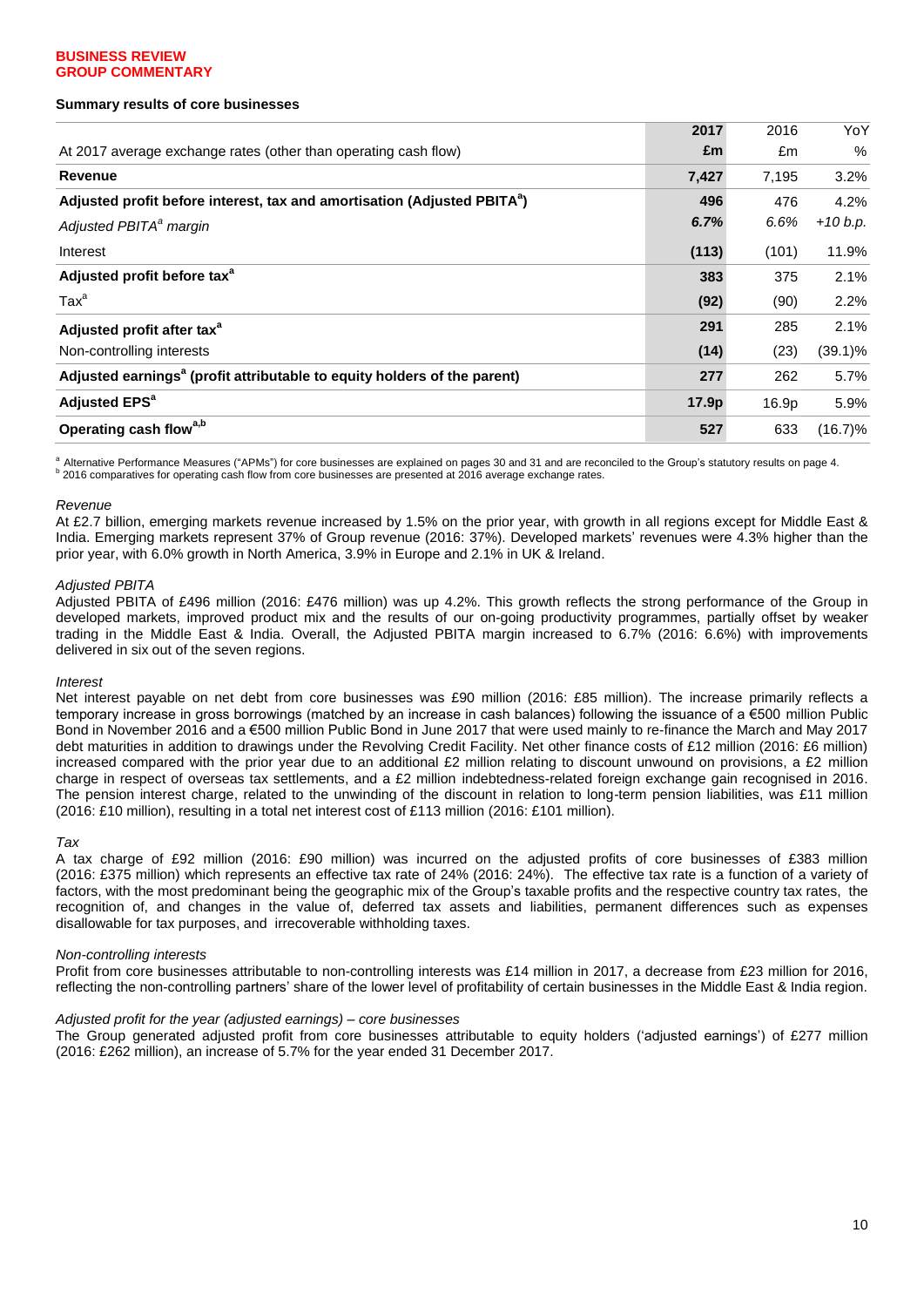#### *Adjusted earnings per share – core businesses*

Adjusted earnings per share from core businesses increased to 17.9p (2016: 16.9p), based on the weighted average of 1,548 million (2016: 1,546 million) shares in issue. A reconciliation of adjusted profit for the year from core businesses to Adjusted EPS from core businesses is provided below:

| Adjusted earnings per share – core businesses                           |                   |          |                   |
|-------------------------------------------------------------------------|-------------------|----------|-------------------|
|                                                                         |                   | 2016 at  | 2016 at           |
|                                                                         |                   | constant | actual            |
|                                                                         |                   | exchange | exchange          |
|                                                                         | 2017              | rates    | rates             |
|                                                                         | £m                | £m       | £m                |
| Adjusted profit for the year                                            | 291               | 285      | 269               |
| Non-controlling interests                                               | (14)              | (23)     | (22)              |
| Adjusted profit attributable to equity holders of the parent (earnings) | 277               | 262      | 247               |
| Average number of shares (m)                                            | 1,548             | 1,546    | 1,546             |
| Adjusted earnings per share – core businesses                           | 17.9 <sub>p</sub> | 16.9p    | 16.0 <sub>p</sub> |

### **Onerous contracts**

The Group"s onerous contracts generated revenues of £119 million (2016: £115 million) for the year ended 31 December 2017. The Group recognised additional provisions of £19 million (2016: £4 million), classified as specific items, primarily related to the anticipated total losses over the next 15 to 20 years in respect of certain UK contracts. It is expected that around 60% of the Group"s total provision for onerous customer contracts of £62 million will be utilised by the end of 2020.

### **Portfolio businesses**

The Group made further progress with its portfolio management programme in the year. This programme has greatly improved the Group"s strategic focus and has also generated approximately £510 million in disposal proceeds in relation to the 38 businesses sold up to 31 December 2017. Disposals in the year include the Group"s businesses in Israel and Bulgaria, its cash businesses in Peru and Paraguay, the US Youth Services business and the UK children"s homes business, generating total gross proceeds of £166 million. Since the year end, and up to the date of this report, a further three businesses have been sold, generating additional gross proceeds of £9 million. The portfolio programme is considered to be substantially complete at 31 December 2017. Since 30 June 2017 there have been no changes to the portfolio businesses other than the completion of some minor disposals. Going forwards no further transfers into or out of the portfolio businesses will occur.

### **Restructuring**

The Group invested £20 million (2016: £13 million) in restructuring programmes during the year, mainly in the UK & Ireland and Europe regions, as part of the multi-year strategic productivity programme being implemented across the Group, which is now drawing to an end. In addition, the Group incurred non-strategic severance costs of £10 million (2016: £9 million) which are included within Adjusted PBITA from core businesses. Going forwards the Group has announced a three-year plan to 2020 to implement efficient organisational design and leaner processes (see page 3), which is likely to require further restructuring investment.

### **Acquisition-related amortisation, specific and other separately disclosed items**

|                                                                                                |      | 2016 at  | 2016 at  |
|------------------------------------------------------------------------------------------------|------|----------|----------|
|                                                                                                |      | constant | actual   |
|                                                                                                |      | exchange | exchange |
|                                                                                                | 2017 | rates    | rates    |
|                                                                                                | £m   | £m       | £m       |
| Net specific items                                                                             | (15) | (14)     | (13)     |
| Net profit on disposal/closure of subsidiaries/businesses                                      | 74   |          |          |
| Goodwill impairment                                                                            |      | (9)      | (9)      |
| Acquisition-related amortisation                                                               | (10) | (34)     | (32)     |
| Acquisition-related amortisation, specific and other separately disclosed items before tax     | 49   | (52)     | (47)     |
| Tax charges arising on acquisition-related amortisation and other separately disclosed items   | (18) | 9        | 9        |
| Tax impact of US Tax Cuts and Jobs Act                                                         | (19) |          |          |
| Acquisition-related amortisation, specific and other separately disclosed items after tax      | 12   | (43)     | (38)     |
| Loss from discontinued operations                                                              | (6)  | (3)      | (3)      |
| Non-controlling interests' share of acquisition-related amortisation, specific and other       |      |          |          |
| separately disclosed items                                                                     | (1)  | 4        | 4        |
| Total acquisition-related amortisation, specific and other separately disclosed items – impact |      |          |          |
| on earnings                                                                                    | 5    | (42)     | (37)     |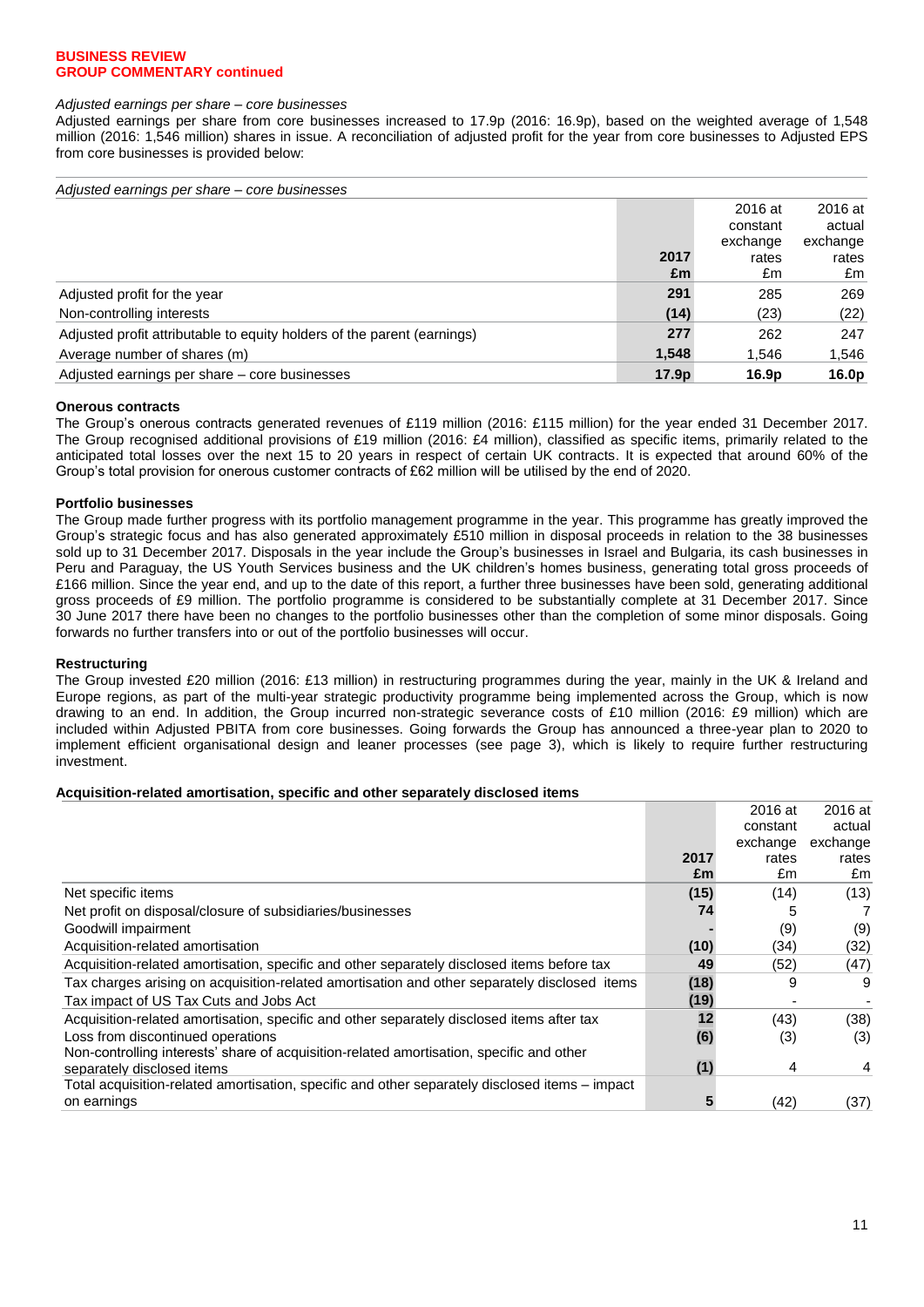### *Net specific items*

The net specific items charge of £15 million (2016: £14 million) comprises £6 million relating to the estimated cost of settlement of subcontractor claims from commercial disputes in respect of prior years, and £9 million relating mainly to the settlement of labourrelated disputes in respect of prior years in North America and Latin America. Specific items in 2016 included an £11 million charge due to the revision of estimates relating to legacy acquisitions and labour claims in Latin America, £7 million relating to commercial restructuring in Middle East & India, and a net £4 million supplementary onerous contract provision primarily in respect of the Compass asylum seekers contract, all offset by an £8 million credit relating mainly to the recovery of a legal claim in Europe and of certain disputed debtor balances in the UK.

#### *Profit on disposal/closure of subsidiaries/businesses and goodwill impairment*

As part of the portfolio programme, the Group realised a net profit of £74 million (2016: £5 million) relating to the disposal of a number of its operations including the businesses in Israel and Bulgaria, the US Youth Services business, the UK children"s homes business and the Group"s cash businesses in Peru and Paraguay. The Group reported an impairment charge in the prior year of £9 million in relation to businesses that were to be sold or closed.

### *Acquisition-related amortisation*

Acquisition-related amortisation of £10 million (2016: £34 million) is lower than the prior year as certain intangible assets recognised on a number of legacy acquisitions became fully amortised in 2016.

#### *Tax charges arising on acquisition-related amortisation, specific and other separately disclosed items*

Tax charges arising on acquisition-related amortisation, specific and other separately disclosed items of £18 million (2016: tax credit of £9 million) relate primarily to the disposal of subsidiaries in the United States, Peru and Paraguay.

### *Tax impact of US Tax Cuts and Jobs Act ("US tax reform")*

On 22 December 2017, the US tax legislation known as the Tax Cuts and Jobs Act was signed into law by the US President and introduced significant changes in US tax laws with effect from 1 January 2018. As this legislation is considered to be substantively enacted as at 31 December 2017, any tax effects of the legislation arising in 2017 have been taken into account.

For 2017, the changes in legislation resulted in a separately disclosed one-off charge to the income statement of £19 million arising from the re-measurement and impairment of deferred tax assets due to the reduction in the US Federal tax rate, and from the impairment of foreign tax credits which are no longer expected to be recovered in future periods against foreign source income.

On the basis of information currently available and from analysis completed since the legislation was enacted, the above are likely to be the most significant impacts for the Group. However, as more detailed analysis and future legislative guidance become available, it is possible that the Group may be further impacted in the current and subsequent years by the legislative changes.

#### **Tax – statutory at actual historical exchange rates**

The statutory tax charge of £128 million (2016: £76 million) for 2017 includes a tax charge of £92 million (2016: £85 million) on the adjusted profits of core businesses, as explained on page 9, a tax credit on onerous contracts of £4 million (2016: £nil), a tax charge of £7 million (2016: £2 million) in respect of portfolio businesses, a net tax charge of £18 million (2016: tax credit of £9 million) in respect of acquisition-related amortisation and other separately disclosed items, and a tax charge of £19 million (2016: £nil) in respect of the tax impact of the US tax reform (see above).

The Group"s statutory tax charge represents an effective rate of 33% (2016: 26%) on profit before tax of £386 million (2016: £296 million). The effective tax rate is a function of a variety of factors, with the most predominant being the geographic mix of the Group"s taxable profits and the respective country tax rates, profits arising on the disposal of certain subsidiaries being taxed at a higher tax rate, the recognition of, and changes in the value of, deferred tax assets and liabilities, permanent differences such as expenses disallowable for tax purposes, and irrecoverable withholding taxes.

The higher effective tax rate compared with the prior year is primarily driven by a one-off charge relating to the re-measurement and impairment of US deferred tax assets arising as a result of US tax reform and as a result of profits arising on the disposal of certain subsidiaries being taxed at a higher tax rate.

The effective tax rate on the Group"s statutory profits was also significantly higher than the effective tax rate on the adjusted profits of core businesses, primarily due to two non-core factors. Firstly, the impact of US tax reform, which is excluded from the tax charge on adjusted profits from core businesses, and secondly, as a result of profits arising on the disposal of certain subsidiaries being taxed at a higher tax rate.

#### **Profit for the year – statutory at actual historical exchange rates**

The Group reported profit for the year attributable to equity holders of the parent ("statutory earnings") of £236 million (2016: £198 million) which includes the benefits of improved Adjusted PBITA and the profit on disposal of subsidiaries.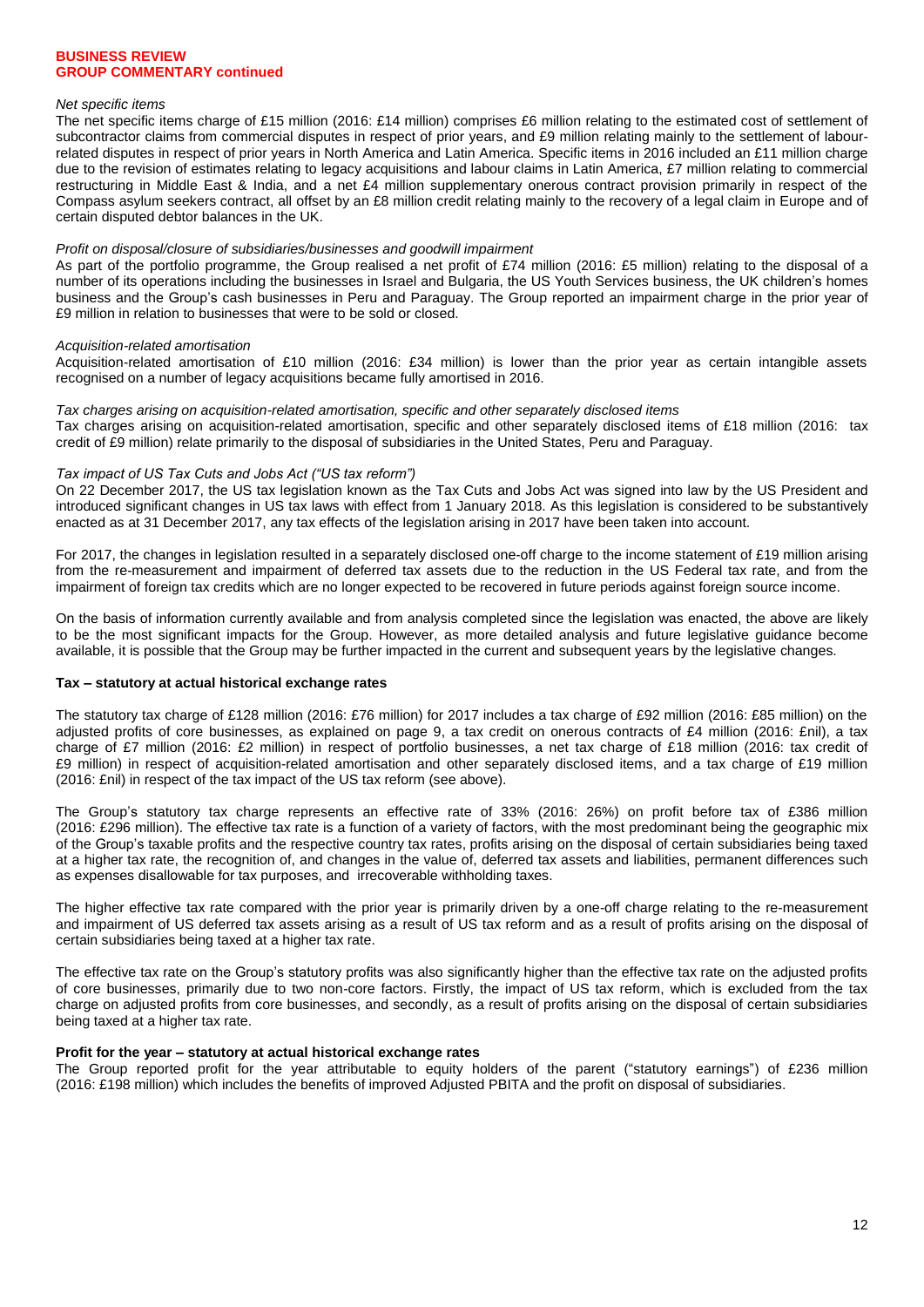### **Earnings per share – statutory at actual historical exchange rates**

Statutory earnings per share<sup>a</sup> increased to 15.2p (2016: 12.8p), based on the weighted average number of shares in issue of 1,548 million (2016: 1,546 million). A reconciliation of the Group"s statutory profit for the year to EPS is provided below:

|                                                                |       | Earnings per share              |                               |  |  |
|----------------------------------------------------------------|-------|---------------------------------|-------------------------------|--|--|
|                                                                |       | 2016 at<br>constant<br>exchange | 2016 at<br>actual<br>exchange |  |  |
|                                                                | 2017  | rates                           | rates                         |  |  |
|                                                                | £m    | £m                              | £m                            |  |  |
| Profit for the year                                            | 252   | 227                             | 217                           |  |  |
| Non-controlling interests                                      | (16)  | (20)                            | (19)                          |  |  |
| Profit attributable to equity holders of the parent (earnings) | 236   | 207                             | 198                           |  |  |
| Average number of shares (m)                                   | 1,548 | 1,546                           | 1,546                         |  |  |
| Statutory earnings per share                                   | 15.2p | 13.4 <sub>p</sub>               | 12.8p                         |  |  |

a Basis of preparation of statutory results is shown on page 19.

### **Total equity**

Total equity at 31 December 2017 was £854 million (2016: £863 million). The main movements during the year were: profit for the year of £252 million (2016: £217 million), other comprehensive losses of £47 million (2016: income of £109 million) which included a re-measurement gain on deferred retirement benefit schemes of £26 million (2016: loss of £169 million) as explained below and an exchange loss on translation of foreign operations and changes in fair value of cash flow hedging financial instruments of £69 million (2016: gain of £228 million), and dividends paid in the year of £179 million (2016: £162 million).

The significant foreign currency gain of £228 million recognised in the consolidated statement of comprehensive income in the prior year was mainly a result of the weakening of Sterling compared with the US dollar and Euro following the UK referendum result in June 2016. In 2017, Sterling strengthened compared with the US dollar, partially offset by a further weakening against the Euro, resulting in a net foreign exchange loss of £69 million recognised in the consolidated statement of comprehensive income for the year.

### **Consolidated statement of financial position**

Non-current loan notes were £1,486 million (2016: £1,715 million), reflecting the re-classification of certain US Private Placement notes repayable in July 2018 and the €500 million Public Bond repayable in December 2018 as current liabilities, offset by the addition of the new €500 million Public Bond issued in June 2017 and repayable in 2024.

#### **Cash flow, capital expenditure and portfolio management**

Operating cash flow from core businesses decreased to £527 million (2016: £633 million), and represents 106% (2016: 133%) of Adjusted PBITA, as the Group reverted to a more customary level of operating cash generation following the particularly strong performance in the prior year. The Group invested £104 million (2016: £107 million) in net capital expenditure and received net proceeds of £156 million (2016: £82 million) from the disposal of businesses. The Group made no significant acquisitions in the year.

Net cash inflow after investing in the business was £525 million (2016: £567 million). The Group's net decrease in net debt before foreign exchange movements was £162 million (2016: £222 million).

#### **Net debt**

Net debt as at 31 December 2017 was £1,487 million (2016: £1,670 million). The Group"s net debt to Adjusted EBITDA ratio was 2.4x (2016: 2.8x). The detailed reconciliation of movements in net debt is provided on page 33 and is reconciled to the statutory cash flow on page 34.

### **Pension deficit**

The Group"s net defined benefit pension deficit recognised in the consolidated statement of financial position for accounting purposes at 31 December 2017 was £381 million (2016: £437 million), or £318 million (2016: £368 million) net of applicable tax in the relevant jurisdictions. The reduction in the net pension deficit compared with the prior year reflects the payment of scheduled deficit repair contributions of £40 million (2016: £39 million) during the year, together with a small increase in the discount rate assumption applied to the valuation of scheme obligations. The Group will pay pension deficit-repair contributions of £41 million in 2018 in line with the agreed contribution schedule. The next triennial funding valuation is due in 2018, following which future contributions will be subject to review and potential renegotiation.

### **Credit facilities**

In May 2017, the Group"s credit rating was re-affirmed by Standard & Poor"s as BBB- (negative). As at 31 December 2017 the Group had liquidity of £1,571 million (2016: £1,692 million) comprising cash, cash equivalents and bank overdrafts of £571 million (2016: £672 million) and unutilised but committed facilities of £1 billion (2016: £1 billion). The Group issued a €500 million Public Bond in June 2017 which matures in June 2024 and pays an annual coupon of 1.5%.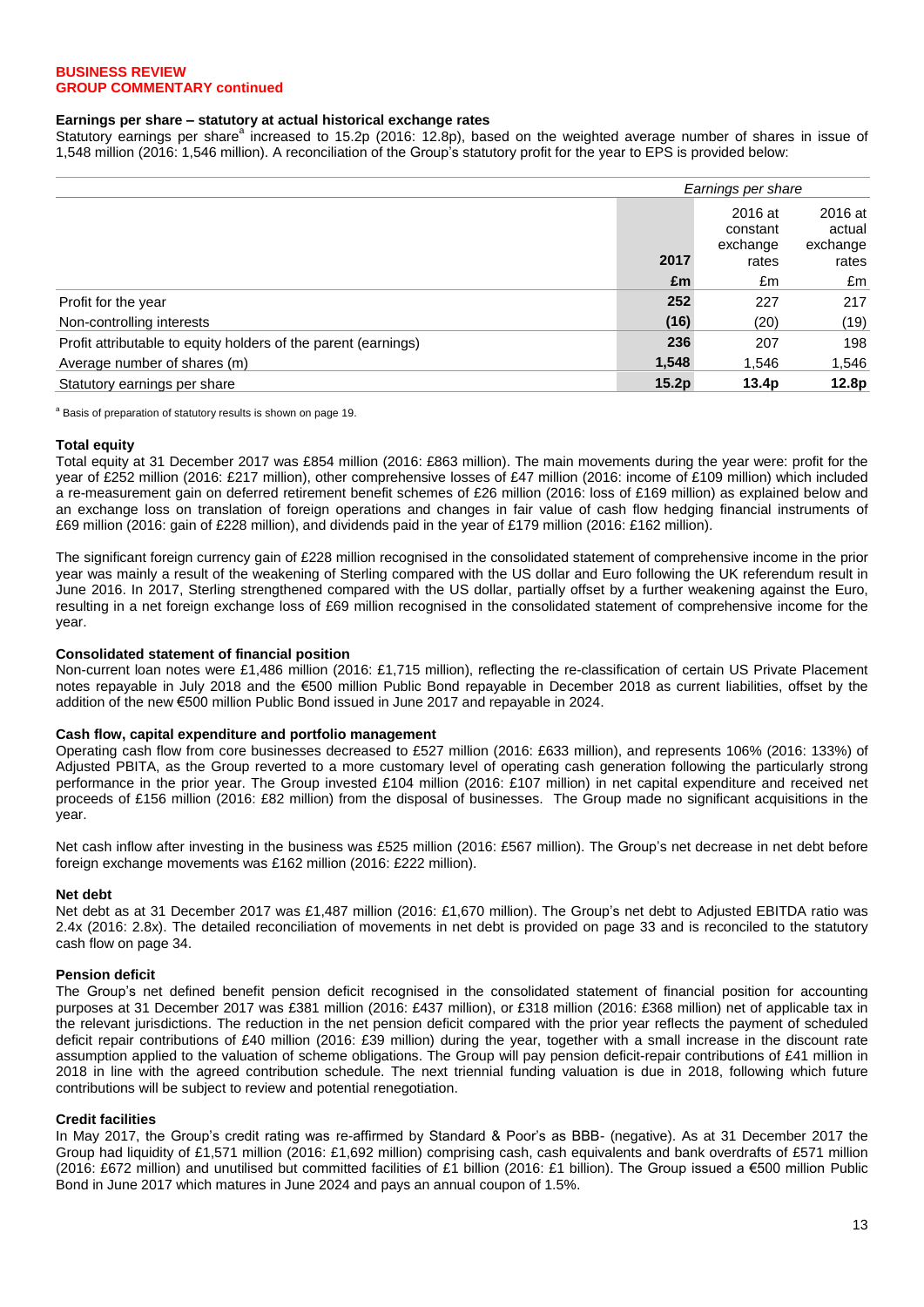The next debt maturities are £44 million and \$224 million US Private Placement notes due in July 2018 and a €500 million Eurobond in December 2018. The Group has good access to capital markets and a diverse range of finance providers. Borrowings are principally in pounds sterling, US dollars and euros, reflecting the geographies of significant operational assets and earnings.

The Group's main sources of finance and their applicable rates as of 31 December 2017 are set out below:

| Debt instrument/                                      | <b>Nominal</b>            | <b>Issued</b>     | Post-<br>hedging<br>average<br>interest |      |      | Year of redemption and amounts $(f.m)^b$ |      |      |      |      |       |  |
|-------------------------------------------------------|---------------------------|-------------------|-----------------------------------------|------|------|------------------------------------------|------|------|------|------|-------|--|
| Year of issue                                         | amount <sup>a</sup>       | interest rate     | rate                                    | 2018 | 2019 | 2020                                     | 2021 | 2022 | 2023 | 2024 | Total |  |
|                                                       |                           |                   |                                         |      |      |                                          |      |      |      |      |       |  |
| <b>US PP 2008</b>                                     | £44m                      | 7.56%             | 7.56%                                   | 44   |      |                                          |      |      |      |      | 44    |  |
| <b>US PP 2007</b>                                     | <b>US\$250m</b>           | 5.96% - 6.06%     | 2.20%                                   |      | 107  |                                          |      | 78   |      |      | 185   |  |
| <b>US PP 2008</b>                                     | US\$298.5m                | $6.78\% - 6.88\%$ | 6.90%                                   | 154  |      | 55                                       |      |      |      |      | 209   |  |
| Public Bond 2012                                      | €500m                     | 2.63%             | 2.62%                                   | 417  |      |                                          |      |      |      |      | 417   |  |
| Public Bond 2009                                      | £350m                     | 7.75%             | 7.75%                                   |      | 350  |                                          |      |      |      |      | 350   |  |
| Public Bond 2016                                      | €500m                     | 1.5%              | 2.24%                                   |      |      |                                          |      |      | 448  |      | 448   |  |
| Public Bond 2017                                      | €500m                     | 1.5%              | 3.21%                                   |      |      |                                          |      |      |      | 421  | 421   |  |
| <b>Revolving Credit</b><br>Facility 2015 <sup>c</sup> | £1bn (multi-<br>currency) | Undrawn           | Undrawn                                 |      |      |                                          |      |      |      |      |       |  |
|                                                       |                           |                   |                                         | 615  | 457  | 55                                       | ٠    | 78   | 448  | 421  | 2,074 |  |

<sup>a</sup> Nominal debt amount, for fair value carrying amount see Note 18.

<sup>b</sup> Translated at exchange rates prevailing at 31 December 2017, or hedged exchange rates where applicable.

<sup>c</sup> £964 million of the original £1 billion multi-currency revolving credit facility matures in January 2022, with the remainder maturing in January 2021. As at 31 December 2017 there were no drawings from the facility.

The Group's average cost of gross borrowings, net of interest hedging, was 4.1% (2016: 4.1%).

### **Significant exchange rates applicable to the Group**

The Group derives a significant proportion of its revenue and profits in the following currencies. Closing and average rates for these currencies are shown below:

|                     |                      | Year to          |                  | Year to          |
|---------------------|----------------------|------------------|------------------|------------------|
|                     | 31 December 2017     | 31 December 2017 | 31 December 2016 | 31 December 2016 |
|                     | <b>Closing rates</b> | Average rates    | Closing rates    | Average rates    |
| E/US\$              | 1.3524               | 1.2964           | 1.2345           | 1.3558           |
| £/€                 | 1.1250               | 1.1453           | 1.1705           | 1.2265           |
| £/South Africa Rand | 16.7557              | 17.3187          | 16.9500          | 19.8742          |
| £/India Rupee       | 86.3531              | 84.3570          | 83.8670          | 91.0371          |
| £/Israel Shekel     | 4.6951               | 4.6484           | 4.7683           | 5.1912           |
| £/Brazil Real       | 4.4794               | 4.1506           | 4.0165           | 4.7252           |

Applying December 2017 closing rates to the results of core businesses for the year to 31 December 2017 would result in a decrease in revenue of 2.0% to £7,280 million (for the year ended 31 December 2016: decrease of 1.9% to £7,056 million) and a decrease in Adjusted PBITA of 1.8% to £487 million (for the year ended 31 December 2016: decrease of 1.9% to £467 million).

Applying December 2017 closing rates to the Group"s statutory results for the year to 31 December 2017 would result in a decrease in revenue of 1.9% to £7,680m (for the year ended 31 December 2016: increase of 2.5% to £7,782m) and a decrease in Adjusted PBITA of 1.9% to £482m (for the year ended 31 December 2016: increase of 2.5% to £473m).

The weakening of the average Sterling exchange rates compared with the prior year led to an increase in statutory revenue of 4.5% and an increase in Adjusted PBITA of 4.7%. The impact of exchange rate movements reduced the Group's net debt by £21 million compared with the prior year.

### **Dividend**

The Board has proposed a final dividend of 6.11p per share (DKK 0.5097).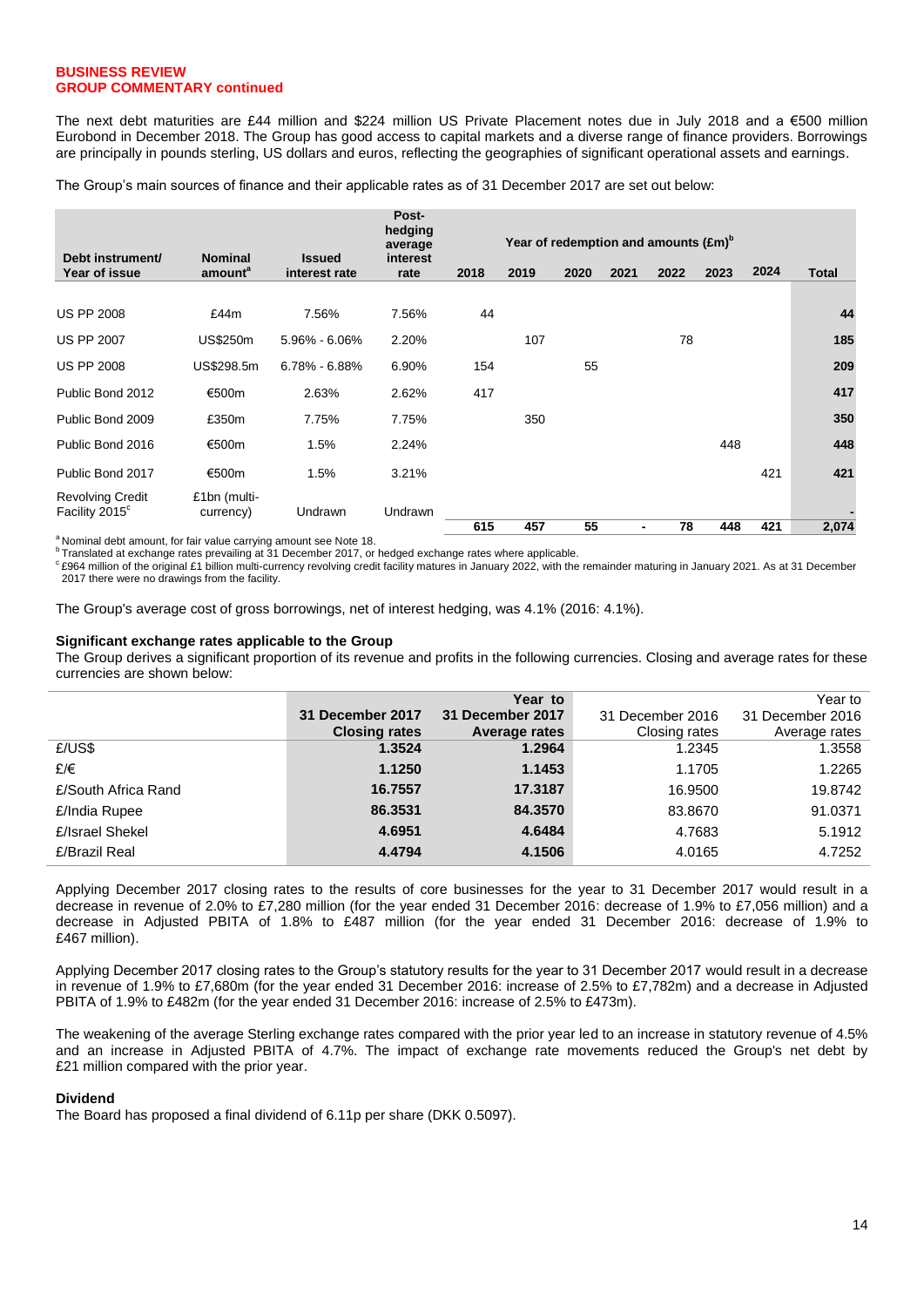# Consolidated income statement (audited)

|                                                                             |              | 2017  | 2016  |
|-----------------------------------------------------------------------------|--------------|-------|-------|
| <b>Continuing operations</b>                                                | <b>Notes</b> | £m    | £m    |
|                                                                             |              |       |       |
| <b>Revenue</b>                                                              | 5            | 7,828 | 7,590 |
| Operating profit before joint ventures, specific items and other separately |              |       |       |
| disclosed items                                                             |              | 482   | 452   |
| Share of post-tax profit from joint ventures                                |              | 9     | 9     |
| Adjusted profit before interest, tax and amortisation (Adjusted PBITA)      | 5            | 491   | 461   |
| Specific items - charges                                                    | 6            | (34)  | (21)  |
| Specific items - credits                                                    | 6            |       | 8     |
| <b>Restructuring costs</b>                                                  | 6            | (20)  | (12)  |
| Profit on disposal/closure of subsidiaries/businesses                       | 6,7          | 74    | 7     |
| Goodwill impairment                                                         | 6            |       | (9)   |
| Amortisation of acquisition-related intangible assets                       | 6            | (10)  | (32)  |
| <b>Operating profit</b>                                                     | 5,6          | 501   | 402   |
| Finance income                                                              | 8            | 16    | 33    |
| Finance expense                                                             | 8            | (131) | (139) |
| <b>Profit before tax</b>                                                    |              | 386   | 296   |
| Tax                                                                         | 9            | (128) | (76)  |
| Profit from continuing operations after tax                                 |              | 258   | 220   |
| Loss from discontinued operations                                           |              | (6)   | (3)   |
| Profit for the year                                                         |              | 252   | 217   |
|                                                                             |              |       |       |
| Attributable to:                                                            |              |       |       |
| Equity holders of the parent                                                |              | 236   | 198   |
| Non-controlling interests                                                   |              | 16    | 19    |
| Profit for the year                                                         |              | 252   | 217   |
|                                                                             |              |       |       |
|                                                                             |              |       |       |
| Earnings per share attributable to equity shareholders of the parent        | 11           |       |       |
| Basic and diluted - from continuing operations                              |              | 15.6p | 13.0p |
| Basic and diluted – from continuing and discontinued operations             |              | 15.2p | 12.8p |
|                                                                             |              |       |       |
| Dividends declared and proposed in respect of the year                      |              |       |       |
| Interim dividend of 3.59p per share (2016: 3.59p)                           |              | 55    | 55    |
| Final dividend of 6.11p per share (2016: 5.82p)                             |              | 95    | 90    |
| <b>Total dividend</b>                                                       | 10           | 150   | 145   |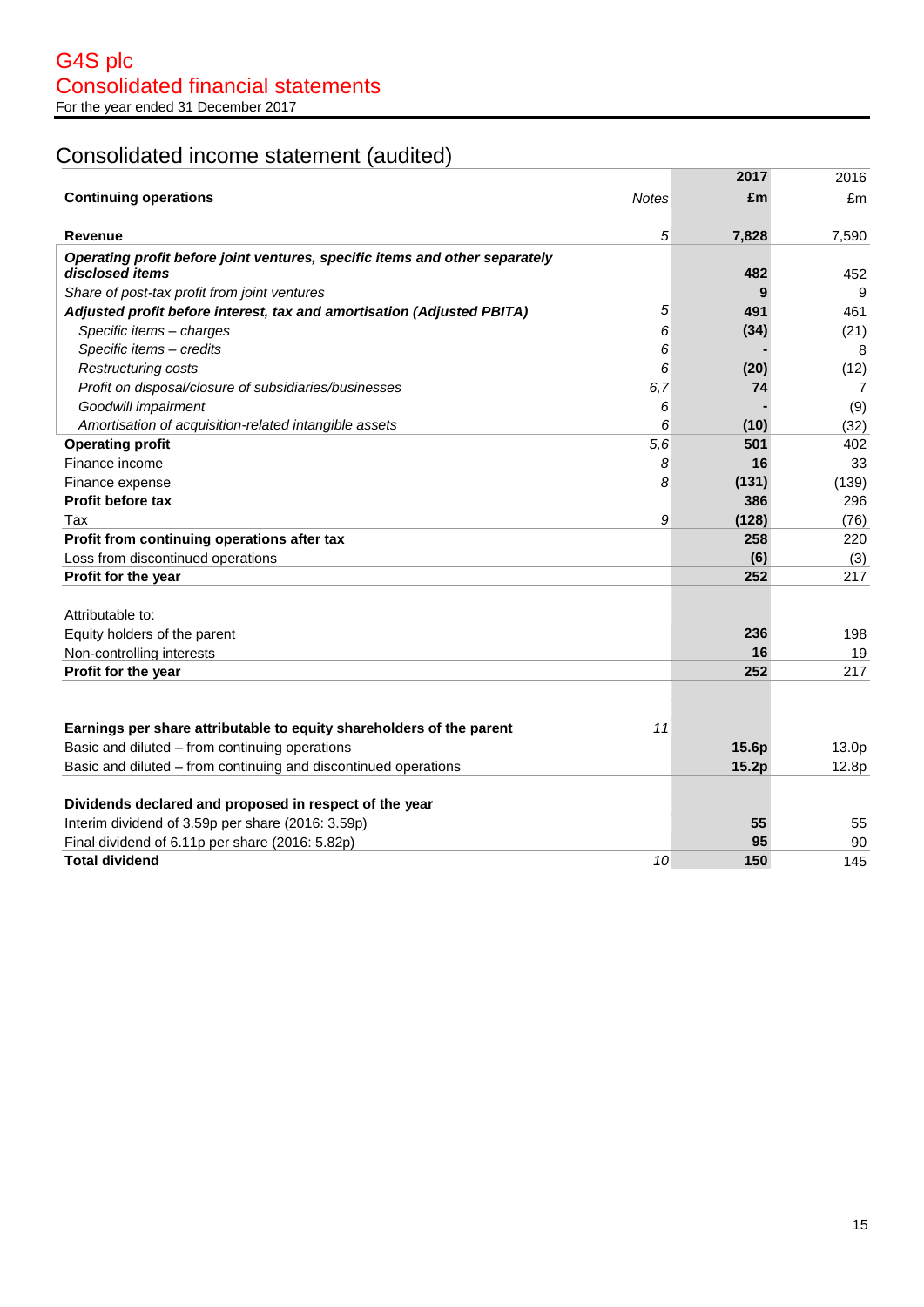For the year ended 31 December 2017

# Consolidated statement of comprehensive income (audited)

|                                                                                                                                                                            | 2017 | 2016  |
|----------------------------------------------------------------------------------------------------------------------------------------------------------------------------|------|-------|
|                                                                                                                                                                            | £m   | £m    |
| Profit for the year                                                                                                                                                        | 252  | 217   |
| Other comprehensive income                                                                                                                                                 |      |       |
| Items that will not be re-classified to profit or loss:                                                                                                                    |      |       |
| Re-measurements on defined retirement benefit schemes                                                                                                                      | 26   | (169) |
| Tax on items that will not be re-classified to profit or loss                                                                                                              | (4)  | 28    |
|                                                                                                                                                                            | 22   | (141) |
| Items that are or may be re-classified subsequently to profit or loss:<br>Exchange differences on translation of foreign operations and changes in fair value of cash-flow |      |       |
| hedging financial instruments                                                                                                                                              | (69) | 228   |
| Tax on items that are or may be re-classified subsequently to profit or loss                                                                                               |      | 22    |
|                                                                                                                                                                            | (69) | 250   |
| Other comprehensive (loss)/income, net of tax                                                                                                                              | (47) | 109   |
| Total comprehensive income for the year                                                                                                                                    | 205  | 326   |
|                                                                                                                                                                            |      |       |
| Attributable to:                                                                                                                                                           |      |       |
| Equity holders of the parent                                                                                                                                               | 191  | 305   |
| Non-controlling interests                                                                                                                                                  | 14   | 21    |
| Total comprehensive income for the year                                                                                                                                    | 205  | 326   |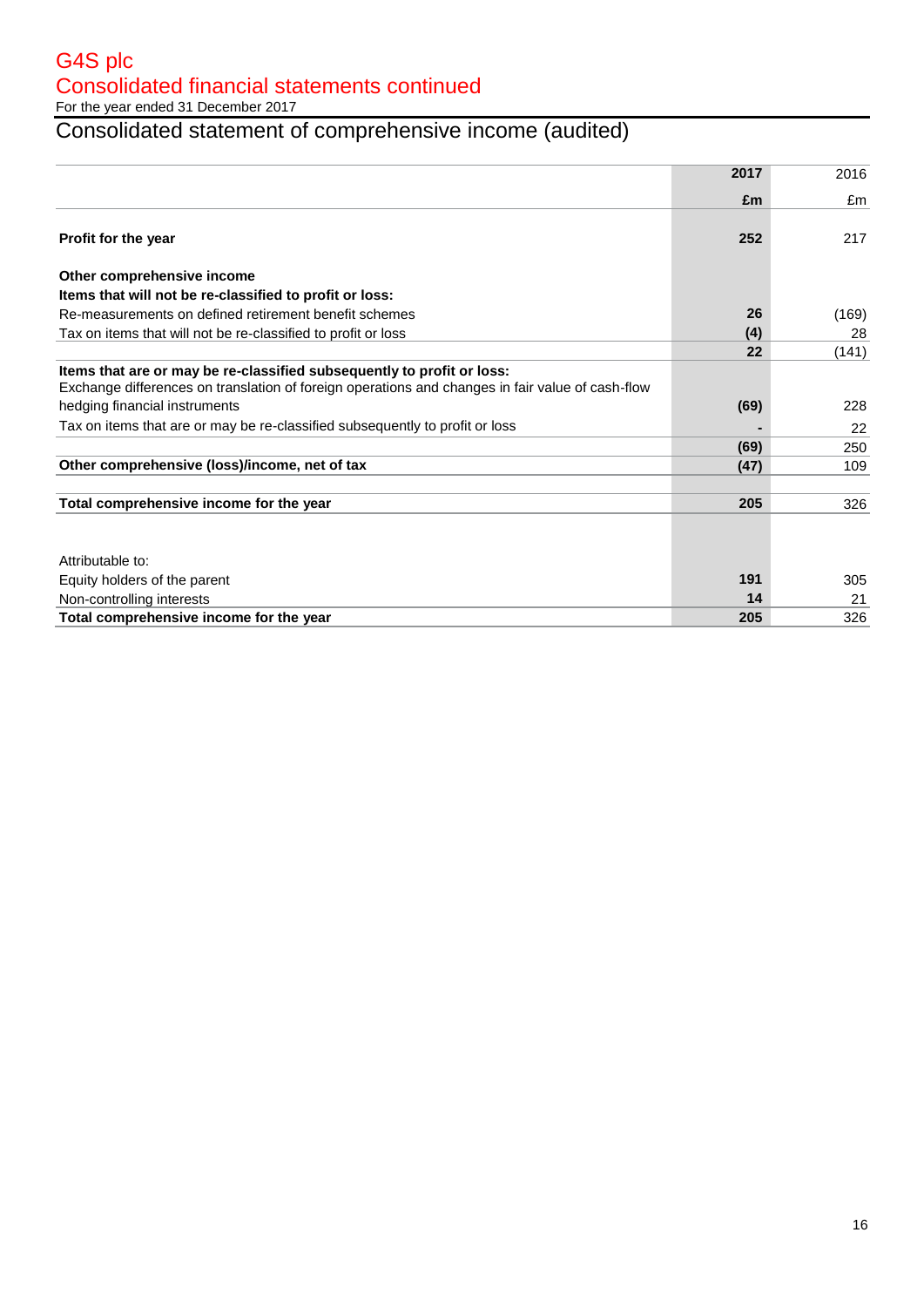For the year ended 31 December 2017

# Consolidated statement of changes in equity (audited)

|                                             |              | Attributable to equity holders of the parent |                 |              |       |            |        |
|---------------------------------------------|--------------|----------------------------------------------|-----------------|--------------|-------|------------|--------|
|                                             | <b>Share</b> | <b>Share</b>                                 | <b>Retained</b> | <b>Other</b> |       | <b>NCI</b> | Total  |
|                                             | capital      | premium                                      | earnings        | reserves     | Total | reserve    | equity |
|                                             | 2017         | 2017                                         | 2017            | 2017         | 2017  | 2017       | 2017   |
|                                             | £m           | £m                                           | £m              | £m           | £m    | £m         | £m     |
|                                             |              |                                              |                 |              |       |            |        |
| At 1 January 2017                           | 388          | 258                                          | (260)           | 456          | 842   | 21         | 863    |
| Total comprehensive income/(loss)           |              | $\blacksquare$                               | 260             | (69)         | 191   | 14         | 205    |
| Dividends paid                              |              | $\blacksquare$                               | (145)           |              | (145) | (34)       | (179)  |
| Transactions with non-controlling interests |              |                                              |                 |              |       |            |        |
| ("NCI")                                     |              |                                              | (19)            |              | (19)  | 3          | (16)   |
| Recycling of net investment hedge           |              | -                                            |                 | 24           | 24    |            | 24     |
| Recycling of cumulative translation         |              |                                              |                 |              |       |            |        |
| adjustments                                 |              |                                              |                 | (42)         | (42)  |            | (42)   |
| Own shares awarded                          |              |                                              | (11)            | 11           |       |            |        |
| Own shares purchased                        |              | -                                            |                 | (10)         | (10)  |            | (10)   |
| Share-based payments                        |              |                                              | 9               |              | 9     |            | 9      |
| At 31 December 2017                         | 388          | 258                                          | (166)           | 370          | 850   | 4          | 854    |

|                                             | Attributable to equity holders of the parent |                          |          |                          |       |            |        |
|---------------------------------------------|----------------------------------------------|--------------------------|----------|--------------------------|-------|------------|--------|
|                                             | Share                                        | Share                    | Retained | Other                    |       | <b>NCI</b> | Total  |
|                                             | capital                                      | premium                  | earnings | reserves                 | Total | reserve    | equity |
|                                             | 2016                                         | 2016                     | 2016     | 2016                     | 2016  | 2016       | 2016   |
|                                             | £m                                           | £m                       | £m       | £m                       | £m    | £m         | £m     |
|                                             |                                              |                          |          |                          |       |            |        |
| At 1 January 2016                           | 388                                          | 258                      | (174)    | 201                      | 673   | 18         | 691    |
| Total comprehensive income                  | -                                            | $\overline{\phantom{0}}$ | 55       | 250                      | 305   | 21         | 326    |
| Dividends paid                              |                                              | $\blacksquare$           | (145)    | -                        | (145) | (17)       | (162)  |
| Transactions with non-controlling interests |                                              |                          |          |                          |       |            |        |
| ("NCI")                                     |                                              | $\blacksquare$           | (1)      | $\overline{\phantom{0}}$ | (1)   | (1)        | (2)    |
| Own shares awarded                          |                                              | $\overline{\phantom{0}}$ | (5)      | 5                        |       |            |        |
| Share-based payments                        |                                              | ٠                        | 10       |                          | 10    | ۰          | 10     |
| At 31 December 2016                         | 388                                          | 258                      | (260)    | 456                      | 842   | 21         | 863    |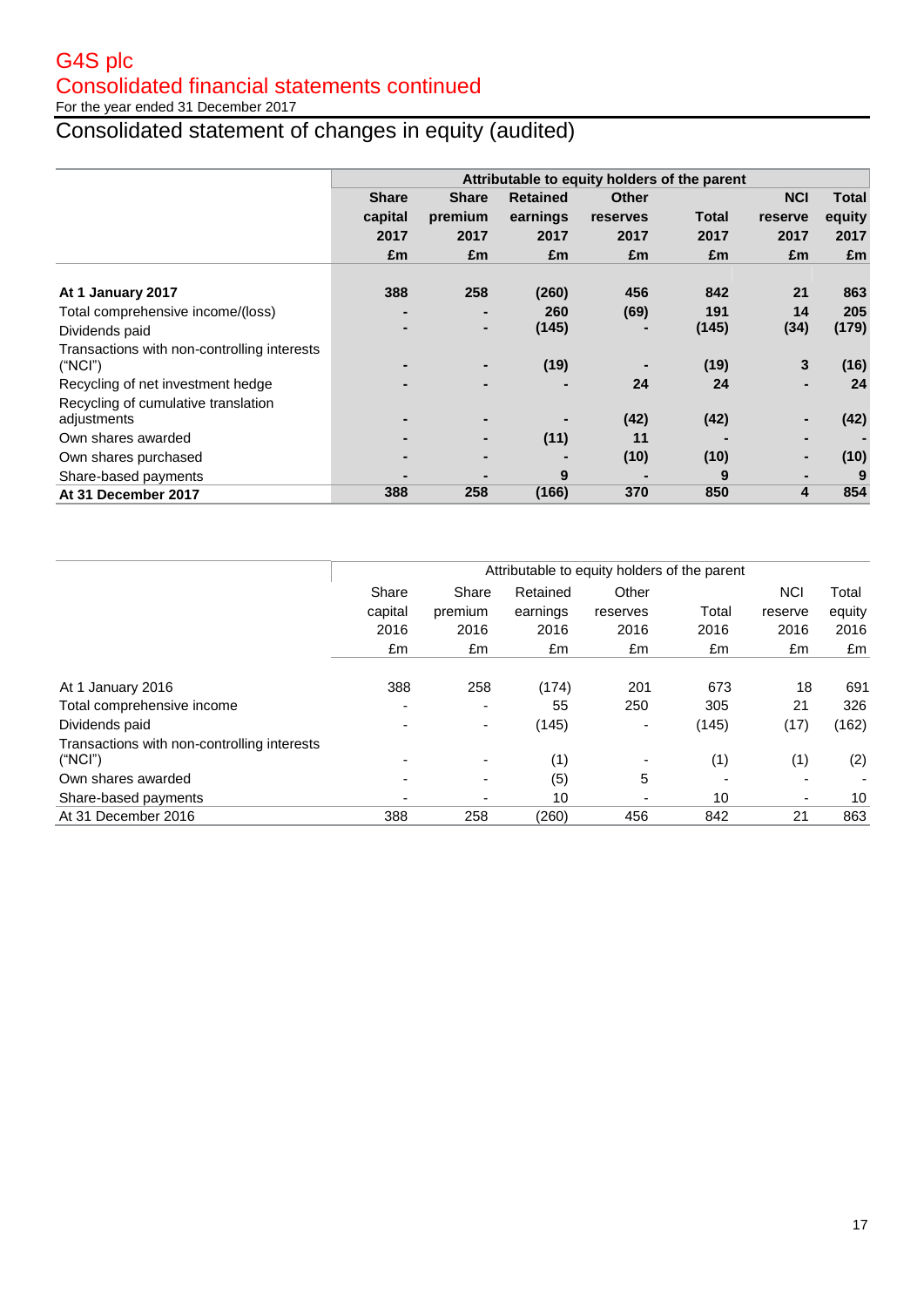As at 31 December 2017

# Consolidated statement of financial position (audited)

|                                                            |              | 2017     | $2016^a$       |
|------------------------------------------------------------|--------------|----------|----------------|
|                                                            | <b>Notes</b> | £m       | £m             |
|                                                            |              |          |                |
| <b>ASSETS</b>                                              |              |          |                |
| <b>Non-current assets</b>                                  |              |          |                |
| Goodwill                                                   |              | 1,914    | 1,990          |
| Other acquisition-related intangible assets                |              | 9        | 18             |
| Non-acquisition-related intangible assets                  |              | 88       | 86             |
| Property, plant and equipment                              |              | 395      | 437            |
| Trade and other receivables                                |              | 83       | 101            |
| Investment in joint ventures                               |              | 20       | 19             |
| Investments                                                | 16           | 20       | 12             |
| Retirement benefit surplus                                 | 14           | 80       | 75             |
| Deferred tax assets                                        | 9            | 240      | 285            |
|                                                            |              | 2,849    | 3,023          |
| <b>Current assets</b>                                      |              |          |                |
| Inventories                                                |              | 104      | 112            |
|                                                            | 16           | 42       | 52             |
| Investments                                                |              | 1,416    | 1,381          |
| Trade and other receivables                                |              |          |                |
| Current tax assets                                         |              | 55       | 61             |
| Cash and cash equivalents                                  | 13,16        | 902      | 831            |
| Assets of disposal groups classified as held for sale      | 12           | 53       | 151            |
|                                                            |              | 2,572    | 2,588          |
| <b>Total assets</b>                                        |              | 5,421    | 5,611          |
| <b>LIABILITIES</b>                                         |              |          |                |
| <b>Current liabilities</b>                                 |              |          |                |
| <b>Bank overdrafts</b>                                     | 13,16        | (284)    | (93)           |
| <b>Bank loans</b>                                          | 16           | (8)      | (16)           |
| Loan notes                                                 | 16           | (655)    | (677)          |
| Obligations under finance leases                           | 16           | (15)     | (20)           |
| Trade and other payables                                   |              | (1, 262) | (1,260)        |
| <b>Current tax liabilities</b>                             | 9            | (79)     | (64)           |
| Provisions                                                 | 15           | (104)    | (116)          |
| Liabilities of disposal groups classified as held for sale | 12           | (19)     | (58)           |
|                                                            |              | (2, 426) | (2, 304)       |
|                                                            |              |          |                |
| <b>Non-current liabilities</b>                             | 16           | (5)      |                |
| Bank loans                                                 | 16           | (1, 486) | (4)<br>(1,715) |
| Loan notes                                                 | 16           | (20)     | (37)           |
| Obligations under finance leases                           |              | (23)     | (30)           |
| Trade and other payables                                   | 14           | (461)    | (512)          |
| Retirement benefit obligations                             | 15           | (138)    | (132)          |
| Provisions                                                 | 9            |          |                |
| Deferred tax liabilities                                   |              | (8)      | (14)           |
|                                                            |              | (2, 141) | (2, 444)       |
| <b>Total liabilities</b>                                   |              | (4, 567) | (4,748)        |
| <b>Net assets</b>                                          |              | 854      | 863            |
|                                                            |              |          |                |
| <b>EQUITY</b>                                              |              |          |                |
| Share capital                                              |              | 388      | 388            |
| Share premium                                              |              | 258      | 258            |
| Reserves                                                   |              | 204      | 196            |
| Equity attributable to equity holders of the parent        |              | 850      | 842            |
| Non-controlling interests                                  |              | 4        | 21             |
| <b>Total equity</b>                                        |              | 854      | 863            |

**a** The Consolidated statement of financial position as at 31 December 2016 has been re-presented – see Note 1.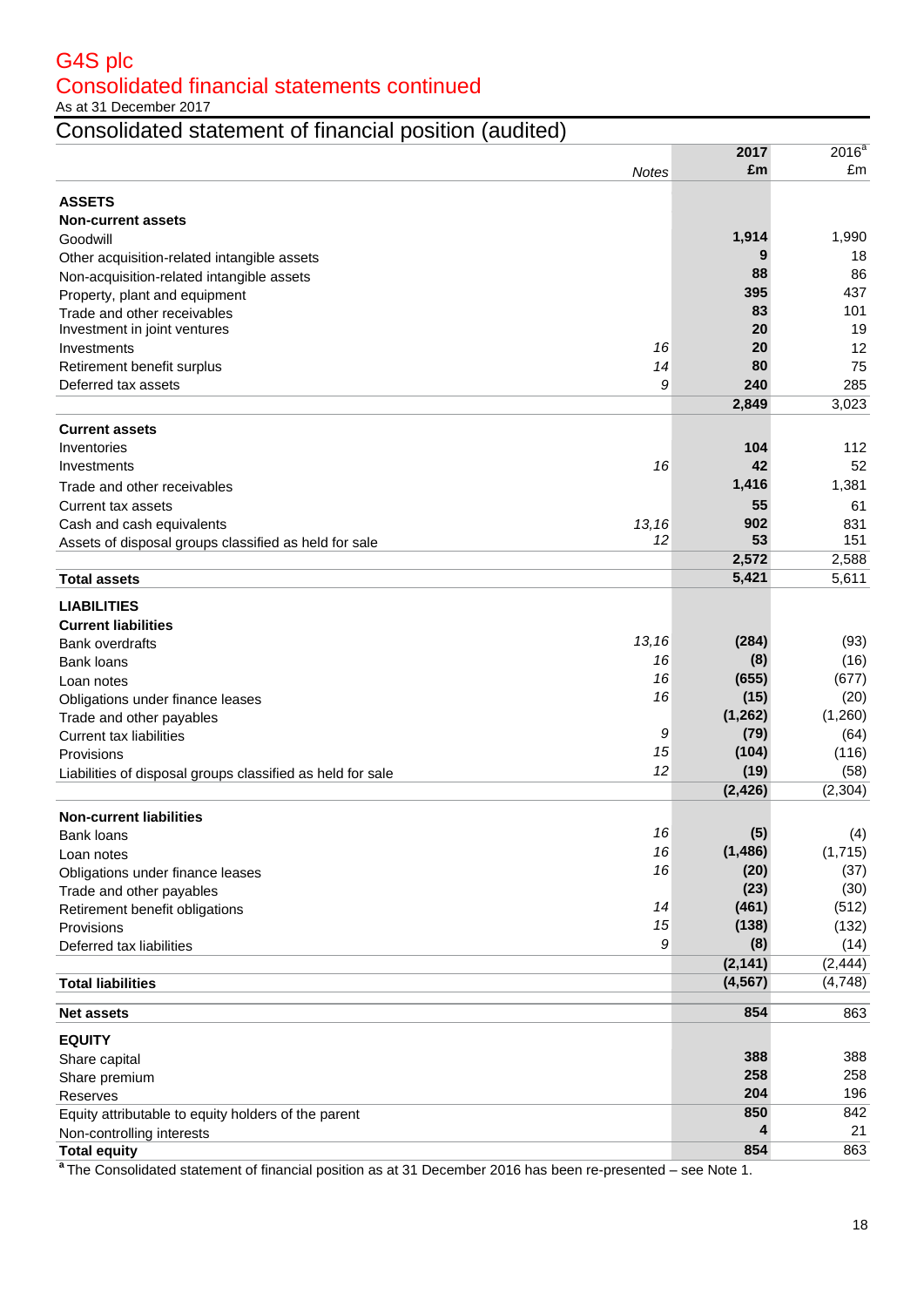For the year ended 31 December 2017

Consolidated statement of cash flows (audited)

|                                                                                | 2017  | 2016  |
|--------------------------------------------------------------------------------|-------|-------|
|                                                                                | £m    | £m    |
|                                                                                |       |       |
| <b>Operating profit</b>                                                        | 501   | 402   |
| Adjustments for non-cash and other items (see Note 17)                         | 40    | 126   |
| Decrease/(increase) in inventory                                               | 1     | (5)   |
| Increase in accounts receivable                                                | (95)  | (9)   |
| Increase in accounts payable                                                   | 41    | 101   |
| Net cash flow from operating activities of continuing operations (see Note 17) | 488   | 615   |
| Net cash flow from operating activities of discontinued operations             |       | (9)   |
| Cash generated by operations                                                   | 488   | 606   |
| Tax paid                                                                       | (86)  | (84)  |
| Net cash flow from operating activities                                        | 402   | 522   |
|                                                                                |       |       |
| <b>Investing activities</b>                                                    |       |       |
| Purchases of non-current assets                                                | (109) | (116) |
| Proceeds on disposal of property, plant and equipment                          | 5     | 9     |
| Disposal of subsidiaries                                                       | 156   | 82    |
| Cash, cash equivalents and bank overdrafts in disposed entities                | (8)   | (20)  |
| Acquisition of subsidiaries                                                    | (1)   | (1)   |
| Interest received                                                              | 29    | 14    |
| Sale of investments                                                            | 3     | 6     |
| Cash flow from equity-accounted investments                                    | 6     | 8     |
| Net cash flow from investing activities                                        | 81    | (18)  |
|                                                                                |       |       |
| <b>Financing activities</b>                                                    |       |       |
| Dividends paid to equity shareholders of the parent                            | (145) | (145) |
| Dividends paid to non-controlling interests                                    | (34)  | (17)  |
| Purchase of own shares                                                         | (10)  |       |
| Proceeds from new borrowings                                                   | 437   | 440   |
| Repayment of borrowings                                                        | (672) | (451) |
| Net interest received relating to derivative financial instruments             | 29    | 22    |
| Interest paid                                                                  | (136) | (132) |
| Repayment of obligations under finance leases                                  | (23)  | (22)  |
| Transactions with non-controlling interests                                    | (16)  | (2)   |
| Net cash flow from financing activities                                        | (570) | (307) |
|                                                                                |       | 197   |
| Net (decrease)/increase in cash, cash equivalents and bank overdrafts          | (87)  | 388   |
| Cash, cash equivalents and bank overdrafts at the beginning of the year        | 672   | 87    |
| Effect of foreign exchange rate fluctuations on net cash held                  | (14)  |       |
| Cash, cash equivalents and bank overdrafts at the end of the year              | 571   | 672   |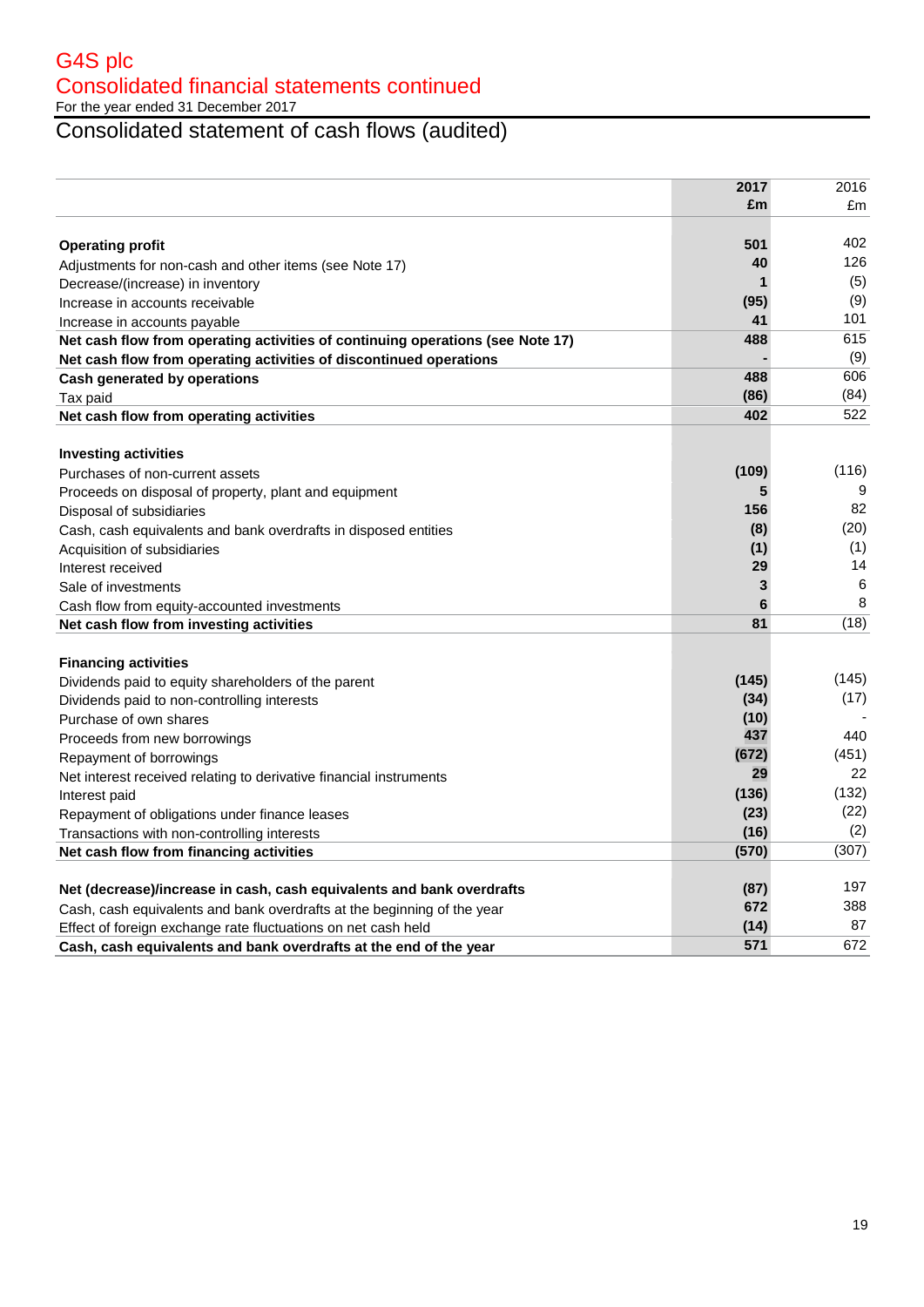# **1) Basis of preparation and accounting policies**

The financial information set out above has been prepared in accordance with International Financial Reporting Standards adopted by the European Union and does not constitute the company"s statutory accounts for the years ended 31 December 2017 or 2016. The consolidated financial statements incorporate the financial statements of the Company and entities (its subsidiaries) controlled by the Company (collectively comprising "the Group") and the Group"s interest in joint ventures made up to 31 December each year.

The results and financial information for the year ended 31 December 2017 have been extracted from the financial statements for the year, which have been audited and which will be delivered to the registrar of companies in due course. Statutory accounts for 2016 have been delivered to the registrar of companies. The auditors reported on the 2016 accounts; their report was (i) unqualified, (ii) did not include references to any matters to which the auditors drew attention by way of emphasis without qualifying their reports and (iii) did not contain a statement under section 498(2) or (3) of the Companies Act 2006. This preliminary results announcement has been prepared applying accounting policies consistent with those applied by the Group in the Integrated Report and Accounts 2016.

The consolidated statement of financial position as at 31 December 2016 has been re-presented to show the re-classification of certain items within cash and cash equivalents of £20m as investments and to show the re-classification of certain investments totalling £12m previously presented as current, as non-current. As a consequence of this change in presentation, cash and cash equivalents as at 31 December 2016 have decreased from £851m to £831m, current investments have increased from £44m to £52m and new non-current investments of £12m have been presented.

The Group has prepared the consolidated financial statements on a going concern basis.

# **2) Specific items and other separately disclosed items**

The Group's consolidated income statement and segmental analysis note separately identify results before specific items. Specific items are those that in management"s judgment need to be disclosed separately in arriving at operating profit by virtue of their size, nature or incidence. In determining whether an event or transaction is specific, management considers quantitative as well as qualitative factors such as the frequency or predictability of occurrence.

All items that are reported as specific items are evaluated and approved by the Group"s Audit Committee prior to being separately disclosed. The Group seeks to be balanced when reporting specific items for both debits and credits, and any reversals of excess provisions previously created as specific items are classified consistently as specific items. Specific items may not be comparable to similarly-titled measures used by other companies.

In general, provisions recognised for future losses on onerous contracts are charged to the consolidated income statement within Adjusted PBITA. However, where onerous contract charges are significant by virtue of their size, they are separately charged within specific items. Such losses are distinct from "in-year" losses, which are utilised against provisions for onerous contract losses. Releases of onerous contract provisions originally charged as specific items are separately credited within specific items.

In order to provide further clarity in the consolidated income statement, the Group also discloses separately certain restructuring costs, profits or losses on disposal or closure of subsidiaries, acquisition-related amortisation and expenses and goodwill impairment. Restructuring costs that are separately disclosed reflect the multi-year productivity programme which is being implemented by the Group. This programme is of a strategic nature and, as such, is monitored and approved by the Group"s Executive Committee. During 2016 and 2017 activities under the programme have focused primarily on transforming the operating model in the regions of UK & Ireland and Europe. Restructuring costs that are incurred in the normal course of business are recorded within Adjusted PBITA. Going forwards the Group has announced a three-year plan to 2020 to implement efficient organisational design and leaner processes, which is likely to require further restructuring investment.

# **3) Adoption of new and revised accounting standards and interpretations**

The Group has not early-adopted any standard, amendment or interpretation. A number of new standards, amendments to standards and interpretations are not yet effective for the year ended 31 December 2017. The directors are currently evaluating the impact of these new standards on the Group accounts:

- Annual Improvements to IFRS Standards 2014-2016 Cycle
- IFRS 2 amendments Classification and Measurement of share-based payment transactions
- IFRIC 22 Foreign currency transactions and advance consideration
- IFRIC 23 Uncertainty over income tax treatments

### IFRS 15 – Revenue from Contracts with Customers

The Group has adopted IFRS 15 – Revenue from Contracts with Customers, with effect from 1 January 2018, and will prepare its 2018 Interim Results and Integrated Report and Accounts in accordance with the requirements of this new standard, with full retrospective application restating comparatives where appropriate.

The majority of the services which the Group provides are related to Secure Solutions (including security systems) and Cash Solutions (including hardware and software systems). Following a thorough review of the contractual terms of the contracts under which the Group provides these services, and from an assessment of the basis on which customers are invoiced in relation to work performed on a number of material contracts in each of these business categories, it has been concluded that the Group"s right to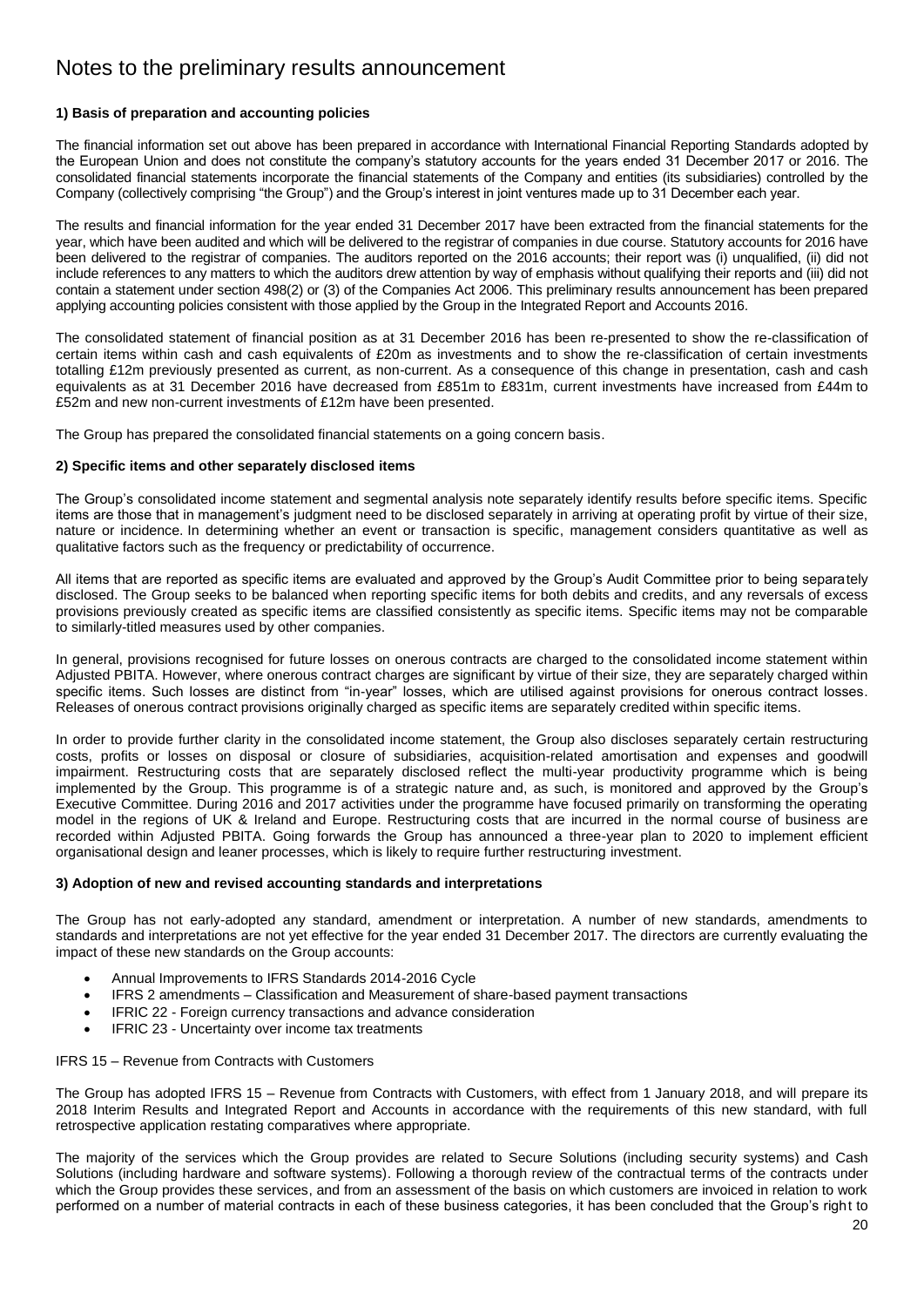consideration from the customer corresponds directly with the value to the customer of the Group"s performance completed to date. The Group is therefore allowed to recognise revenue in the amount to which it has the right to invoice, and there will be no significant change in revenue recognition in respect of these services. The Group will apply the practical expedient approach allowed by IFRS 15 in such cases, whereby revenue is recognised in line with amounts invoiced to customers, based on the value of services performed over the duration of the contract.

Only a residual amount of Care & Justice services have been identified where the practical expedient approach is not applicable, but based on a detailed assessment of the most material of such contracts in relation to IFRS 15 revenue recognition criteria, no material change to current revenue recognition has been identified.

In addition to review and assessment of revenue recognition, the Group has assessed the impact of IFRS 15 criteria for capitalisation of contract-acquisition and contract-fulfilment costs by comparison with its existing accounting policies. Certain changes (such as the cessation of capitalisation of pre-contract costs after attainment of preferred supplier status) are required to those existing policies under IFRS 15, but these changes will likewise have no material impact on the Group"s results or balance sheet.

As a result of these reviews, management has concluded that, whilst refinements are required to certain of the Group"s existing revenue recognition and contract cost capitalisation policies for compliance with IFRS 15, together with the inclusion of a number of additional disclosures in the Integrated Report and Accounts for 2018 and for subsequent years, there will be no material change to the Group"s revenue, Adjusted PBITA, profit before tax or profit for the year, or to its balance sheet, as a consequence of adoption of this new standard.

# *IFRS 9 – Financial Instruments*

The Group has adopted IFRS 9 – Financial Instruments with effect from 1 January 2018, and will prepare its 2018 Interim Results and Integrated Report and Accounts in accordance with the requirements of this new standard, with restated comparatives where appropriate.

The new standard is applicable to financial assets and financial liabilities, and covers the classification, measurement, impairment and de-recognition of financial assets and liabilities together with a new hedge accounting model.

Management has completed its assessment of the impact of this new accounting standard on its consolidated financial statements, with particular reference to the impact of the expected credit loss model for impairment of financial assets and to the changes in respect of hedge accounting, from which it has been concluded that there will be no material change to the Group"s revenue, Adjusted PBITA, profit before tax or profit for the year, or to its balance sheet, as a consequence of adoption of IFRS 9, and there will be no change to the Group's existing hedging strategy.

# *IFRS 16 – Leases*

The Group continues to assess the impact of adopting IFRS 16 – Leases, which will be effective for the Group"s financial year ended 31 December 2019.

Additional debt will be recognised in the Consolidated statement of financial position, together with additional property, plant and equipment assets.

The impact on the Consolidated income statement is currently expected to be a small increase in Adjusted PBITA, due to the reclassification of the interest element of operating lease rentals as finance costs. Whilst the impact on Profit before tax will be variable over the term of a lease, as interest is charged at the effective rate on the reducing balance of the liability over the lease term, the cumulative impact on pre-tax profit will be neutral.

The impact on the Consolidated statement of cash flows will be an increase in net cash flow from operating activities, equivalent to the increase in Adjusted PBITA, matched by an increase in cash outflow from financing activities due to the re-classification of finance lease interest, with no impact on net cash flow.

# **4) Accounting estimates, judgments and assumptions**

The preparation of financial statements in conformity with adopted IFRSs requires management to make judgments, estimates and assumptions that affect the application of the Group"s accounting policies with respect to the carrying amounts of assets and liabilities at the date of the financial statements, the disclosure of contingent assets and liabilities at the date of the financial statements and the reported amounts of income and expenses during the reporting period. These judgments, estimates and associated assumptions are based on historical experience and various other factors that are believed to be reasonable under the circumstances, including current and expected economic conditions, and, in some cases, actuarial techniques. Although these judgments, estimates and associated assumptions are based on management's best knowledge of current events and circumstances, the actual results may differ.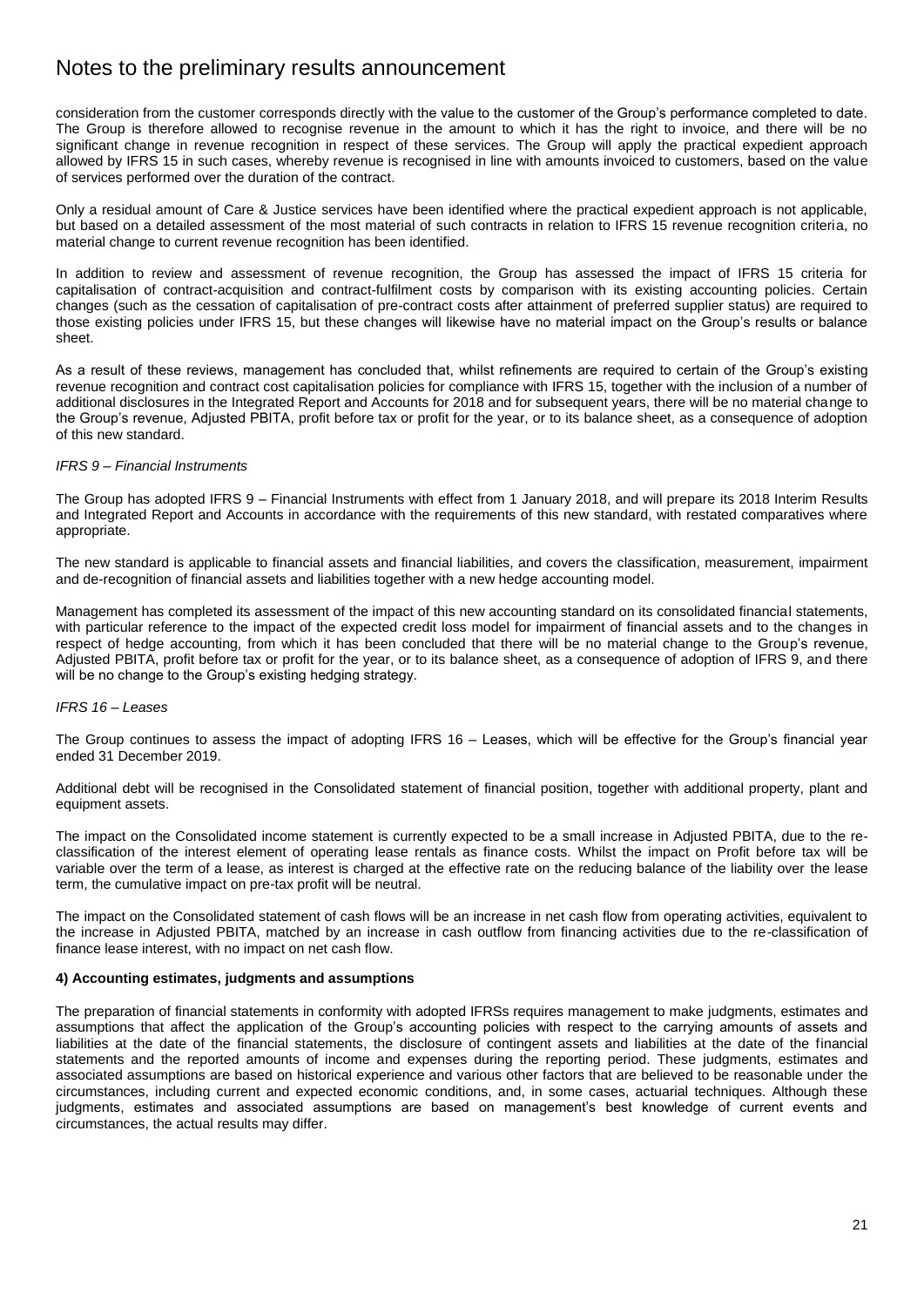Estimates and underlying assumptions are reviewed on an on-going basis. Revisions to accounting estimates are recognised in the period in which the estimate is revised and in any future periods affected. The judgments, estimates and assumptions which are of most significance in preparing the Group"s consolidated financial statements are the same as those that applied to the consolidated financial statements for the year ended 31 December 2016 other than for revenue recognition, which is no longer considered significant, and for judgments and estimates relating to labour laws and regulations and alternative performance measures, which are now considered to be significant.

# **5) Operating segments**

The Group operates on a worldwide basis and derives a substantial proportion of its revenue and operating profit from each of the following seven geographic regions: Africa, Asia Pacific, Latin America, Middle East & India, Europe, North America and UK & Ireland. For each of the reportable segments, the Group Executive Committee (the Chief Operating Decision Maker) reviews internal management reports on a regular basis.

|                                                                        | 2017  | 2016  |
|------------------------------------------------------------------------|-------|-------|
| Revenue by reportable segment                                          | £m    | £m    |
|                                                                        |       |       |
| Africa                                                                 | 548   | 501   |
| Asia Pacific                                                           | 761   | 714   |
| Latin America                                                          | 732   | 660   |
| Middle East & India                                                    | 852   | 859   |
| <b>Emerging markets</b>                                                | 2,893 | 2,734 |
| Europe                                                                 | 1,490 | 1,441 |
| North America                                                          | 2,029 | 1,904 |
| UK & Ireland                                                           | 1,416 | 1,511 |
| <b>Developed markets</b>                                               | 4,935 | 4,856 |
| <b>Total revenue</b>                                                   | 7,828 | 7,590 |
|                                                                        |       |       |
|                                                                        | 2017  | 2016  |
| <b>Operating Profit by reportable segment</b>                          | £m    | £m    |
|                                                                        |       |       |
| Africa                                                                 | 39    | 35    |
| Asia Pacific                                                           | 65    | 56    |
| Latin America                                                          | 28    | 15    |
| Middle East & India                                                    | 56    | 76    |
| <b>Emerging markets</b>                                                | 188   | 182   |
| Europe                                                                 | 109   | 95    |
| North America                                                          | 124   | 115   |
| UK & Ireland                                                           | 119   | 119   |
| <b>Developed markets</b>                                               | 352   | 329   |
| Operating profit before corporate costs                                | 540   | 511   |
| Corporate costs                                                        | (49)  | (50)  |
| Adjusted profit before interest, tax and amortisation (Adjusted PBITA) | 491   | 461   |
| Net specific items                                                     | (34)  | (13)  |
| Restructuring costs                                                    | (20)  | (12)  |
| Net profit on disposal/closure of subsidiaries/businesses              | 74    | 7     |
| Goodwill impairment                                                    |       | (9)   |
| Amortisation of acquisition-related intangible assets                  | (10)  | (32)  |
| <b>Operating profit</b>                                                | 501   | 402   |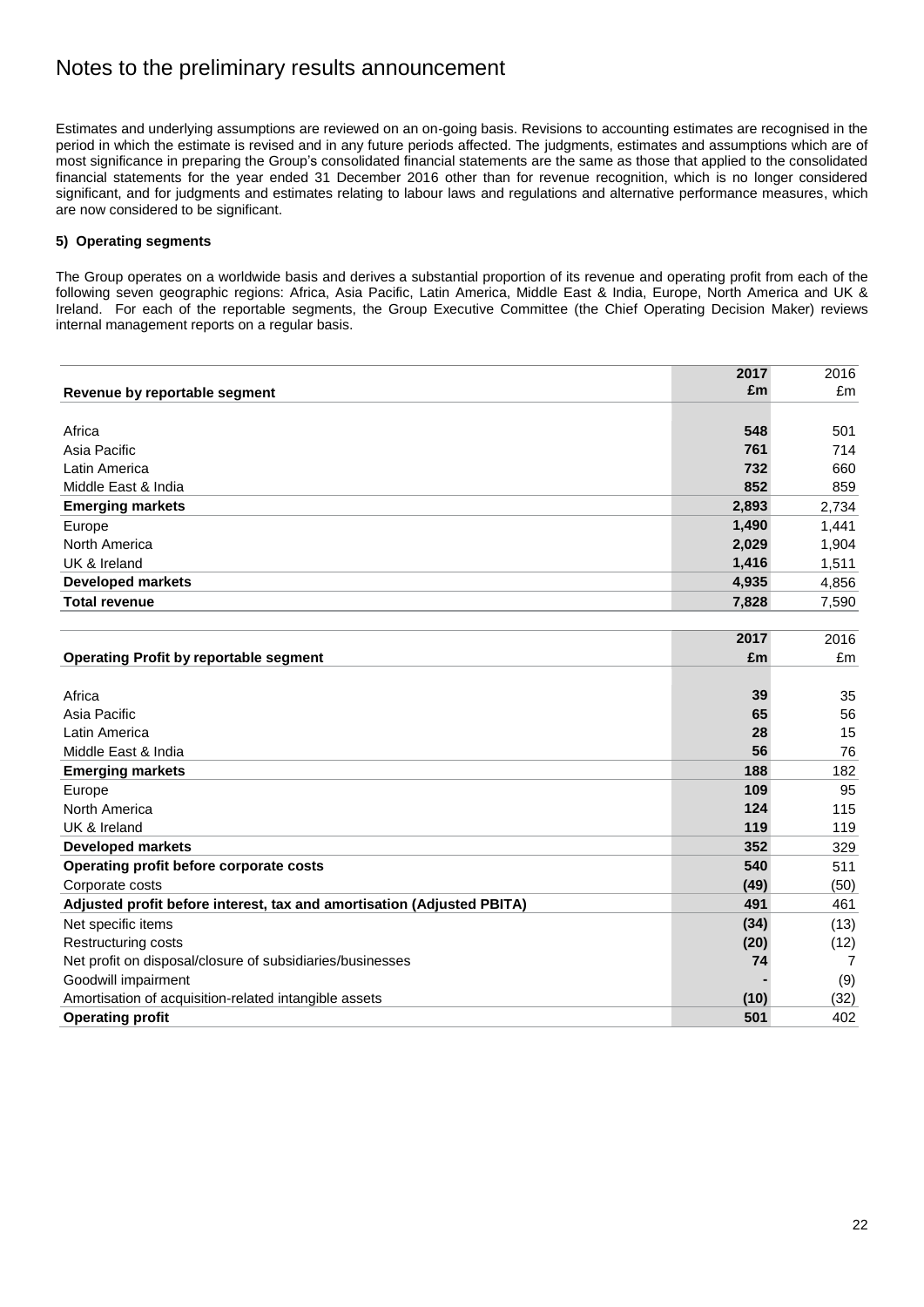# **6) Operating profit**

The income statement can be analysed as follows:

|                                               | 2017     | 2016     |
|-----------------------------------------------|----------|----------|
| <b>Continuing operations</b>                  | £m       | £m       |
|                                               |          |          |
| Revenue                                       | 7,828    | 7,590    |
| Cost of sales                                 | (6, 432) | (6, 212) |
| Gross profit                                  | 1,396    | 1,378    |
| Administration expenses                       | (904)    | (976)    |
| Goodwill impairment                           |          | (9)      |
| Share of profit after tax from joint ventures | 9        | 9        |
| <b>Operating profit</b>                       | 501      | 402      |

Operating profit includes items that are separately disclosed for the year ended 31 December 2017 related to:

- Net specific items charge of £34m (2016: £13m), of which £19m (2016: £4m) primarily relates to the anticipated total losses over the next 15 to 20 years in respect of certain UK contracts. The net specific item charge also includes £6m related to the estimated cost of settlement of subcontractor claims from commercial disputes in respect of prior years, and £9m related mainly to the settlement of labour disputes in respect of prior years, in North America and Latin America. Specific items in 2016 included a £10m charge due to the revision of estimates relating to legacy acquisitions and labour claims in Latin America, £7m relating to commercial restructuring in Middle East & India, and a net £4m supplementary onerous contract provision primarily in respect of the Compass asylum seekers contract, all offset by an £8m credit relating mainly to the recovery of a legal claim in Europe and of certain disputed debtor balances in the UK;
- Costs of £20m (2016: £12m) arising from restructuring activities during the year, mainly in the UK & Ireland and Europe regions, as part of the multi-year strategic productivity programme across the Group which is now drawing to a close. In addition, the Group incurred non-strategic severance costs of £10m (2016: £9m) which are included within cost of sales and administration expenses as appropriate. Going forwards the Group has announced a three-year plan to 2020 to implement efficient organisational design and leaner processes, which is likely to require further restructuring investment;
- Amortisation of acquisition-related intangible assets of £10m (2016: £32m), which is lower than the prior year as certain intangible assets recognised on legacy acquisitions became fully amortised in 2016; and
- As part of the portfolio programme, the Group realised a net profit of £74m (2016: £7m) relating to the disposal of a number of the Group"s operations including the Group"s businesses in Israel and Bulgaria, the US Youth Services business, the UK children"s homes business and the Group"s cash businesses in Peru and Paraguay.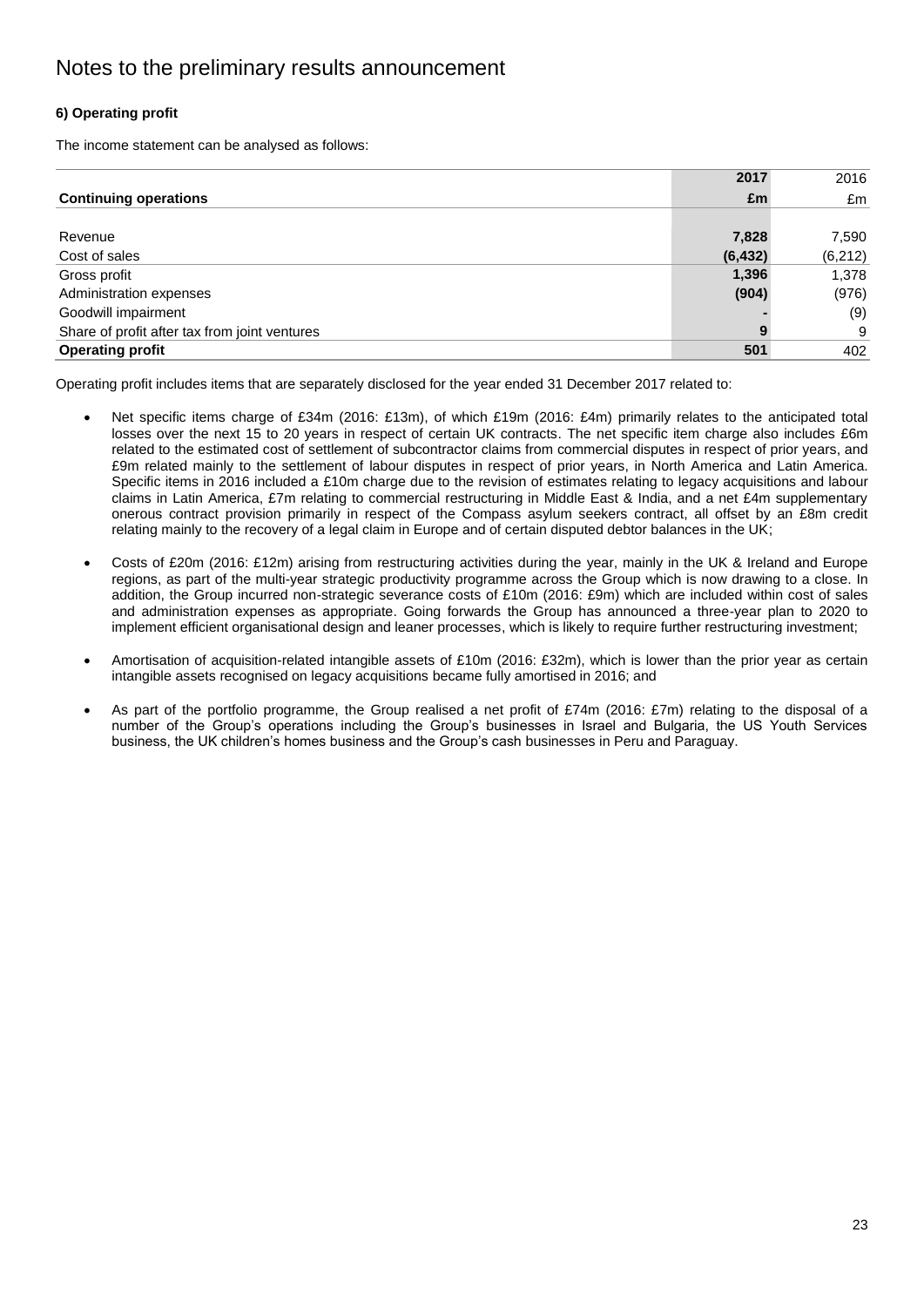# **7) Disposals and closures**

As part of the portfolio programme, in 2017 the Group sold nine businesses, including the Youth Services business in North America, the children"s homes business in the UK, the Group"s cash businesses in Peru and Paraguay, and the Group"s businesses in Israel and Bulgaria, realising net cash consideration of £156m. A further four businesses were closed during the year. These businesses generated Adjusted PBITA of £8m to the date of disposal (2016 full year: £21m).

In the year ended 31 December 2016 the Group sold 12 businesses, including the Cash Solutions business in Thailand, the businesses in Finland, Brunei and Kazakhstan, and the Utilities Services and ATM engineering businesses in the UK, realising net cash consideration of £82m. A further four businesses were closed during that year, and in addition the Group recognised a loss of £16m in relation to a systems business in Latin America which was in the process of being closed down.

The net assets and net profit on disposal/closure of operations disposed of or closed were as follows:

|                                                                             | 2017 | 2016 |
|-----------------------------------------------------------------------------|------|------|
|                                                                             | £m   | £m   |
| Goodwill                                                                    | 52   | 9    |
| Other acquisition-related intangible assets                                 |      |      |
| Non-acquisition related intangible assets                                   |      | 3    |
| Property, plant and equipment                                               | 13   | 18   |
| Other non-current assets                                                    | 17   | 2    |
| <b>Current assets</b>                                                       | 78   | 86   |
| Liabilities                                                                 | (61) | (44) |
| Net assets of operations disposed                                           | 100  | 75   |
| Less: recycling from currency translation reserve                           | (18) |      |
| Net impact on consolidated statement of financial position due to disposals | 82   | 75   |
| Fair value of retained investment in former joint venture                   | (3)  |      |
| Profit on disposal/closure of subsidiaries/businesses                       | 74   | 7    |
| Total consideration                                                         | 153  | 82   |
|                                                                             |      |      |
| Satisfied by:                                                               |      |      |
| Cash received                                                               | 166  | 90   |
| Disposal costs paid                                                         | (10) | (8)  |
| Net cash consideration received in the year                                 | 156  | 82   |
| Deferred consideration receivable                                           |      |      |
| Accrued disposal and other costs                                            | (7)  |      |
| Total consideration                                                         | 153  | 82   |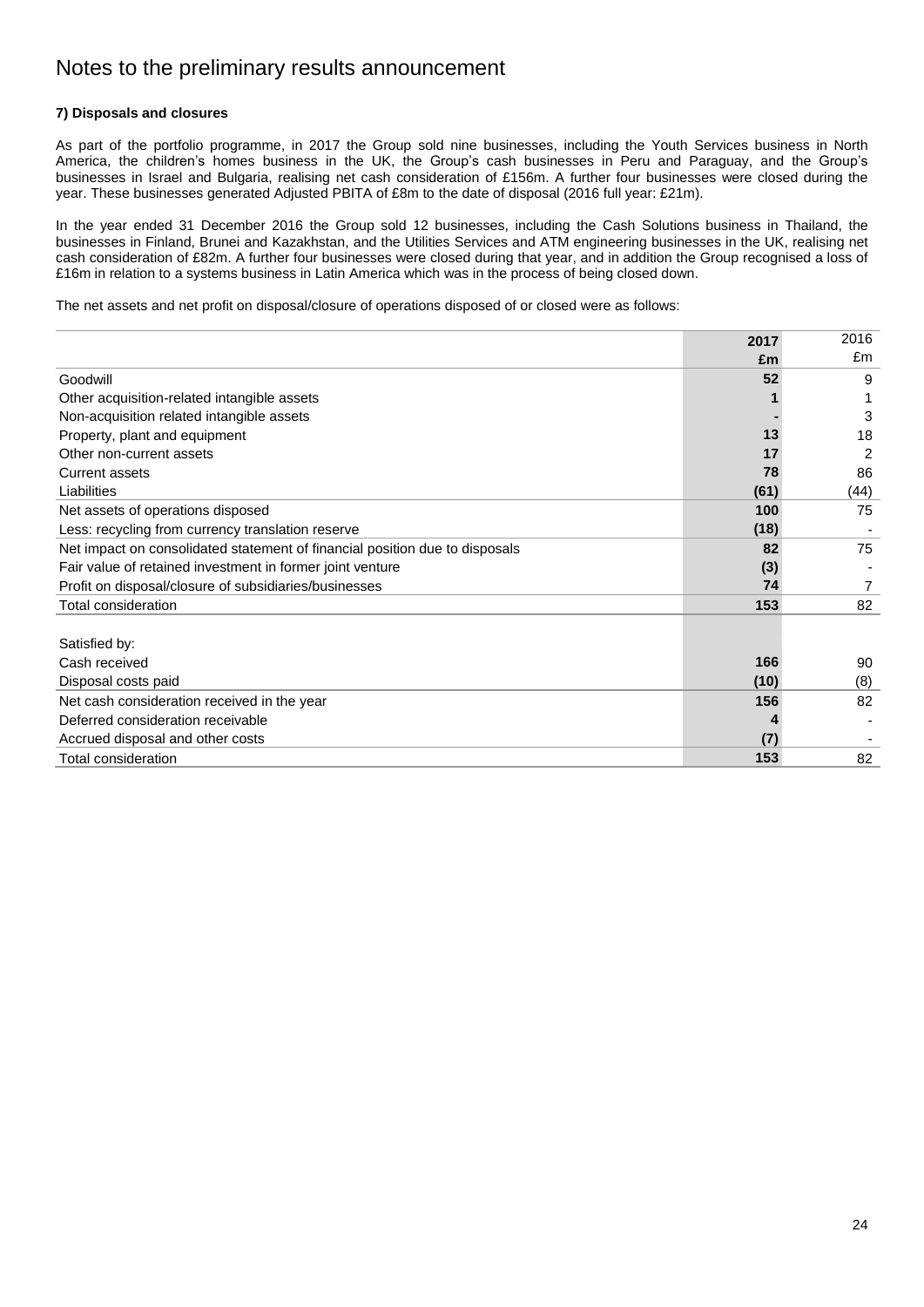# **8) Net finance expense**

|                                                                                               | 2017  | 2016  |
|-----------------------------------------------------------------------------------------------|-------|-------|
|                                                                                               | £m    | £m    |
| Interest and other income on cash, cash equivalents and investments                           | 12    | 15    |
| Interest receivable on loan note related derivatives                                          | 4     | 18    |
| Gain arising from fair value adjustment to the hedged loan note items                         | 14    | 11    |
| Loss arising from change in fair value of derivative financial instruments hedging loan notes | (14)  | (11)  |
| Finance income                                                                                | 16    | 33    |
| Interest on bank overdrafts and loans                                                         | (18)  | (21)  |
| Interest on loan notes                                                                        | (87)  | (97)  |
| Interest on obligations under finance leases                                                  | (3)   | (5)   |
| Other interest charges <sup>a</sup>                                                           | (12)  | (6)   |
| Total Group borrowing costs                                                                   | (120) | (129) |
| Finance costs on defined retirement benefit obligations                                       | (11)  | (10)  |
| Finance expense                                                                               | (131) | (139) |
| Net finance expense                                                                           | (115) | (106) |

<sup>a</sup> Other interest charges include £2m (2016: £nil) relating to discounts unwound on provisions (see Note 15).

### **9) Tax**

|                                     | 2017  | 2016  |
|-------------------------------------|-------|-------|
|                                     | £m    | £m    |
| Current taxation expense            | (97)  | (110) |
| Deferred taxation (expense)/credit  | (31)  | 34    |
| Net income tax expense for the year | (128) | (76)  |

The effective tax rate on continuing operations is 33% (2016: 26%). The effective tax rate is a function of a variety of factors, with the most predominant being the geographic mix of the Group"s taxable profits and the respective country tax rates, profits arising on the disposal of certain subsidiaries being taxed at a higher tax rate, the recognition of, and changes in the value of, deferred tax assets and liabilities, permanent differences such as expenses disallowable for tax purposes, and irrecoverable withholding taxes.

The higher effective tax rate compared with the prior year is primarily driven by a one-off charge relating to the re-measurement and impairment of US deferred tax assets arising as a result of US tax reform, and as a result of profits arising on the disposal of certain subsidiaries being taxed at a higher tax rate.

At 31 December 2017, the Group has recognised deferred tax assets of £240m (2016: £285m) based upon the latest view of expected future profitability of businesses in which these assets have been recognised. Deferred tax liabilities of £8m (2016: £14m), current tax liabilities of £79m (2016: £64m) and current tax assets of £55m (2016: £61m) were also recognised. Deferred tax assets arise predominantly on tax losses and on deficits in defined benefit pension schemes. At 31 December 2017, the Group has estimated tax losses of £272m (2016; £313m) which are not recognised as deferred tax assets. Recognition of deferred tax assets is dependent upon the availability of future taxable profits based on business plans of the relevant legal entities.

As at 31 December 2017, the Group has capital losses available to carry forward of approximately £2.6bn (2016: £0.25bn). These losses have no expiry date and have not been agreed with the relevant tax authorities. No deferred tax assets have been recognised in respect of these losses on the basis that the likelihood of their future utilisation is considered to be remote.

At 31 December 2017, the Group has adequate provision for liabilities likely to arise in accounting periods which remain open to enquiry by tax authorities. The global nature of the Group's operations means that the most significant tax risk is in relation to challenges from tax authorities in relation to the pricing of cross-border transactions and the Group"s interpretation of the OECD"s arm"s-length principle. This risk is largely driven by the inherently subjective nature of transfer pricing and the divergent views taken by tax authorities.

In determining the appropriate level of provisions in respect of such challenges, the Group applies a risk-based approach which considers factors such as the quantum of the charge, the countries party to the transaction and the relevant statutes of limitation. An assessment is also made of the likelihood that compensating adjustments will be obtained under the relevant tax treaties to mitigate the level of double taxation which could arise. As the Group operates in a significant number of countries, determining the appropriate level of provisions inevitably involves a significant level of judgment which is typically influenced by the Group"s constantly evolving experience of tax controversy in different countries. The Group has open tax periods in a number of countries involving a number of issues, with the most material disputes typically being in respect of cross-border transactions.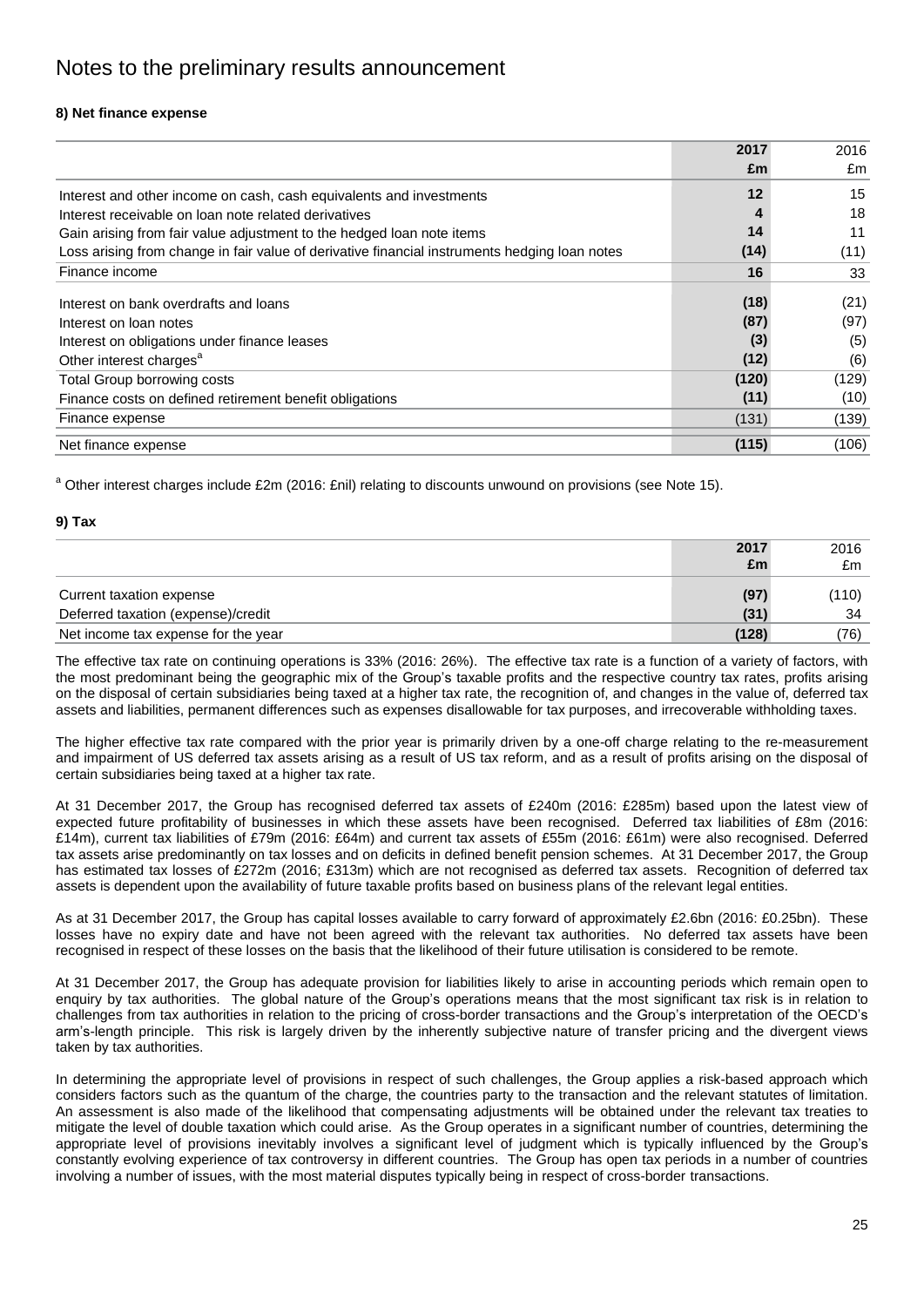As at 31 December 2017, the Group was carrying provisions of £42m (2016: £37m) in respect of such tax exposures. The Group believes that it has made appropriate provision for open tax periods which have not yet been agreed by tax authorities. The final agreed liabilities may vary from the amounts provided, as these are dependent upon the outcomes of the domestic and international dispute resolution processes in the relevant countries. The Group typically has limited control over the timing of resolution of uncertain tax positions with tax authorities. Acknowledging this inherent unpredictability, and on the basis of currently available information, the Group does not expect material changes to occur in the level of provisions against existing uncertain tax positions during the next twelve month period.

# **10) Dividends**

|                                                                                    | Pence     | <b>DKK</b> | 2017 | 2016 |
|------------------------------------------------------------------------------------|-----------|------------|------|------|
|                                                                                    | per share | per share  | £m   | £m   |
| Amounts recognised as distributions to equity holders of the parent in<br>the year |           |            |      |      |
| Final dividend for the year ended 31 December 2015                                 | 5.82      | 0.5615     |      | 90   |
| Interim dividend for the six months ended 30 June 2016                             | 3.59      | 0.3143     |      | 55   |
| Final dividend for the year ended 31 December 2016                                 | 5.82      | 0.5029     | 90   | ۰    |
| Interim dividend for the six months ended 30 June 2017                             | 3.59      | 0.2948     | 55   |      |
|                                                                                    |           |            | 145  | 145  |
|                                                                                    |           |            |      |      |
| Proposed final dividend for the year ended 31 December 2017                        | 6.11      | 0.5097     | 95   |      |

The proposed final dividend is subject to approval by shareholders at the Annual General Meeting. If so approved, it will be paid on 15 June 2018 to shareholders who are on the register on 4 May 2018. The Danish kroner exchange rate shown above for that dividend is that at 7 March 2018.

# **11) Earnings per share attributable to equity shareholders of the parent**

|                                                                                   | 2017      | 2016   |
|-----------------------------------------------------------------------------------|-----------|--------|
|                                                                                   | £m        | £m     |
| (a) From continuing and discontinued operations                                   |           |        |
| <b>Earnings</b>                                                                   |           |        |
| Profit for the year attributable to equity shareholders of the parent             | 236       | 198    |
| Weighted average number of ordinary shares (m)                                    | 1,548     | 1,546  |
| Earnings per share from continuing and discontinued operations (pence)            |           |        |
| Basic and diluted                                                                 | 15.2p     | 12.8p  |
| (b) From continuing operations                                                    |           |        |
| <b>Earnings</b>                                                                   |           |        |
| Profit for the year attributable to equity shareholders of the parent             | 236       | 198    |
| Adjustment to exclude loss for the year from discontinued operations (net of tax) | 6         | 3      |
| <b>Profit from continuing operations</b>                                          | 242       | 201    |
| Earnings per share from continuing operations (pence)                             |           |        |
| Basic and diluted                                                                 | 15.6p     | 13.0p  |
| (c) From discontinued operations                                                  |           |        |
| Loss for the year from discontinued operations (net of tax)                       | (6)       | (3)    |
| Loss per share from discontinued operations (pence)                               |           |        |
| Basic and diluted                                                                 | $(0.4)$ p | (0.2)p |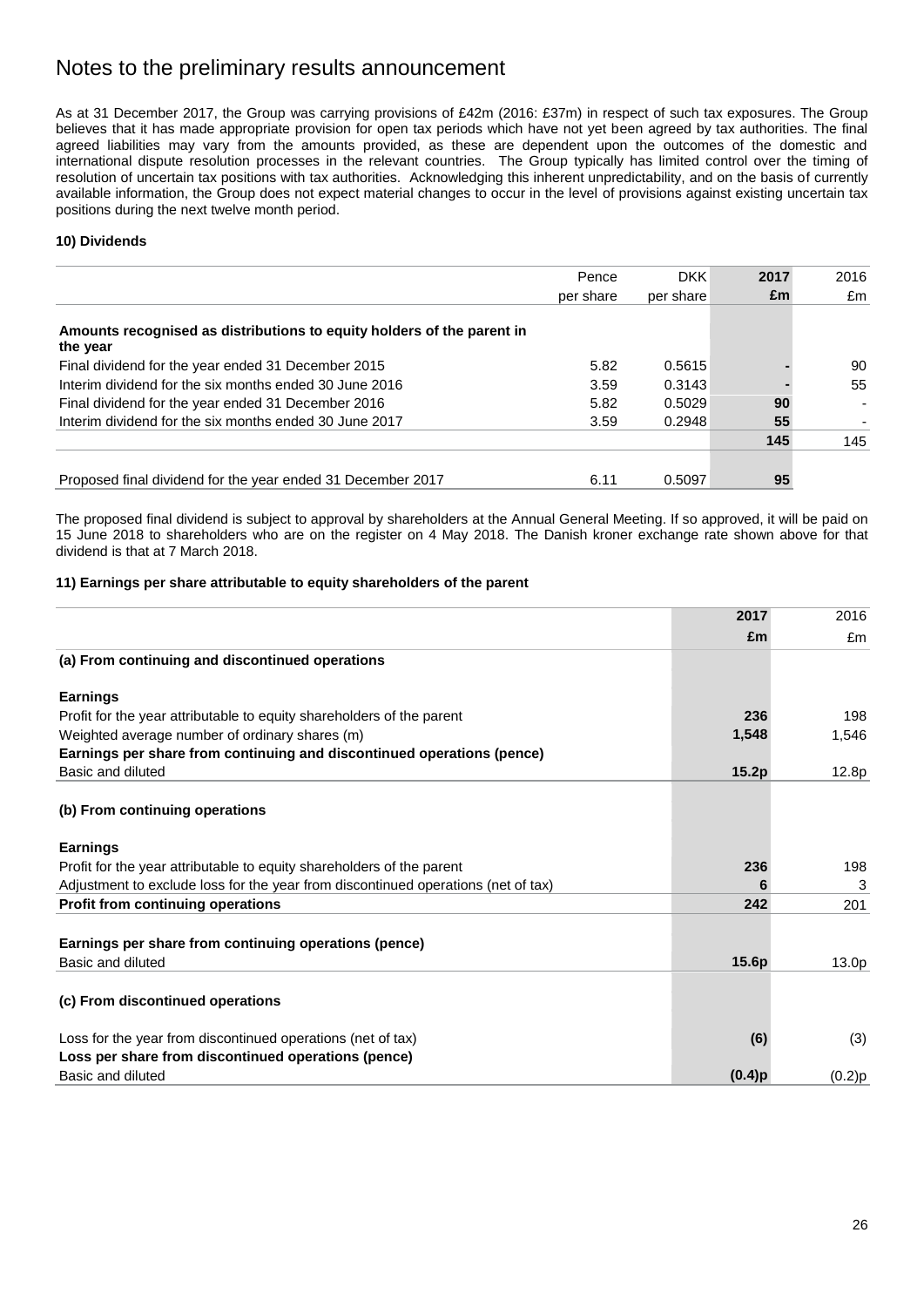# **12) Disposal groups classified as held for sale**

As at 31 December 2017, disposal groups classified as held for sale include the assets and liabilities associated with minor operations in the Group"s Asia Pacific, Europe, Latin America and Africa regions.

At 31 December 2016, disposal groups held for sale mainly comprise the assets and liabilities associated with the Group"s business in Israel, its Youth Services business in North America and the children"s homes business in the UK. These three businesses were sold during the year ended 31 December 2017 (see Note 7).

### **13) Cash and cash equivalents, overdrafts and customer cash processing balances**

The Group's Cash Solutions businesses provide a range of cash-handling and processing services on behalf of customers. Certain of those services comprise collection, segregated storage and delivery of customer cash, with title to the cash handled remaining with the customer throughout the process. Such cash is never recorded in the Group"s balance sheet.

A number of other cash-processing services are provided to customers, such as the sale and purchase of physical cash balances, and the replenishment of ATMs and similar machines from customer funds held in Group bank accounts. Such funds, which are generally settled within two working days, are classified as "funds within cash processing operations", along with the related balances due to and from customers in respect of unsettled transactions, and are included gross within the relevant balance sheet classifications.

|                                                                                                    | 2017 | 2016 |
|----------------------------------------------------------------------------------------------------|------|------|
| Funds within cash-processing operations                                                            | £m   | £m   |
| Stocks of money, included within cash and cash equivalents                                         | 74   | 95   |
| Overdraft facilities related to cash-processing operations, included within bank overdrafts        | (19) | (22) |
| Liabilities to customers in respect of cash-processing operations, included within trade and other |      |      |
| payables                                                                                           | (62) | (83) |
| Receivables from customers in respect of cash-processing operations, included within trade and     |      |      |
| other receivables                                                                                  |      | 10   |
| Funds within cash-processing operations (net)                                                      |      |      |

Whilst such cash and bank balances are not formally restricted by legal title, they are restricted by the Group's own internal policies such that they cannot be used for the purposes of the Group"s own operations. For the purposes of the Group"s consolidated statement of cash flow, funds within cash-processing operations are therefore recorded net of the related balances due to and from customers in respect of unsettled transactions, within cash, cash equivalents and bank overdrafts, and hence have no impact on the Group"s statutory cash flow.

A reconciliation of cash, cash equivalents and bank overdrafts at the end of the year per the consolidated statement of financial position to the corresponding balances included within the consolidated statement of cash flow is as follows:

|                                                                                                    | 2017  | 2016 |
|----------------------------------------------------------------------------------------------------|-------|------|
|                                                                                                    | £m    | £m   |
| Cash and cash equivalents in the consolidated statement of financial position                      | 902   | 831  |
| Bank overdrafts in the consolidated statement of financial position                                | (284) | (93) |
| Cash, cash equivalents and bank overdrafts included within disposal groups classified as held for  |       |      |
| sale                                                                                               | 8     |      |
| Total cash, cash equivalents and bank overdrafts                                                   | 626   | 745  |
| Add:                                                                                               |       |      |
| Liabilities to customers in respect of cash-processing operations, included within trade and other |       |      |
| payables                                                                                           | (62)  | (83) |
| Receivables from customers in respect of cash-processing operations, included within trade and     |       |      |
| other receivables                                                                                  |       | 10   |
| Cash, cash equivalents and bank overdrafts at the end of the year in the consolidated              |       |      |
| statement of cash flows                                                                            | 571   | 672  |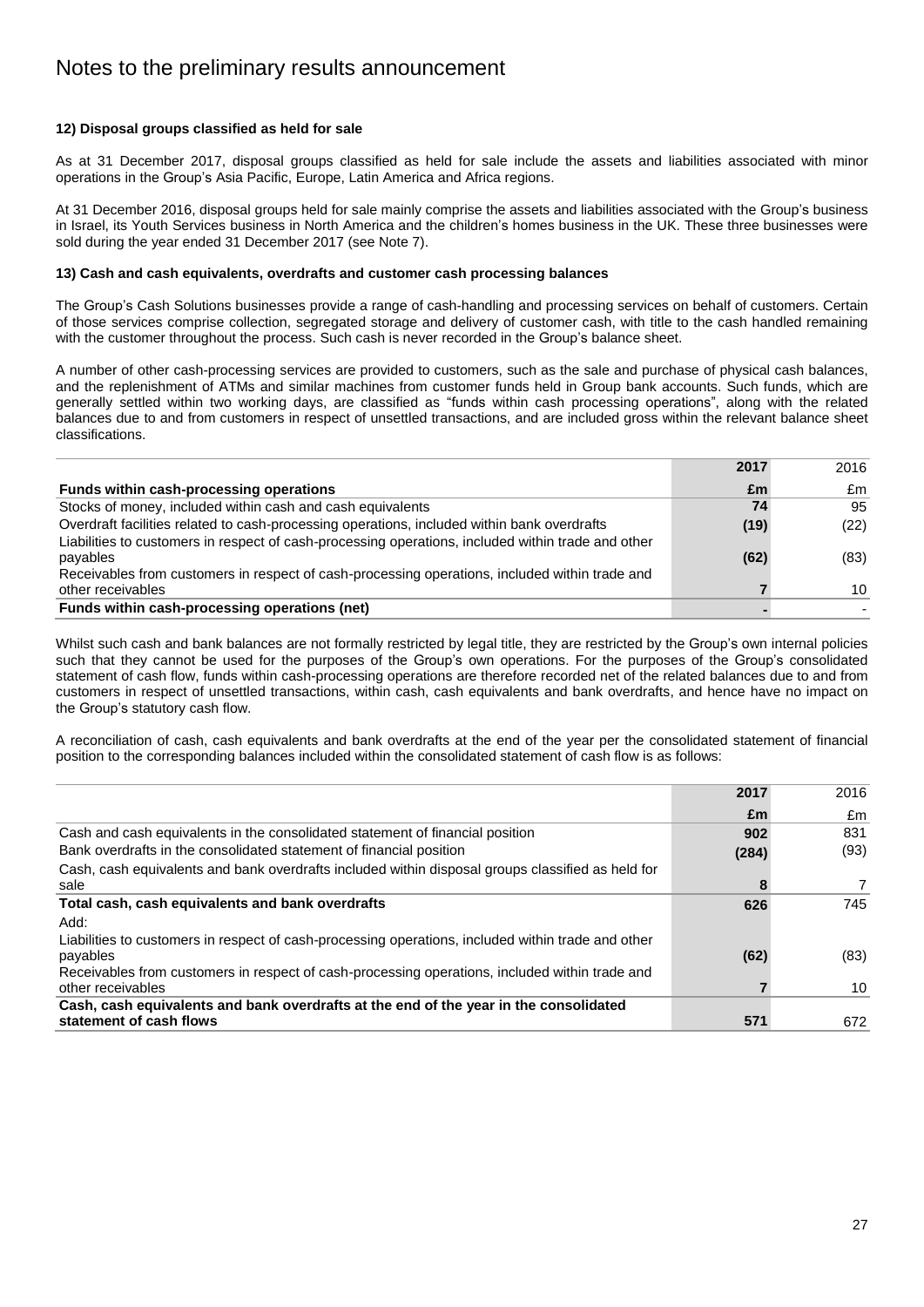# **14) Retirement benefit obligations**

The Group's main defined benefit scheme is in the UK which accounts for approximately 66% (2016: 73%) of the total defined benefit schemes operated by the Group. The majority of the UK scheme was closed to future accrual in 2011. The Group"s IAS 19 Revised (2011) Employee Benefits net pension deficit at 31 December 2017 recognised in the consolidated statement of financial position was £381m (2016: £437m), or £318m (2016: £368m) net of applicable tax in the relevant jurisdictions. The lower net pension deficit compared with the prior year reflects the payment of scheduled deficit-repair contributions of £40m (2016: £39m) during the year, together with a slightly higher discount rate assumption applied to the valuation of scheme obligations. The next triennial valuation is due in 2018, following which future deficit-repair contributions will be subject to review and potential renegotiation.

# **15) Provisions and contingent liabilities**

|                                     | <b>Employee</b> |                      |               | <b>Onerous</b><br>customer | <b>Property</b>        |       |
|-------------------------------------|-----------------|----------------------|---------------|----------------------------|------------------------|-------|
|                                     | <b>benefits</b> | <b>Restructuring</b> | <b>Claims</b> | contracts                  | and other <sup>a</sup> | Total |
|                                     | £m              | £m                   | £m            | £m                         | £m                     | £m    |
| At 1 January 2017                   | 19              | 5                    | 96            | 69                         | 59                     | 248   |
| Additional provision in the period  | 4               | 20                   | 58            | 19                         | 22                     | 123   |
| Utilisation of provision            | (3)             | (20)                 | (43)          | (22)                       | (26)                   | (114) |
| Transfers and reclassifications     | 1               |                      | (1)           | (4)                        | $\mathbf{2}$           | (2)   |
| Unwinding of discounts              |                 |                      |               |                            |                        | 2     |
| Unused amounts reversed             |                 | (1)                  | (2)           |                            | (3)                    | (6)   |
| Exchange differences                | (1)             |                      | (6)           |                            | (2)                    | (9)   |
| At 31 December 2017                 | 20              | 4                    | 104           | 62                         | 52                     | 242   |
| Included in current liabilities     |                 |                      |               |                            |                        | 104   |
| Included in non-current liabilities |                 |                      |               |                            |                        | 138   |
|                                     |                 |                      |               |                            |                        | 242   |

<sup>a</sup> Property and other includes £17m (2016: £16m) of provisions for onerous property leases and dilapidations.

Claims provisions represent any outstanding litigation claims against the Group that are considered likely to lead to the outflow of funds in the future, including provisions within the Group's captive insurance companies. During the year additional provisions of £36m (2016: £20m) were established in relation to claims made under the Group"s captive insurance policies. The Group also recognised as specific items additional claims provisions of £6m related to the estimated cost of settlement of subcontractor claims from commercial disputes in respect of prior years and £9m related mainly to the settlement of labour disputes in respect of prior years in North America and Latin America.

The Group recognised as specific items additional onerous contract provisions of £19m (2016: £4m) relating primarily to the anticipated total losses over the next 15 to 20 years in respect of certain UK contracts. It is expected that around 60% of the Group"s total provision for onerous contracts will be utilised by the end of 2020, mainly as the Compass contract comes to an end in August 2019. Given the short period remaining to the finalisation of this contract, any potential future changes to key assumptions made when estimating its future losses are not expected to have a significant impact. The additional expected losses of £19m are mainly related to two other PFI contracts where there has been an expected increase in costs to deliver the required maintenance regime. The expected additional future losses are expected to be partially offset by profit improvement plans, although these are reflected only to the extent that they have been implemented and are delivering the expected savings. A number of profit improvement plans that have been designed but which have not yet been embedded successfully in the contract delivery were not considered when estimating future expected losses. This is consistent with the Group's policy which requires evidence that profit improvement plans will be successfully implemented before they are reflected in anticipated future cash flow projections for onerous contract provisioning purposes. There is no single change in key variables that could materially affect future expected losses on these contracts. Furthermore, management believes that the current level of provision is balanced and that any significant potential downside from possible changes to key assumptions could be offset by further progress made in those profit improvement plans that have not been considered following the Group"s policy described above. The discount rates applied when calculating onerous contract provisions for these contracts were between 1.4% and 1.7%.

The Group is involved in disputes in a number of countries, mainly related to activities incidental to its operations. Currently there are a number of disputes open in relation to the application of local labour law, commercial agreements with customers and subcontractors and claims and compliance matters, in some cases in the course of litigation. In addition, the interpretation of labour laws and regulations in a number of countries where the Group operates is complex and there is inherent judgment made when applying those laws and regulations that are open to interpretation. As such, there is a risk that further disputes and claims from employees could arise in the future. Where there is a dispute or where there is risk of a dispute or claims in the future and where, based on legal counsel advice, the Group estimates that it is probable that the dispute will result in an outflow of economic resources, provision is made based on the Group"s best estimate of the likely financial outcome. Where a reliable estimate cannot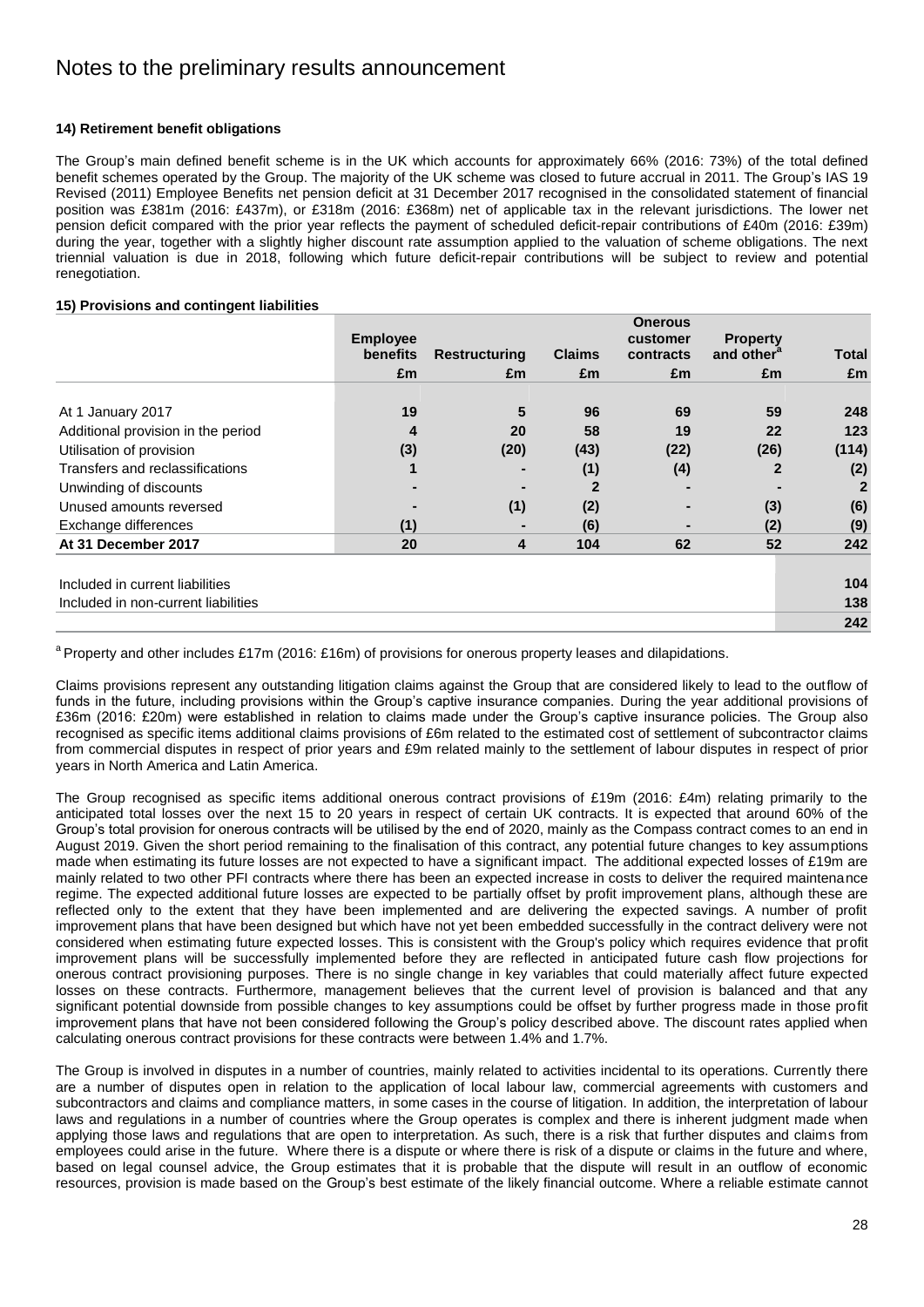be made, or where the Group, based on legal counsel advice, considers that it is not probable that there will be an outflow of economic resources, no provision is recognised.

In this regard, the Group is party to a number of on-going litigation processes in relation to interpretation of local labour law and regulations in a number of countries, where it is expected that these matters will not be resolved in the near future. At this stage, the Group's view is that these cases will either be resolved in a manner favourable to the interests of the Group or, due to the nature and complexity of the cases, it is not possible to estimate the potential economic exposure. In addition, in the ordinary course of business, other contingent liabilities exist where the Group is subject to commercial claims and litigation from a range of parties in respect of contracts, agreements, regulatory and compliance matters, none of which is expected to have a material impact on the Group.

Judgment is required in quantifying the Group's provisions, especially in connection with claims and onerous contracts, which are based on a number of assumptions and estimates where the ultimate outcome may be different from the amount provided. Each of these provisions reflects the Group's best estimate of the probable exposure at 31 December 2017 and this assessment has been made having considered the sensitivity of each provision to reasonably possible changes in key assumptions. The Group is satisfied that it is unlikely that changes in these key assumptions will have a material impact on the Group's overall provisioning position in the next 12 months.

# **16) Analysis of net debt**

A reconciliation of net debt to amounts in the consolidated statement of financial position is presented below:

|                                                                                  | 2017     | 2016           |
|----------------------------------------------------------------------------------|----------|----------------|
|                                                                                  | £m       | £m             |
| Cash and cash equivalents <sup>a</sup>                                           | 902      | 831            |
| Receivables from customers in respect of cash processing operations <sup>b</sup> |          | 10             |
| Net cash and overdrafts included within disposal groups held for sale            | 8        | $\overline{7}$ |
| <b>Bank overdrafts</b>                                                           | (284)    | (93)           |
| Liabilities to customers in respect of cash processing operations <sup>c</sup>   | (62)     | (83)           |
| Total Group cash, cash equivalents and bank overdrafts                           | 571      | 672            |
| Investments <sup>a</sup>                                                         | 62       | 64             |
| Net debt (excluding cash and overdrafts) included within disposal groups         |          |                |
| held for sale                                                                    | (3)      | 6              |
| Bank loans                                                                       | (13)     | (20)           |
| Loan notes                                                                       | (2, 141) | (2, 392)       |
| Obligations under finance leases                                                 | (35)     | (57)           |
| Fair value of loan note derivative financial instruments                         | 72       | 57             |
| Net debt                                                                         | (1, 487) | (1,670)        |

 $\frac{a}{c}$  2016 cash and cash equivalents and investments have been re-presented – see Note 1.

**b** Included within trade and other receivables

c Included within trade and other payables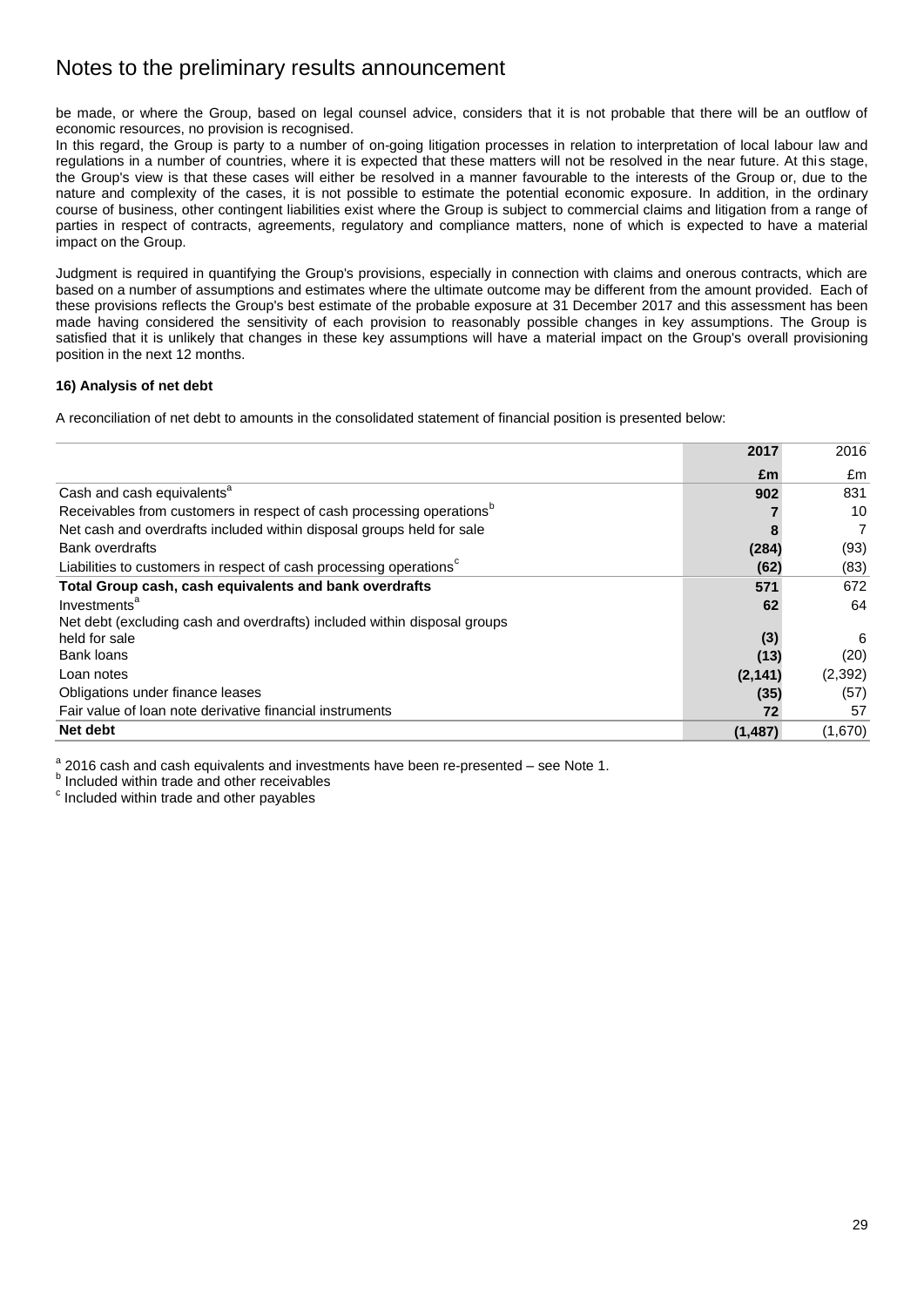|                                                                  | 2017 | 2016 |
|------------------------------------------------------------------|------|------|
|                                                                  | £m   | £m   |
| <b>Operating profit</b>                                          | 501  | 402  |
| Adjustments for non-cash and other items:                        |      |      |
| Goodwill impairment                                              |      | 9    |
| Amortisation of acquisition-related intangible assets            | 10   | 32   |
| Net profit on disposal/closure of subsidiaries/businesses        | (74) | (7)  |
| Depreciation of property, plant and equipment                    | 104  | 106  |
| Amortisation of non-acquisition related intangible assets        | 22   | 25   |
| Share of profit from joint ventures                              | (9)  | (9)  |
| Equity-settled share-based payments                              |      | 10   |
| Increase/(decrease) in provisions                                | 18   | (1)  |
| Additional pension contributions                                 | (40) | (39) |
| Operating cash flow before movements in working capital          | 541  | 528  |
| Decrease/(increase) in inventories                               |      | (5)  |
| Increase in accounts receivable                                  | (95) | (9)  |
| Increase in accounts payable                                     | 41   | 101  |
| Net cash flow from operating activities of continuing operations | 488  | 615  |

# **17) Reconciliation of operating profit to net cash flow from operating activities of continuing operations**

# **18) Fair value of financial instruments**

The carrying amounts, fair value and fair-value hierarchy relating to those financial instruments, including those that have been recorded at amortised cost, where the carrying amount differs from fair value, based on expectations at the reporting date, are shown below:

|                              |              |                | 2017<br>Carrying<br>amount | 2017<br><b>Fair value</b> | 2016<br>Carrying<br>amount | 2016<br>Fair value |
|------------------------------|--------------|----------------|----------------------------|---------------------------|----------------------------|--------------------|
|                              | Category     | Level          | £m                         | £m                        | £m                         | £m                 |
| <b>Financial assets</b>      |              |                |                            |                           |                            |                    |
| Investments                  | <b>FVTPL</b> |                | 62                         | 62                        | 64                         | 64                 |
| Interest-rate swaps          | <b>FVH</b>   | 2              | 15                         | 15                        | 27                         | 27                 |
| Foreign-exchange forwards    | <b>FVTPL</b> | 2              |                            |                           |                            |                    |
| Cross-currency swaps         | <b>CFH</b>   | $\overline{2}$ | 70                         | 70                        | 48                         | 48                 |
| <b>Financial liabilities</b> |              |                |                            |                           |                            |                    |
| Loan notes <sup>a</sup>      | <b>FVH</b>   | 2              | (198)                      | (193)                     | (740)                      | (779)              |
| Interest-rate swaps          | <b>CFH</b>   | 2              |                            |                           | (1)                        | (1)                |
| Interest-rate swaps          | <b>FVH</b>   | 2              | (1)                        | (1)                       |                            |                    |
| Interest-rate swaps          | <b>FVTPL</b> | 2              | (1)                        | (1)                       |                            |                    |
| Foreign-exchange forwards    | CFH/FVTPL    | 2              |                            |                           | (1)                        | (1)                |
| Cross-currency swaps         | CFH/NIH      | 2              | (11)                       | (11)                      | (17)                       | (17)               |
| Loan notes <sup>a</sup>      | AC           | 2              | (1, 943)                   | (2,016)                   | (1,652)                    | (1,699)            |

<sup>a</sup> Of the loan note liabilities shown, €120m (£107m) of December 2012 loan notes and €100m (£89m) of June 2017 loan notes are designated in fair-value hedge relationships.

Category key: FVTPL FVTPL FAIR FAIR Value through profit or loss FVH Fair-value hedge CFH Cash-flow hedge NIH Net-investment hedge AC Amortised cost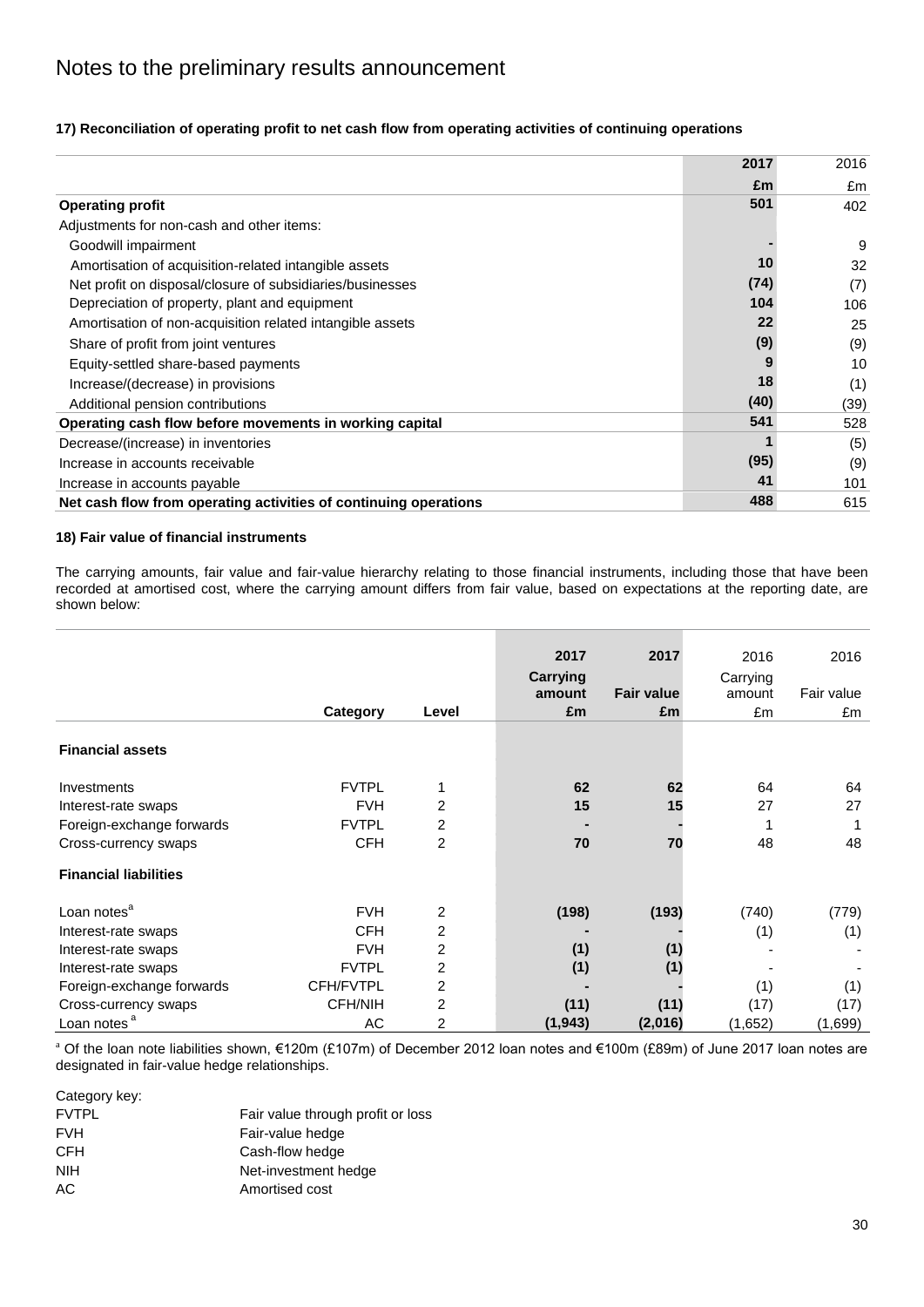# **BASIS OF PREPARATION**

The Group applies the basis of preparation for its statutory results shown on page 19. As explained below, the Group makes use of Alternative Performance Measures (APMs) in the management of its operations and as a key component of its internal and external reporting. Whilst broadly consistent with the treatment adopted by both the Group"s business sector peers and by other businesses outside of the Group"s business sector, these APMs are not necessarily directly comparable with those used by other companies.

### **Business reporting structure**

Since 2016, the Group has reported its results across three distinct components, in line with its strategy for managing the business:

- **Core businesses** (formerly referred to as "continuing businesses"), which comprise the Group's on-going activities:
- **Onerous contracts**, which are being managed effectively to completion:

The onerous contracts component largely comprises a small number of material legacy onerous contracts that were identified by management as loss-making and are being run to completion. The results of these contracts are presented separately so that stakeholders can clearly assess their financial impact on the Group as well as consider them separately when assessing the financial performance which the Group is likely to deliver into the future; and

 **Portfolio businesses**, which are being managed for sale or closure, as part of the portfolio rationalisation programme announced by the Group in November 2013.

Businesses are classified as portfolio businesses when the Group Executive Committee, having considered their performance, market conditions, competitive environment etc., considers that shareholder value is most likely to be maximised through a sale transaction rather than through continuing use. These businesses are available for immediate sale in their present condition, but do not represent a major line of business or geographical area of operation and hence do not meet the definition of a discontinued operation under IFRS 5.

Due to the scale and breadth of the Group, together with the complex changing environment in the different countries where the Group operates, the portfolio businesses programme is dynamic. Changes in performance and market conditions subsequent to the original launch of the portfolio businesses programme have led the Group Executive Committee to consider that some additional businesses should be sold or closed. In certain cases, changes in market conditions or business performance have provided sufficient evidence for the Group Executive Committee to conclude that shareholder value will best be maximised through retention of some businesses previously categorised as portfolio businesses, and hence such businesses have been re-classified as core businesses.

Since 30 June 2017 there have been no changes to the portfolio businesses other than the completion of some minor disposals. As explained on page 10, the portfolio programme is considered to be substantially complete at 31 December 2017. Going forwards no further transfers into or out of the portfolio businesses will occur.

When presenting these three components separately, the objective is to provide additional information and analysis to enable a fuller understanding of the Group, the way it is managed, and to identify easily the performance of those businesses that are expected to form part of the Group in the long-term.

These three components, together with the impact of restructuring costs, specific items and other items disclosed separately from Adjusted PBITA (see below) on the face of the consolidated income statement, constitute "continuing operations" under IFRS.

Discontinued operations, in accordance with IFRS 5, represent areas of the business which are being managed for sale or closure but which represent material business segments or entities. The Group now has minimal operations that meet the IFRS 5 definition of discontinued operations.

The comparative results for each component of continuing operations, and for discontinued operations, are re-presented for consistency to reflect the impact of businesses reclassified between components or sold during the current period.

# **Financial performance indicators**

The key financial measures used by the Group in measuring progress against strategic objectives are set out below, and are reconciled for the current and prior year to the Group"s statutory results on page 4:

### **Revenue**

Statutory revenue arising in each of the three business components. *Revenue from core businesses is a Key Performance Indicator ("KPI")*.

### **Adjusted profit before interest, tax and amortisation ("Adjusted PBITA")**

The Group uses Adjusted PBITA as a consistent internal and external reporting measure of its performance, as management views it as being more representative of financial performance from the normal course of business and more comparable period to period. Adjusted PBITA excludes strategic restructuring costs, goodwill impairment and amortisation of acquisition-related intangible assets and specific and other separately disclosed items, which the Group believes should be disclosed separately by virtue of their size, nature or incidence, as explained on page 31.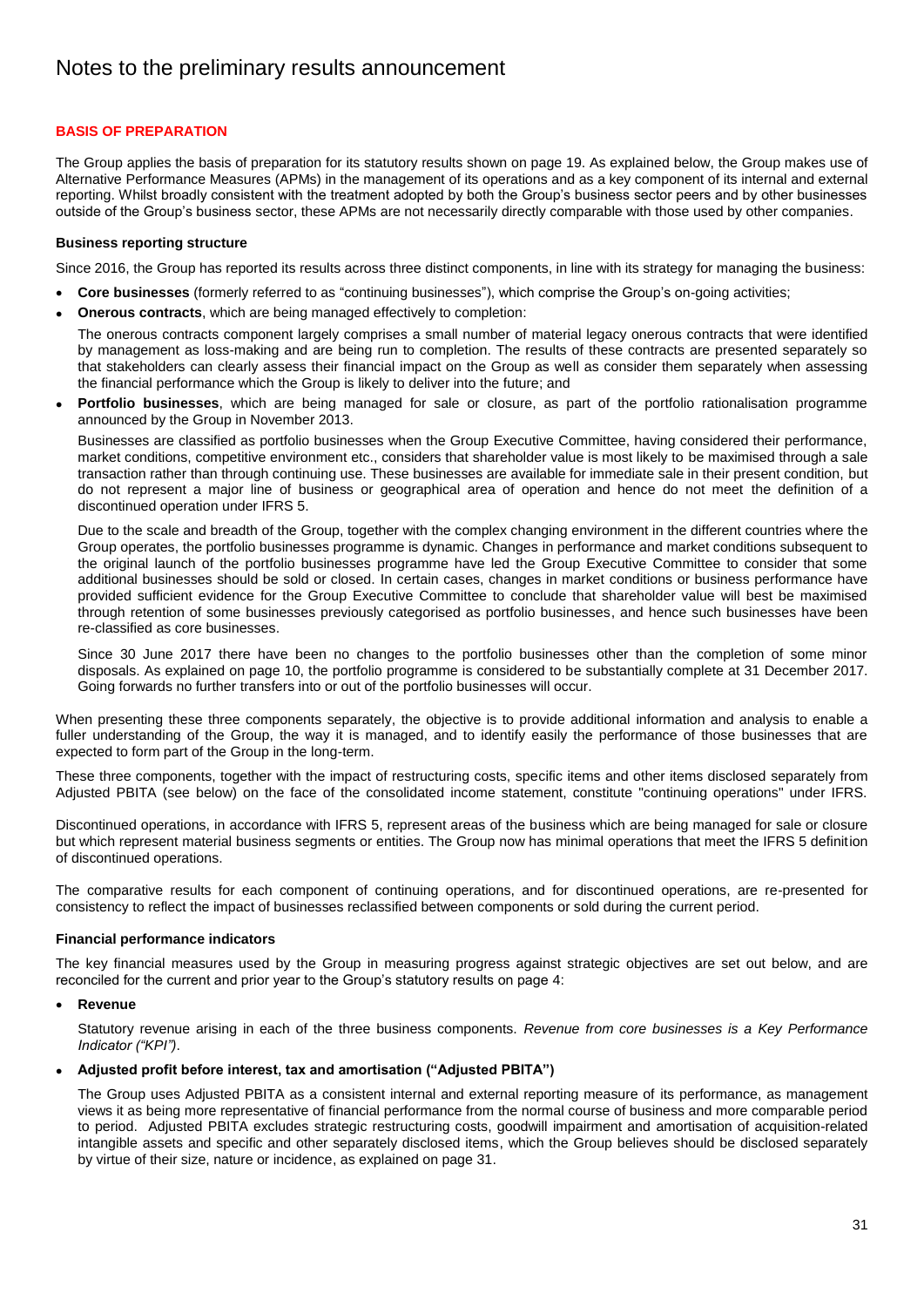### *Restructuring costs*:

These costs relate to the wider strategic transformation of the Group and are excluded from Group and regional Adjusted PBITA since they reflect Group decisions and are not considered to be reflective of the underlying financial performance of the individual businesses. This programme is of a strategic nature and, as such, is monitored and approved by the Group's Executive Committee. During 2016 and 2017 activities under the programme have focused primarily on transforming the operating model in the regions of UK & Ireland and Europe. Going forwards, as explained on page 3, the Group has announced a three-year plan to 2020 to implement efficient organisational design and leaner processes, which is likely to require further restructuring investment. Local, non-strategic restructuring costs in the businesses continue to be included within Adjusted PBITA, consistent with prior years.

### *Goodwill impairment and Amortisation of acquisition-related intangible assets*:

The goodwill and acquisition-related intangible assets (mainly related to the capitalised value of customer lists), which resulted in these charges, arose when the Group acquired a number of its current businesses. As a contrast, organically-developed businesses in the Group, whilst clearly benefiting from intangible assets such as talent and customer relationships, do not have any associated goodwill or acquisition-related intangible assets recognised in the Group"s Consolidated statement of financial position.

Impairment and amortisation of goodwill and acquisition-related intangible assets are excluded from Adjusted PBITA as they relate to historical acquisitions activity rather than the underlying trading performance of the business, and this presentation enables effective comparison of business performance across the Group, regardless of whether businesses were acquired or developed organically. This approach provides management with comparable information for day-to-day decision making. The income and trading profits earned from previously-acquired businesses are however included within Adjusted PBITA, and this treatment may differ from how other groups present profits and amortisation of intangible assets relating to businesses acquired.

The Group reports amortisation of all non-acquisition-related intangible assets, which are mainly related to development costs and software, as a charge within Adjusted PBITA, to reflect the amortisation of capital expenditure invested in these assets to deliver the day-to-day operations, consistent with the treatment of depreciation of capital expenditure invested in property, plant and equipment.

### *Specific items*:

These items are those that, based on management's judgment, need to be disclosed separately in arriving at operating profit by virtue of their size, nature or incidence. They are excluded from the Group"s adjusted performance measures since they are not considered to be representative of the underlying financial performance of the business. In determining whether an event or transaction is specific, management considers quantitative as well as qualitative factors such as the frequency or predictability of occurrence.

All items that are reported as specific items are evaluated and approved by the Group"s Audit Committee prior to being separately disclosed. The Group seeks to be balanced when reporting specific items for both debits and credits, and any reversal of excess provisions previously created as specific items is recognised consistently as a specific item. The associated tax impact of specific items is recorded within the specific items tax charge. In addition, tax-specific charges or credits, such as those arising from changes in tax legislation which have a material impact, and which are unrelated to net specific items, are also included within the specific items tax charge. Consistent with the treatment of pre-tax specific items, significant tax charges or credits that occur, which are not related to core businesses but which would have a significant impact on the Group's tax charge, would also be classified as tax-specific items.

*Profits and losses on disposal or closure of subsidiaries and losses from discontinued operations*:

These items are excluded from the Group"s adjusted performance measures since they are not reflective of the underlying financial performance of the Group.

Further details regarding these excluded items can be found in Note 6 on page 22.

*Adjusted PBITA from core businesses is a KPI.*

### **Operating cash flow**

Net cash flow from operating activities of continuing operations, adjusted to exclude strategic restructuring spend and cash flows from portfolio operations and onerous contracts. *Operating cash flow from core businesses is a KPI*.

### **Earnings**

Profit attributable to equity shareholders of G4S plc. *Adjusted earnings from core businesses excludes specific and separately disclosed items and is a KPI.*

### **Earnings per share ("EPS")**

Profit attributable to equity shareholders of G4S plc, per share, from continuing operations. Adjusted *EPS from core businesses excludes specific and separately disclosed items, and is a KPI*.

### **Net debt to Adjusted EBITDA**

The ratio of total net debt, including investments, finance lease liabilities and cash and overdrafts within net assets of disposal groups held for sale, to adjusted earnings attributable to equity shareholders before interest, tax, depreciation and amortisation. This ratio is a determinant factor in the board's assessment of the financial strength of the Group, and is a key measure of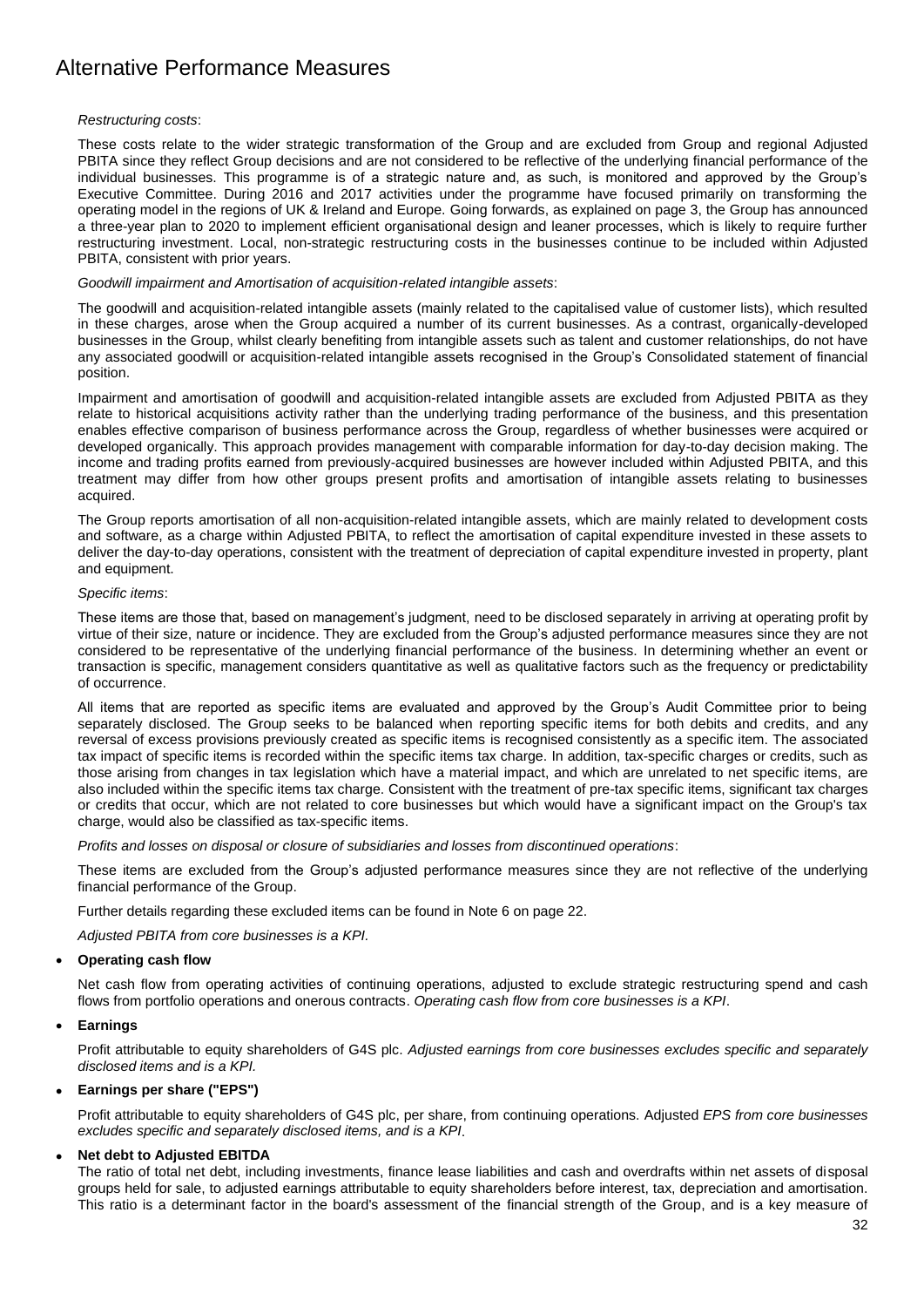compliance with covenants in respect of the Group's borrowing facilities.

Certain of these financial performance indicators in respect of core businesses also form a significant element of performance measurement used in the determination of performance-related remuneration and incentives, as follows:

- *Adjusted PBITA* annual bonus plans for senior managers in regional management;
- *Operating cash flow* annual bonus plans and long-term incentive plan for all senior management including Executive directors;
- *Adjusted earnings* annual bonus plans for Executive directors and functional directors who are members of the Group Executive Committee; and
- *Adjusted EPS growth* long-term incentive plan for all senior management including Executive directors.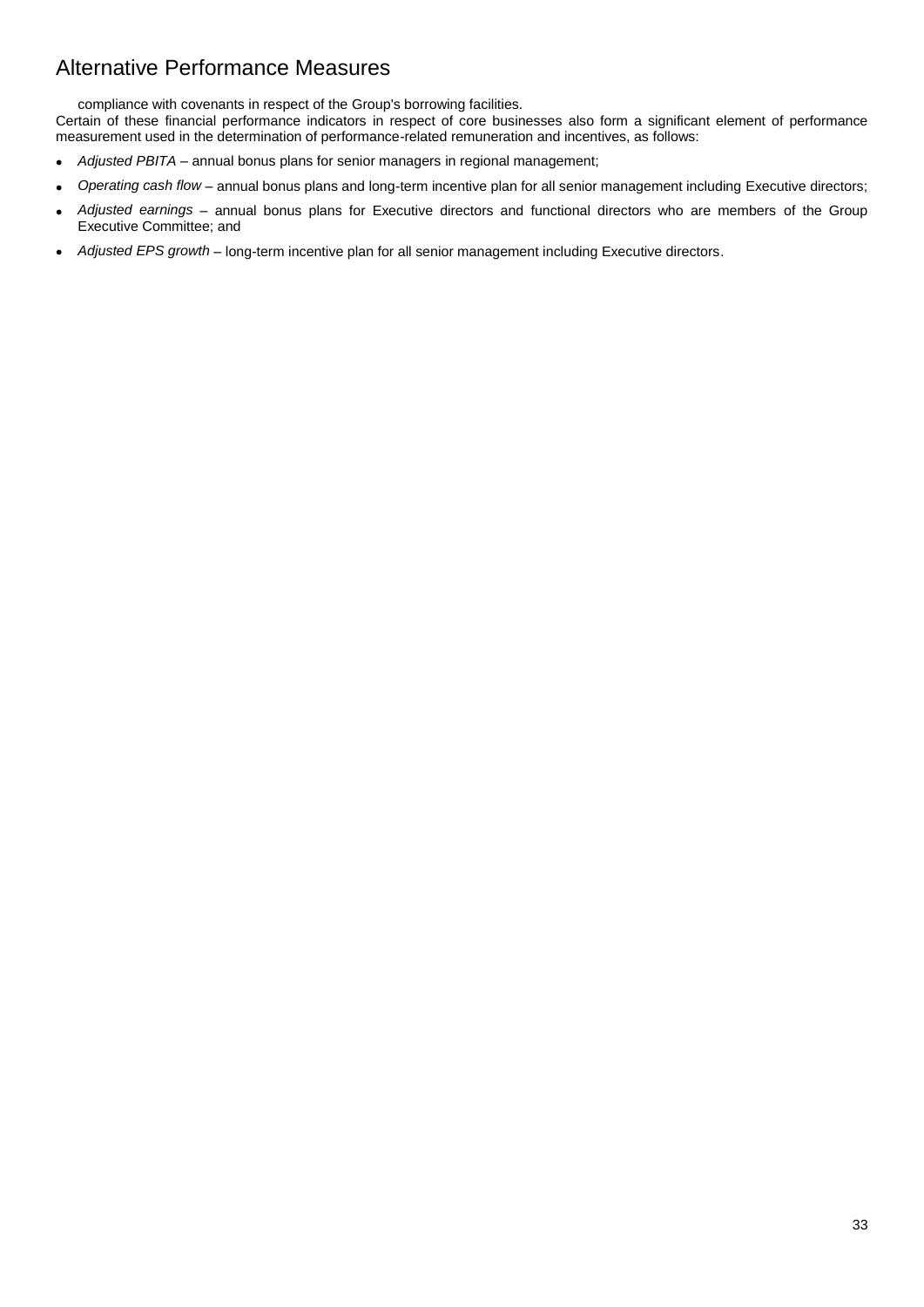# **A. Reconciliation of operating profit to movements in net debt**

|                                                                            | 2017       | 2016            |
|----------------------------------------------------------------------------|------------|-----------------|
|                                                                            | £m         | £m              |
|                                                                            |            |                 |
| Operating profit                                                           | 501        | 402             |
| Adjustments for non-cash and other items (see Note 17)                     | 40         | 126             |
| Net working capital movement (see Note 17)                                 | (53)       | 87              |
| Net cash flow from operating activities of continuing operations (page 29) | 488        | 615             |
| Adjustments for:                                                           |            |                 |
| Restructuring spend                                                        | 19         | 18              |
| Cash flow from continuing operations                                       | 507        | 633             |
| Analysed between:                                                          |            |                 |
| Core businesses                                                            | 527        | 633             |
| Onerous contracts                                                          | (13)       | (10)            |
| Portfolio businesses                                                       | (7)        | 10 <sup>1</sup> |
|                                                                            |            |                 |
| Investment in the business                                                 |            |                 |
| Purchase of fixed assets, net of disposals                                 | (104)      | (107)           |
| Restructuring investment                                                   | (19)       | (18)            |
| Disposal of subsidiaries (see Note 7)                                      | 156        | 82              |
| Acquisition of subsidiaries                                                | (1)        | (1)             |
| Net debt in disposed/acquired entities                                     | (11)       | (15)            |
| New finance leases                                                         | (3)        | (7)             |
| Net investment in the business                                             | 18         | (66)            |
|                                                                            |            |                 |
| Net cash flow after investing in the business                              | 525        | 567             |
|                                                                            |            |                 |
| Other uses of funds                                                        |            |                 |
| Net interest paid                                                          | (78)       | (96)            |
| Tax paid                                                                   | (86)       | (84)            |
| Dividends paid                                                             | (179)      | (162)           |
| Purchase of own shares                                                     | (10)       |                 |
| Cash used by discontinued operations                                       |            | (9)             |
| Transactions with non-controlling interests                                | (16)       | (2)             |
| Other                                                                      | 6<br>(363) | 8               |
| Net other uses of funds                                                    |            | (345)           |
| Net decrease in net debt before foreign exchange movements                 | 162        | 222             |
|                                                                            |            |                 |
| Net debt at the beginning of the year                                      | (1,670)    | (1,782)         |
| Effect of foreign exchange rate fluctuations                               | 21         | (110)           |
| Net debt at the end of the year                                            | (1, 487)   | (1,670)         |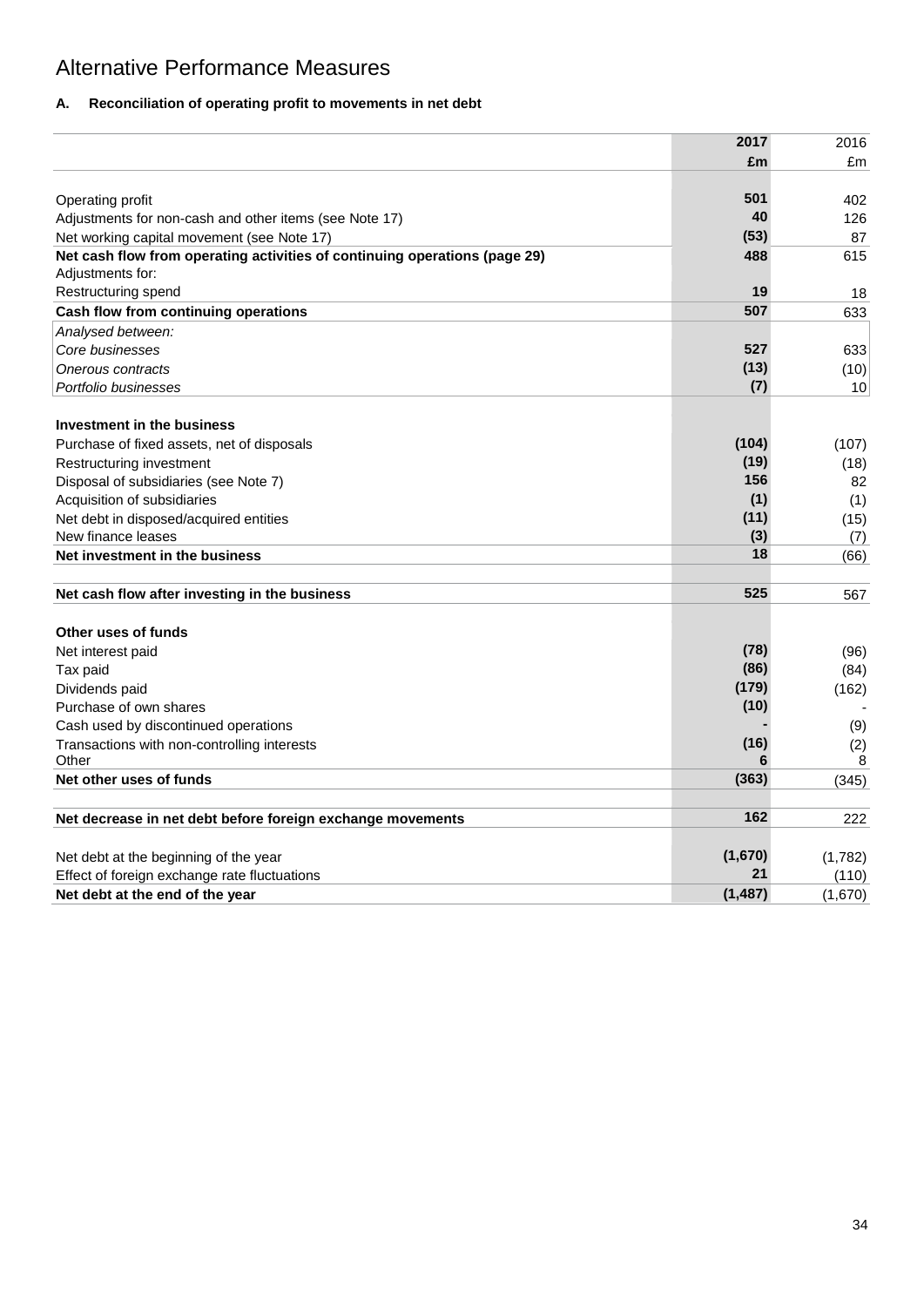# **B. Reconciliation of changes in cash and cash equivalents to movement in net debt**

|                                                                                      | 2017 | 2016 |
|--------------------------------------------------------------------------------------|------|------|
|                                                                                      | £m   | £m   |
| Net (decrease)/increase in cash, cash equivalents and bank overdrafts (page 18)      | (87) | 197  |
| Adjustments for items included in cash flow excluded from net debt:                  |      |      |
| Sale of investments                                                                  | (3)  | (6)  |
| Net decrease in borrowings                                                           | 235  | 11   |
| Repayment of obligations under finance leases                                        | 23   | 22   |
| Items included in net debt but excluded from cash flow:                              |      |      |
| Net debt (excluding cash, cash equivalents and bank overdrafts) of disposed entities | (3)  | 5    |
| New finance leases                                                                   | (3)  | (7)  |
| Net decrease in net debt before foreign exchange movements                           | 162  | 222  |

# **C. Group Net debt: Adjusted EBITDA ratio**

|                                                                                  | 2017  | 2016  |
|----------------------------------------------------------------------------------|-------|-------|
|                                                                                  | £m    | £m    |
| Adjusted profit before interest, tax and amortisation (Adjusted PBITA - page 14) | 491   | 461   |
| Add back:                                                                        |       |       |
| Depreciation                                                                     | 104   | 106   |
| Amortisation of non-acquisition-related intangible assets                        | 22    | 25    |
| <b>Adjusted EBITDA</b>                                                           | 617   | 592   |
| Exclude Adjusted EBITDA relating to businesses sold during the year              | (7)   | (5)   |
| Adjusted EBITDA excluding businesses sold during the year                        | 610   | 587   |
|                                                                                  |       |       |
| Net debt per Note 16                                                             | 1,487 | 1,670 |
|                                                                                  |       |       |
| Group's definition of Net debt: Adjusted EBITDA ratio                            | 2.4   | 2.8   |

Adjusted EBITDA can be derived from the consolidated income statement, after adjustment to exclude depreciation, amortisation of non-acquisition-related intangible assets and the Adjusted EBITDA of businesses sold during the year.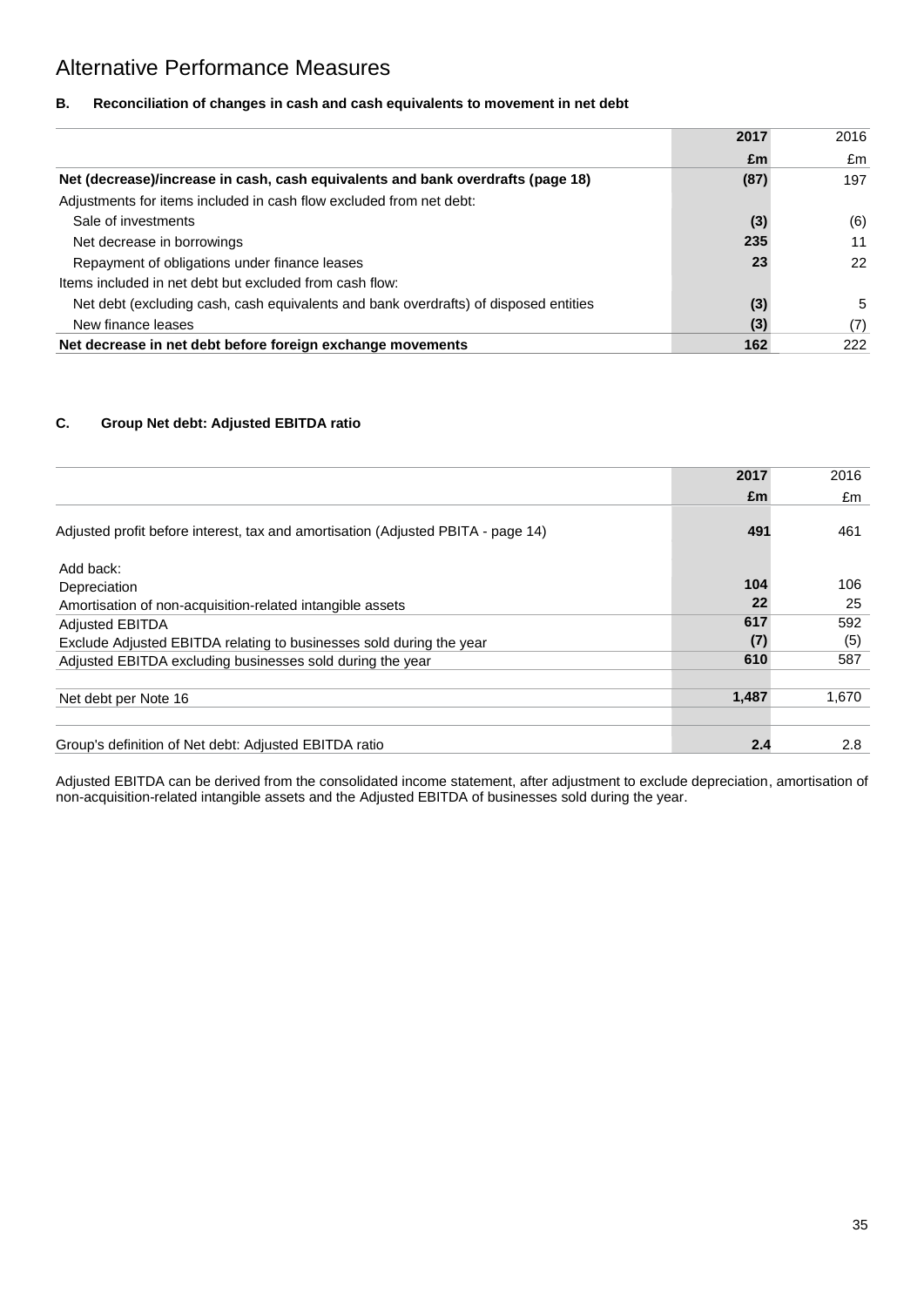# **D. Re-presentation of prior year results from core businesses<sup>a</sup>**

The table below reconciles revenue and Adjusted PBITA from core businesses as previously reported to the re-presented prior year revenue and Adjusted PBITA from core businesses.

### **For the year ended 31 December 2016**

|                                  | Core                   |                          |                          |                                                       | Core<br>businesses |                 | Core<br>businesses |
|----------------------------------|------------------------|--------------------------|--------------------------|-------------------------------------------------------|--------------------|-----------------|--------------------|
|                                  | businesses as          | Re-classified            | <b>Businesses</b>        | <b>Businesses</b>                                     | at 2016            | Exchange        | at 2017            |
|                                  | previously<br>reported | from onerous             | re-classified            | re-classified                                         | exchange           | rate            | exchange           |
|                                  |                        | contracts <sup>b</sup>   |                          | to portfolio <sup>c</sup> from portfolio <sup>d</sup> |                    | rates movements | rates              |
|                                  | £m                     | £m                       | £m                       | £m                                                    | £m                 | £m              | £m                 |
| <b>Revenue</b>                   |                        |                          |                          |                                                       |                    |                 |                    |
| Africa                           | 422                    |                          |                          |                                                       | 422                | 9               | 431                |
| Asia Pacific                     | 679                    |                          |                          |                                                       | 679                | 36              | 715                |
| Latin America                    | 621                    |                          | (9)                      |                                                       | 612                | 43              | 655                |
| Middle East & India              | 842                    | $\overline{\phantom{0}}$ | $\blacksquare$           | $\blacksquare$                                        | 842                | 48              | 890                |
| <b>Emerging markets</b>          | 2,564                  | $\overline{\phantom{0}}$ | (9)                      | $\blacksquare$                                        | 2,555              | 136             | 2,691              |
| Europe                           | 1,224                  |                          |                          |                                                       | 1,224              | 81              | 1,305              |
| North America                    | 1,817                  |                          |                          | $\blacksquare$                                        | 1,817              | 75              | 1,892              |
| UK & Ireland                     | 1,218                  | 70                       |                          | 12                                                    | 1,300              | $\overline{7}$  | 1,307              |
| Developed markets                | 4,259                  | 70                       | ÷,                       | 12                                                    | 4,341              | 163             | 4,504              |
| <b>Total revenue</b>             | 6,823                  | 70                       | (9)                      | 12                                                    | 6,896              | 299             | 7,195              |
| <b>Adjusted PBITA</b>            |                        |                          |                          |                                                       |                    |                 |                    |
| Africa                           | 42                     |                          |                          |                                                       | 42                 | 1               | 43                 |
| Asia Pacific                     | 57                     |                          |                          |                                                       | 57                 | 3               | 60                 |
| Latin America                    | 23                     |                          | (1)                      |                                                       | 22                 | $\overline{2}$  | 24                 |
| Middle East & India              | 76                     |                          |                          |                                                       | 76                 | 5               | 81                 |
| <b>Emerging markets</b>          | 198                    | $\frac{1}{2}$            | (1)                      | $\blacksquare$                                        | 197                | 11              | 208                |
| Europe                           | 85                     |                          |                          | ÷,                                                    | 85                 | 6               | 91                 |
| North America                    | 111                    |                          |                          | $\blacksquare$                                        | 111                | 4               | 115                |
| UK & Ireland                     | 110                    |                          |                          | $\overline{\mathbf{c}}$                               | 112                | ä,              | 112                |
| Developed markets                | 306                    |                          |                          | $\overline{2}$                                        | 308                | 10              | 318                |
| <b>Total Adjusted PBITA</b>      |                        |                          |                          |                                                       |                    |                 |                    |
| before corporate costs           | 504                    |                          | (1)                      | $\overline{c}$                                        | 505                | 21              | 526                |
| Corporate costs                  | (50)                   |                          |                          | $\Box$                                                | (50)               |                 | (50)               |
| <b>Total Adjusted PBITA</b>      | 454                    | ÷.                       | (1)                      | $\overline{2}$                                        | 455                | 21              | 476                |
| <b>Earnings</b>                  | 246                    | $\blacksquare$           | $\overline{\phantom{a}}$ | $\mathbf{1}$                                          | 247                | 15              | 262                |
|                                  |                        |                          |                          |                                                       |                    |                 |                    |
| Operating cash flow <sup>e</sup> | 638                    | (6)                      | (1)                      | $\overline{\mathbf{c}}$                               | 633                |                 | 633                |

<sup>a</sup> See basis of preparation on page 30.

b In 2017 the performance of three UK & Ireland contracts previously categorised as onerous has improved such that they are no longer onerous. The results of these contracts are therefore reported in core businesses in 2017 and the 2016 results re-presented accordingly.

 $\degree$  In 2017 we determined that we would exit three minor operations in Latin America and the results of these businesses are therefore reported in portfolio businesses in 2017 and the 2016 results re-presented accordingly.

d Also in 2017, the performance of a business previously reported as a portfolio business in UK & Ireland has improved, and management formally concluded that this business will be retained. The results of this business are therefore reported in core businesses in 2017 and the 2016 results re-presented accordingly.